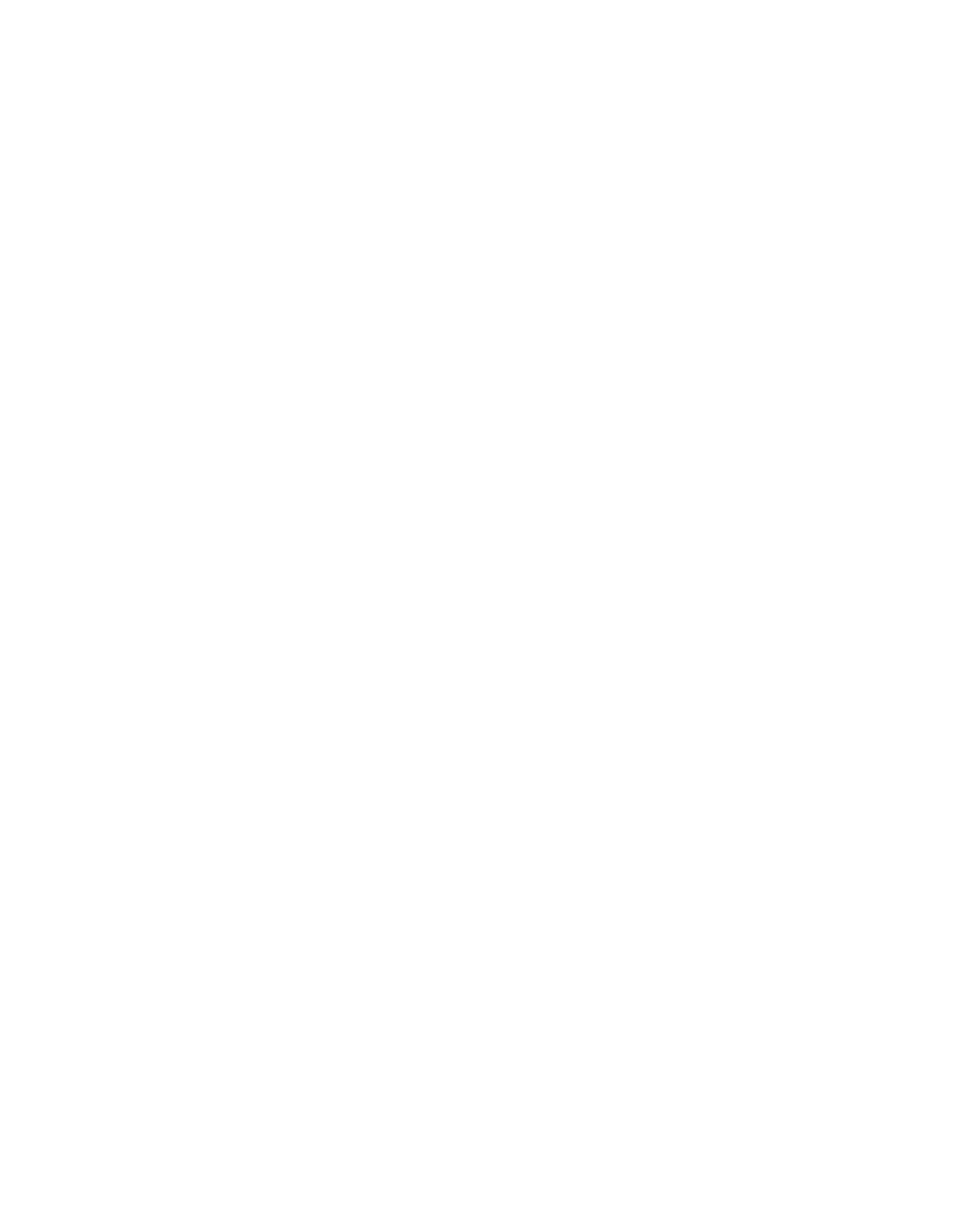## **Estimates of hourly, daily, and seasonal sockeye salmon smolt abundance on the Kvichak River in 2009**

by

Guy D. Wade<sup>a</sup>, Don J. Degan<sup>b</sup>, Michael R. Link,<sup>a</sup> and Scott W.Raborn<sup>a</sup>



Alaska Research Associates, Inc.

a LGL Alaska Research Associates, Inc. 1101 East  $76<sup>th</sup>$  Avenue, Suite B Anchorage, Alaska 99518



<sup>b</sup>Aquacoustics, Inc. P.O. Box 1473 Sterling, AK 99672-1473

for



Bristol Bay Science and Research Institute Box 1464, Dillingham, AK 99576

September 2010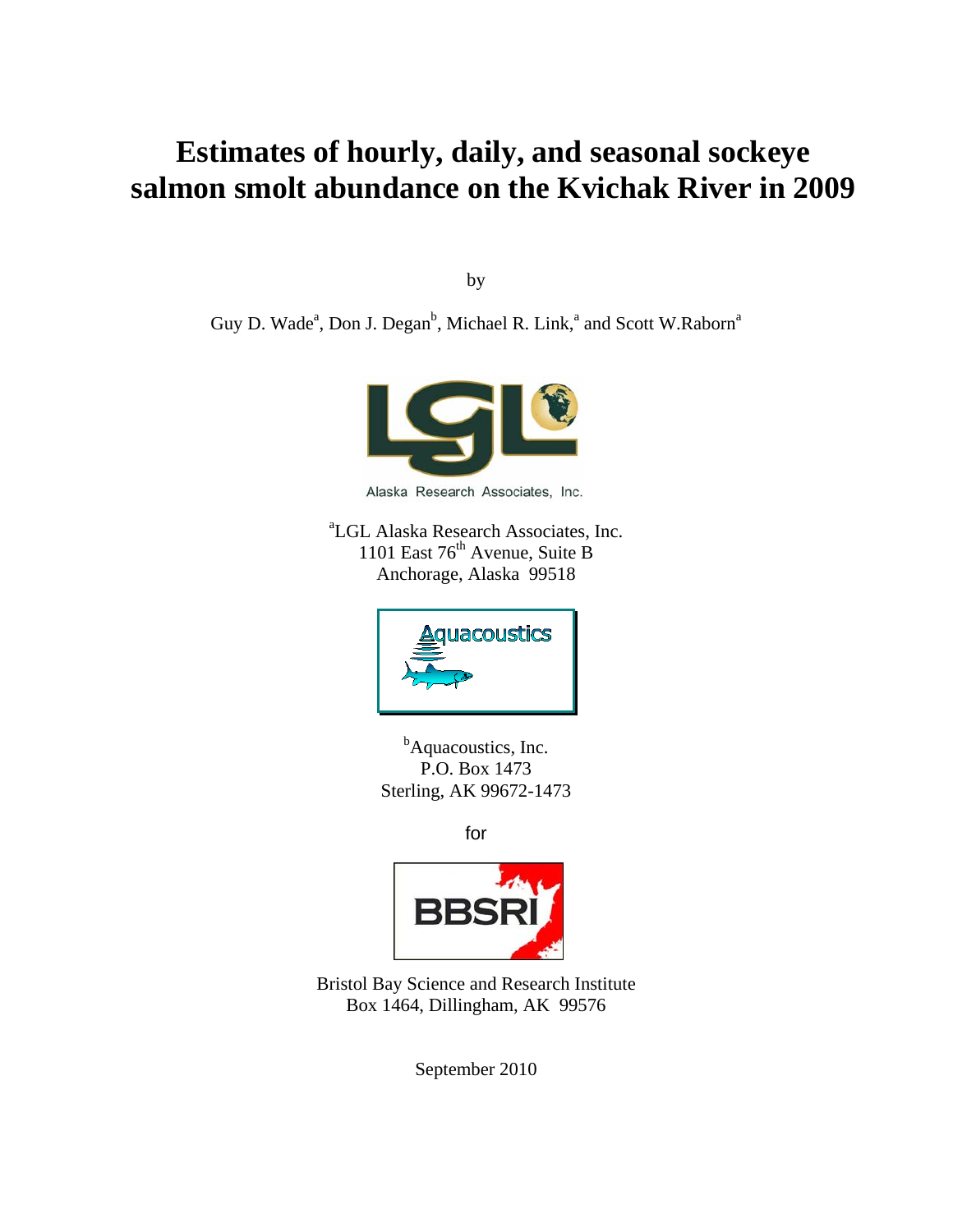#### **Suggested format for citation**:

Wade, G. D., D. J. Degan, M. R. Link, and S. W. Raborn. 2010. Estimates of hourly, daily, and seasonal sockeye salmon smolt abundance on the Kvichak River in 2009. Report prepared by LGL Alaska Research Associates, Inc., Anchorage, AK, and Aquacoustics, Inc. Sterling, AK, for the Bristol Bay Science and Research Institute, Dillingham, AK,  $44 p + Appendix$ .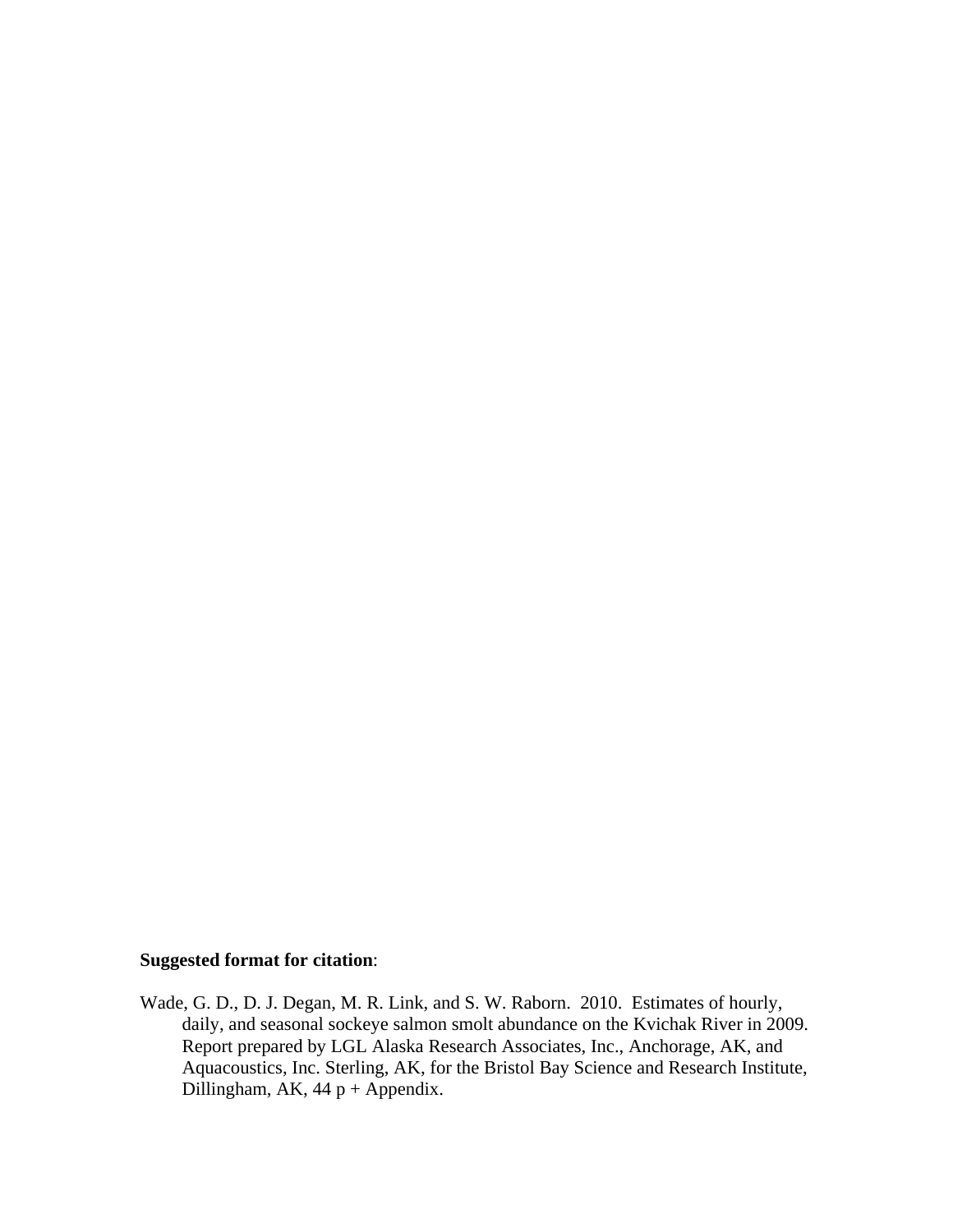#### **ABSTRACT**

We estimate the hourly, daily, and seasonal abundance of sockeye salmon (*Oncorhynchus nerka*) smolts on the Kvichak River in 2009. Two independent uplooking sonar arrays were operated on the Kvichak River during the 2009 sockeye salmon smolt run. Site 1 was operated from 26 May to 14 June and Site 2 from 26 May to 13 June. At Site 1, 7 sonar pods were spaced at 10 m intervals along the bottom in a row perpendicular to the bank and 8 sonar pods were placed in a similar configuration at Site 2. Pod and depth-specific smolt density estimates were obtained by echo integration. Smolt density for each pod was summed for all depth strata sampled, then multiplied by water velocity to obtain smolt flux. Estimates of smolt flux were then expanded by linear interpolation for the unsampled area between pods. Likewise, we interpolated over the distance between the end pods and the river banks, which were assigned values of zero passage. At Site 1, 3.0% total river width (at the surface) was ensonified and data from 90% of the season were used to develop an abundance estimate for the entire season, (ice and environmental noise accounted for the remaining 10% of the operational period). At Site 2, 2.1% of the river surface was ensonified and data from 89% of the operational period were used to estimate the abundance. Where data were missed, pod-specific hourly estimates were developed by linear interpolation between adjacent hours; uncertainty and bias caused by interpolation was considered nominal. The actual sampling rate of the smolt run was greater than 3.0% and 2.1% at sites 1 and 2 respectively, because fish do not travel in a large portion of the unsampled river width. Sampling error incurred from subsampling the entire cross-sectional area of stream was incorporated into confidence limits around the expanded pod-specific estimates. The seasonal abundance of sockeye salmon smolts was estimated to be 35,247,209 (95% confidence limits = 32,164,876—38,329,542) at Site 1 and 38,755,938 (33,677,223— 43,834,653) at Site 2. We concluded that the Site 1 estimate of 35.2 million (32,164,876 – 38,329,542) was the best estimate for sockeye salmon smolt abundance in the Kvichak River in 2009. This is 13% higher than the previous year's abundance estimate of 30.8 million obtained on the Kvichak River using the same methods.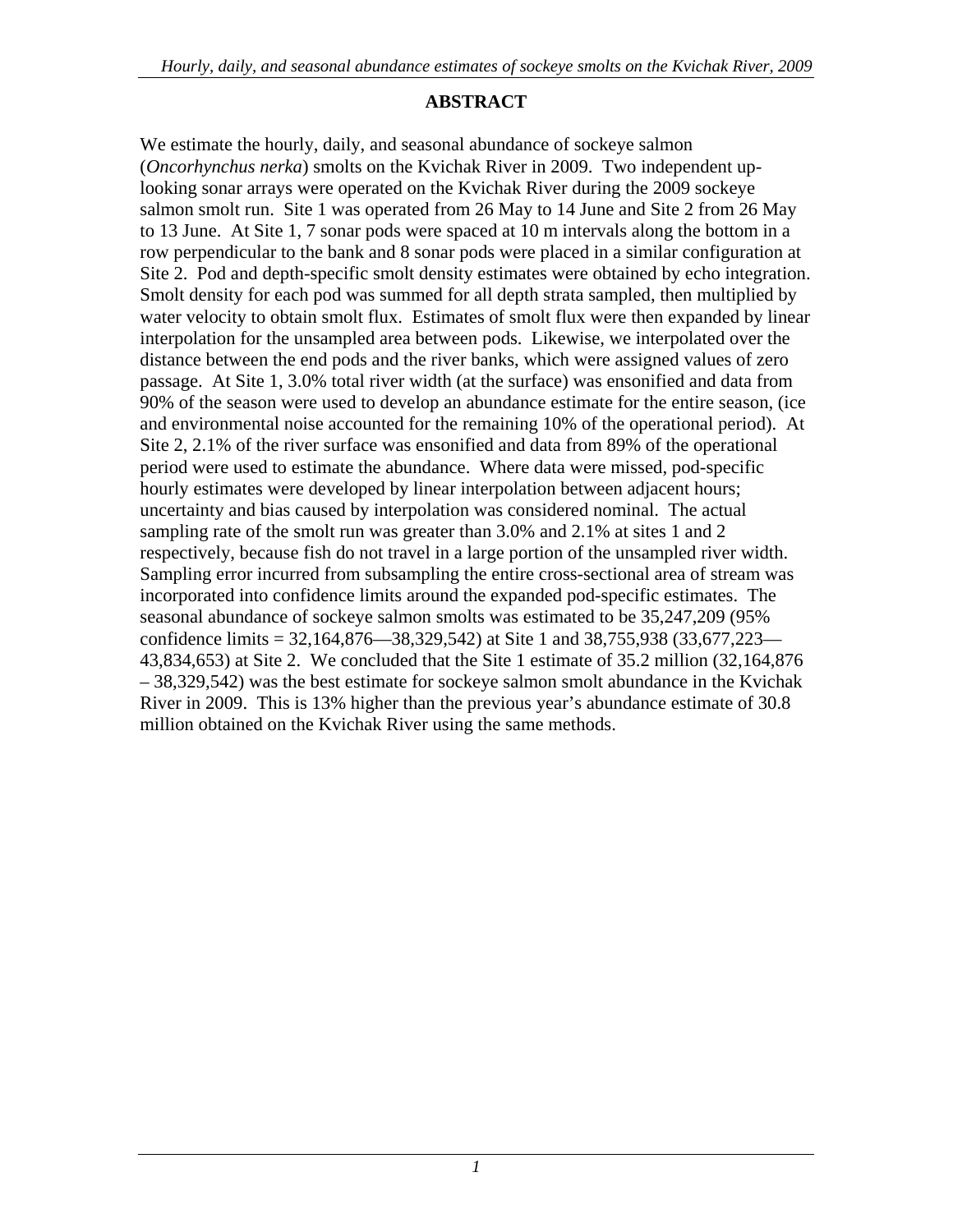<span id="page-5-0"></span>

## **TABLE OF CONTENTS**

## **LIST OF TABLES**

| Table 2. Daily climate and hydrological observations made at 0800 and 2000 hours near |  |
|---------------------------------------------------------------------------------------|--|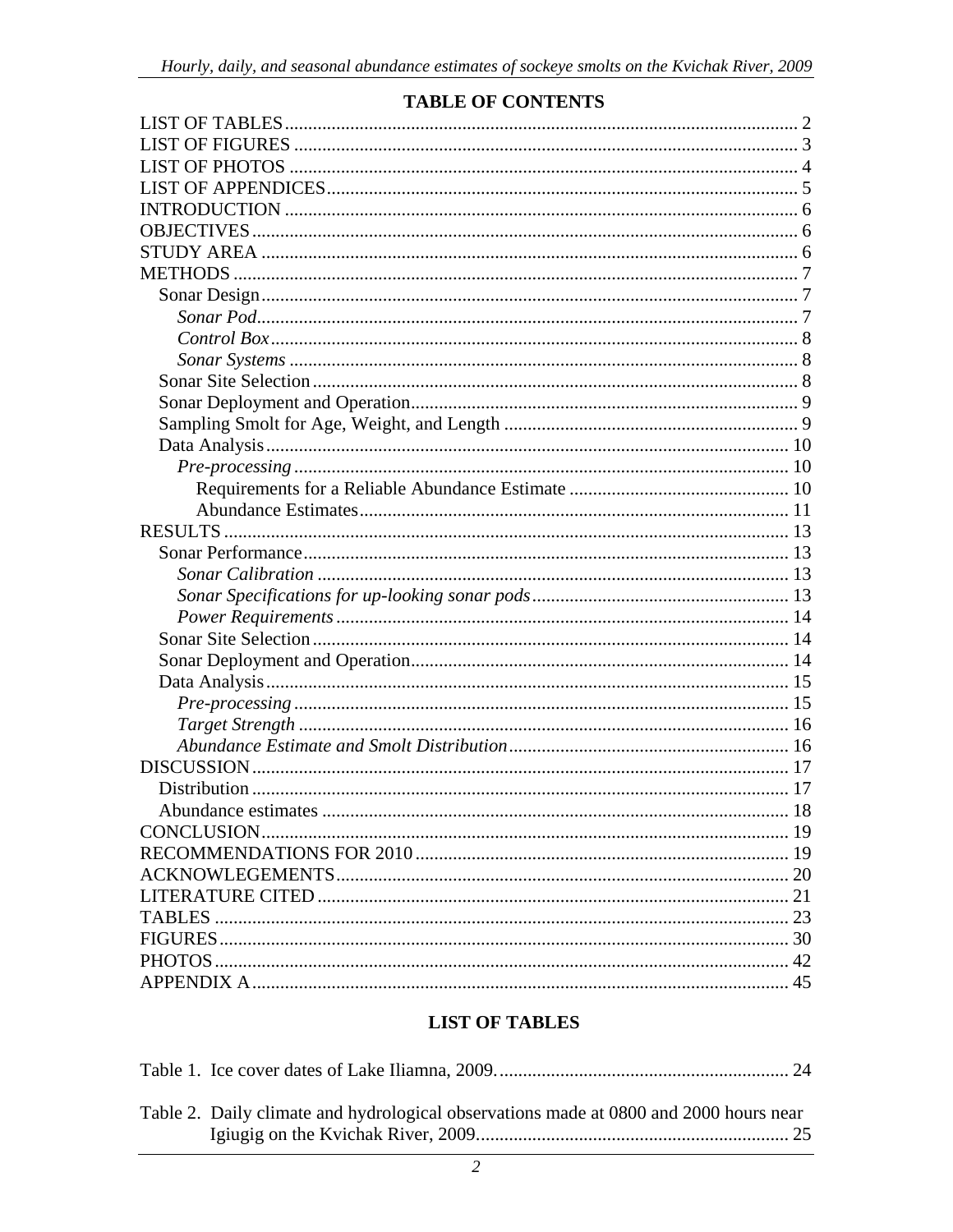<span id="page-6-0"></span>

| Table 3. EchoView data processing parameters used for sites 1 and 2 analysis, 200926 |  |
|--------------------------------------------------------------------------------------|--|
| Table 4. Transducer pool calibrations and offset used for data processing, 2009 26   |  |
|                                                                                      |  |
| Table 6. Water velocity (m/s) measurements from sonar sites 1 and 2 on the Kvichak   |  |
| Table 7. Daily abundance of sockeye smolts at Site 1 on the Kvichak River, 2009.  28 |  |
| Table 8. Daily abundance of sockeye smolts at Site 2 on the Kvichak River, 2009.  29 |  |

#### **LIST OF FIGURES**

| Figure 1. Map of Iliamna watershed in Southwestern Alaska showing the location where                                                                                                                                                                  |
|-------------------------------------------------------------------------------------------------------------------------------------------------------------------------------------------------------------------------------------------------------|
| Figure 2. Conceptual drawing of the smolt sonar designed for rivers in the Bristol Bay                                                                                                                                                                |
| Figure 3. Site 1 bottom profile (based on transducer depth) plus cross river distribution                                                                                                                                                             |
| Figure 4. Site 2 bottom profile (based on transducer depth) plus cross river distribution                                                                                                                                                             |
| Figure 5. Echogram of smolt detected at Site 1. Dashed green lines signify 0.5 m depth<br>strata and show majority of smolts are in the upper 1.0 m. (EchoView $@$ 4.5<br>software displays echogram of smolt data as "upside down" due to up-looking |
| Figure 6. Hourly smolt estimates at Site 1 showing periods of missing data via linear                                                                                                                                                                 |
| Figure 7. Hourly smolt estimates at Site 2 showing periods of missing data via linear                                                                                                                                                                 |
| Figure 8. Echogram of noise generated by boat passage at Site 1, note the boat wake that<br>precedes the noise created by entrained air from the propeller. (EchoView ®<br>4.5 software displays echogram of smolt data as "upside down" due to up-   |
| Figure 9. Echogram of a wind event at Site 1, notice smolts at 1.5 m depth. (EchoView<br>® 4.5 software displays echogram of smolt data as "upside down" due to up-                                                                                   |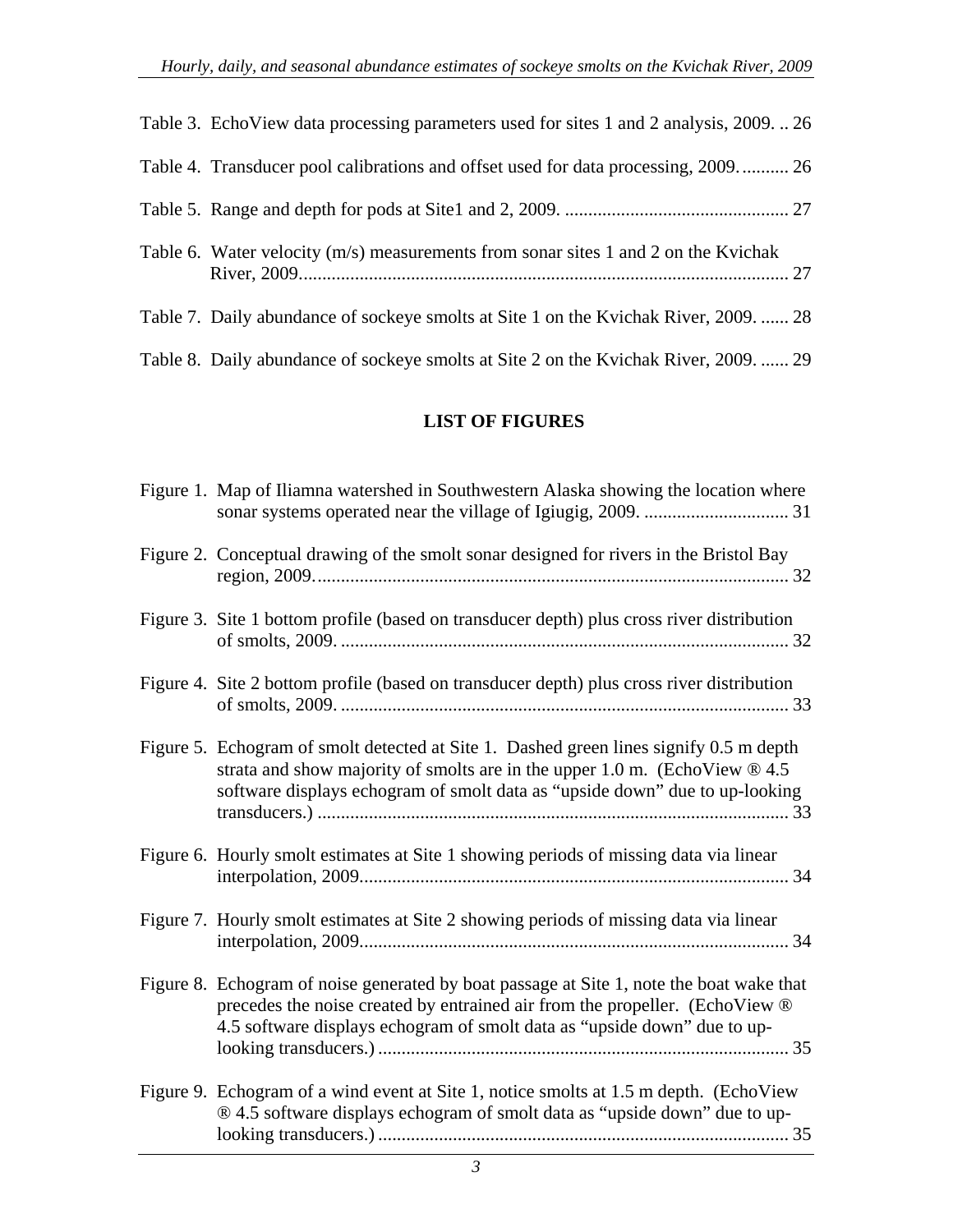<span id="page-7-0"></span>

| Figure 10. Estimated daily and annual abundance of smolt for sites 1 and 2 on the          |
|--------------------------------------------------------------------------------------------|
| Figure 11. Percentage of total smolt detected by hour at sonar sites 1 and 2 on the        |
| Figure 12. Site 1 vertical smolt distribution by 0.5 m strata for daylight and dark hours  |
| Figure 13. Site 2 vertical smolt distribution by 0.5 m strata for daylight and dark hours  |
| Figure 14. Site 1 vertical smolt distribution by 0.5 m strata for daylight and dark hours  |
| Figure 15. Site 2 vertical smolt distribution by 0.5 m strata for daylight and dark hours  |
| Figure 16. Site 1 bottom profile (based on transducer depth) plus cross river distribution |
| Figure 17. Site 2 bottom profile (based on transducer depth) plus cross river distribution |
| Figure 18. Smolt passage/minute at each transducer for Site 1 during daylight and dark     |
| Figure 19. Smolt passage/minute at each transducer for Site 2 during daylight and dark     |
| Figure 20. Estimated daily smolt abundance at sonar sites 1 and 2 on the Kvichak River,    |
| Figure 21. Estimated daily smolt abundance at sonar sites 1 and 2 on the Kvichak River,    |

#### **LIST OF PHOTOS**

| Photo 1. Up-looking transducer mounted on sled with attached power and tow cables    |  |
|--------------------------------------------------------------------------------------|--|
| Photo 2. Sonar array of 8 pods prepared for deployment at Site 1 on the river's west |  |
| Photo 3. Control box, NAS and power source for the Site 1 sonar system housed in the |  |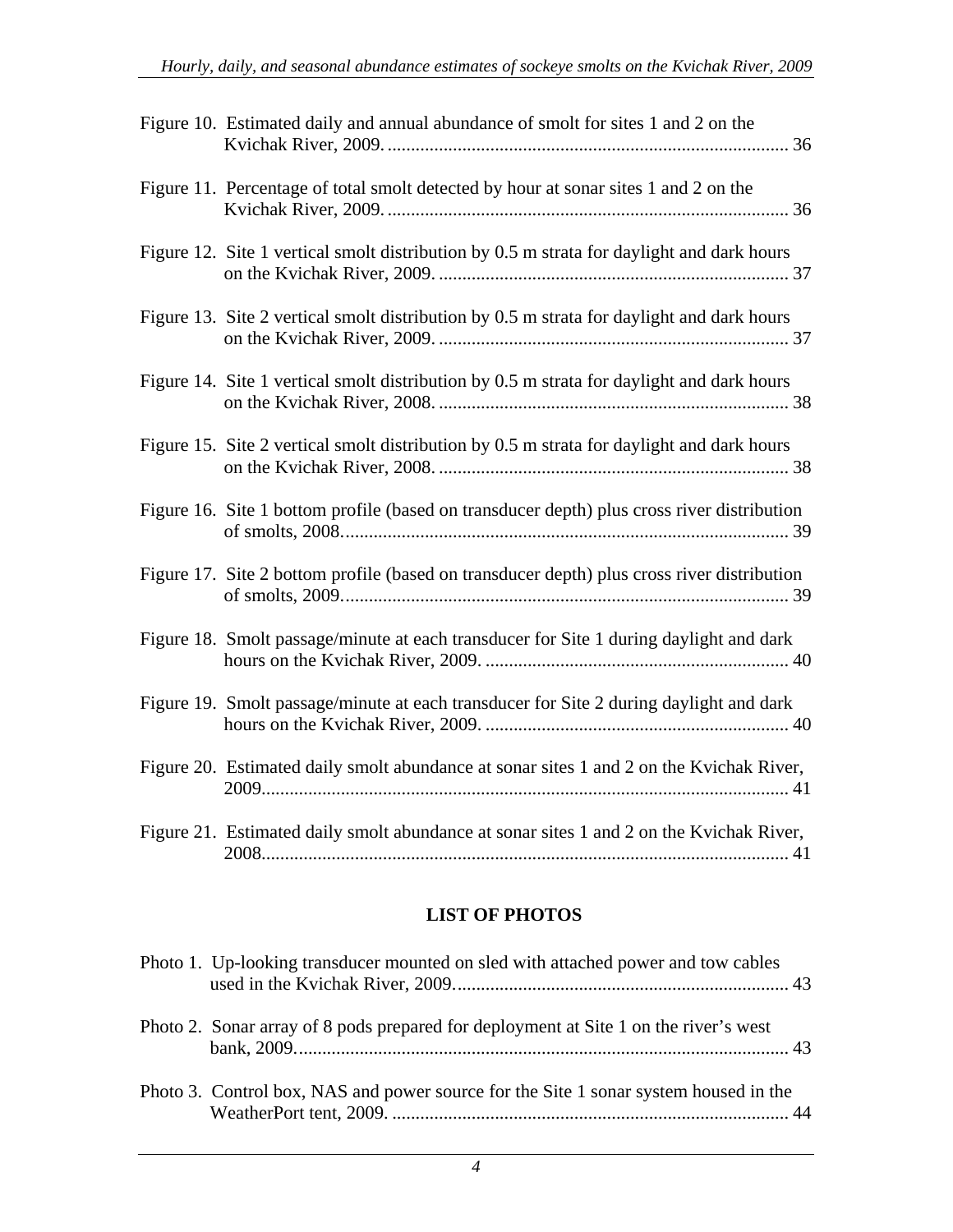<span id="page-8-0"></span>Photo 4. Side looking sonar operated at Site 1, 10 m off the west bank, 2009................ 44

#### **LIST OF APPENDICES**

[Appendix A-1. Functional overview of sonar pod used on the Kvichak River in 2009. . 46](#page-49-0)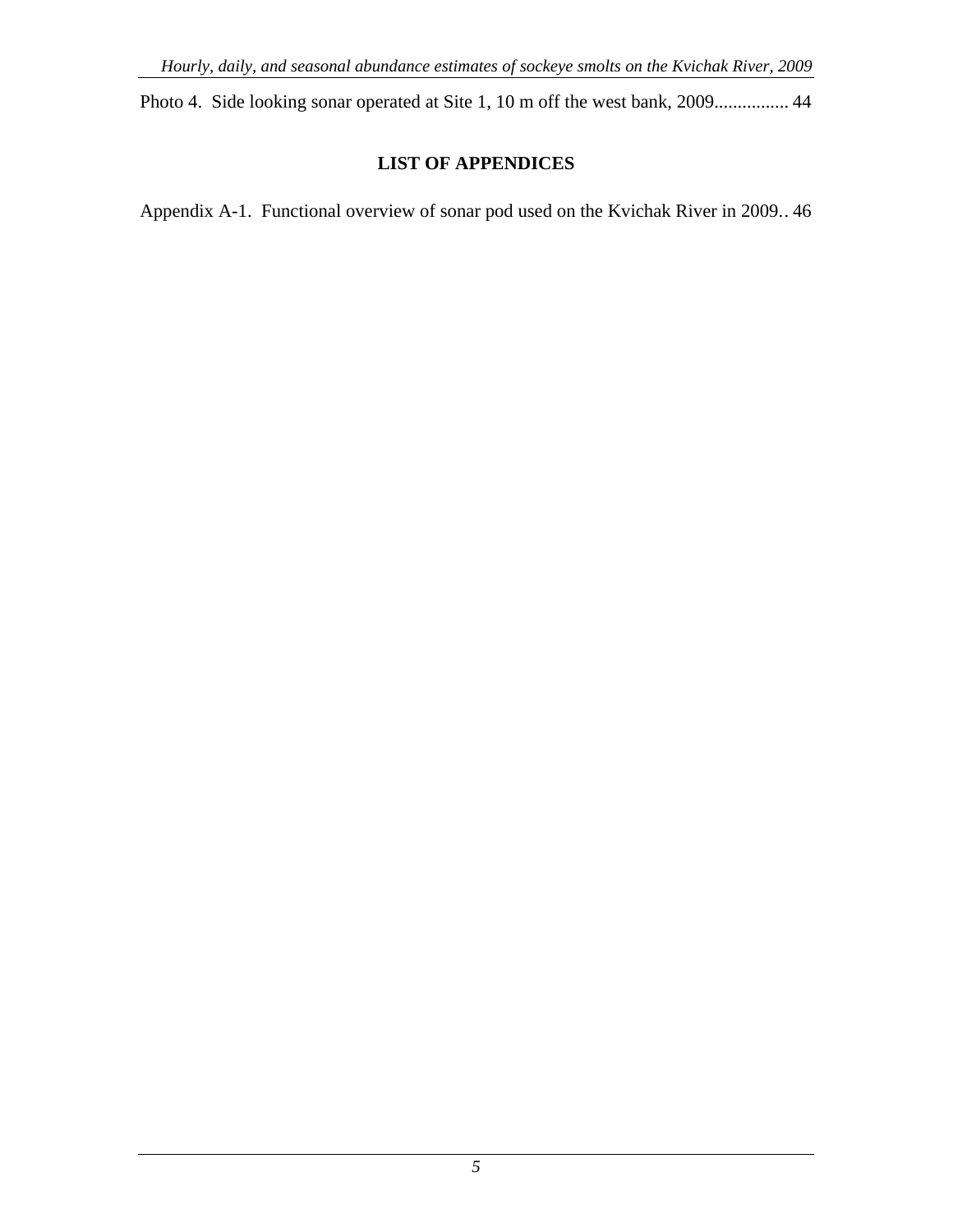#### **INTRODUCTION**

<span id="page-9-0"></span>This report documents the ongoing testing of an up-looking sonar system used to enumerate salmon smolts in rivers of Bristol Bay, Alaska. The sonar system was developed from 2006 through 2008 by the Bristol Bay Science and Research Institute (BBSRI) and Scientific Fisheries Systems, Inc., and was tested on the Kvichak River in 2008 and 2009. The smolt sonar represents a re-introduction of a technology and methodology that has a long history in Bristol Bay. Wade et. al. (2010) provides background on the history of the Bristol Bay smolt program as well as offers some insight into the rationale behind the design of the current system. They also documented the design of the new sonar system, testing of it on the Kvichak River in 2008, and provided hourly, daily, and seasonal abundance estimates for the 2008 smolt run from two independent but identical sonar systems.

In this report, we document the ongoing testing and operation of the two sonar systems on the Kvichak in 2009 and provide two sets of hourly, daily, and seasonal abundance estimates of sockeye salmon smolts. The data collected during the first two years of this project will function as a foundation that can be built upon to broaden our understanding of both the fresh and saltwater stages of the sockeye salmon life history. As the adults begin to return over the next several years we will begin to develop a smolt/adult relationship that can improve our understanding of what the actual smolt estimates mean in terms of adult returns. Long term monitoring of smolt production on the Kvichak River could also provide a means of tracking changes in freshwater productivity and ocean survival.

#### **OBJECTIVES**

The objectives of the 2009 study were to:

- 1. Operate two identical sonar systems on the Kvichak River and assess the ability of the systems to characterize the hourly, daily, and seasonal abundance of sockeye salmon smolts migrating to sea; and
- 2. Operate side-looking and up looking split-beam sonar to verify data collected by the sonar.

#### **STUDY AREA**

The Iliamna watershed, located in southwest Alaska, drains an area of  $16,830 \text{ km}^2$ (Figure 1). This watershed includes Lake Clark and Iliamna Lake which is the largest lake in Alaska, with an area of 2,622 km<sup>2</sup> and a volume of 115.3 km<sup>3</sup> (Quinn 2005). Lake Clark (267 km<sup>2</sup>) is located north of Iliamna Lake and this flows into Iliamna Lake via the Newhalen River. Lake Clark is glacially fed causing turbidity at the head of the lake, lessening as it reaches the Newhalen River. The Kvichak River connects Iliamna Lake to the ocean and flows southwest for approximately 106 rkm (river kilometer)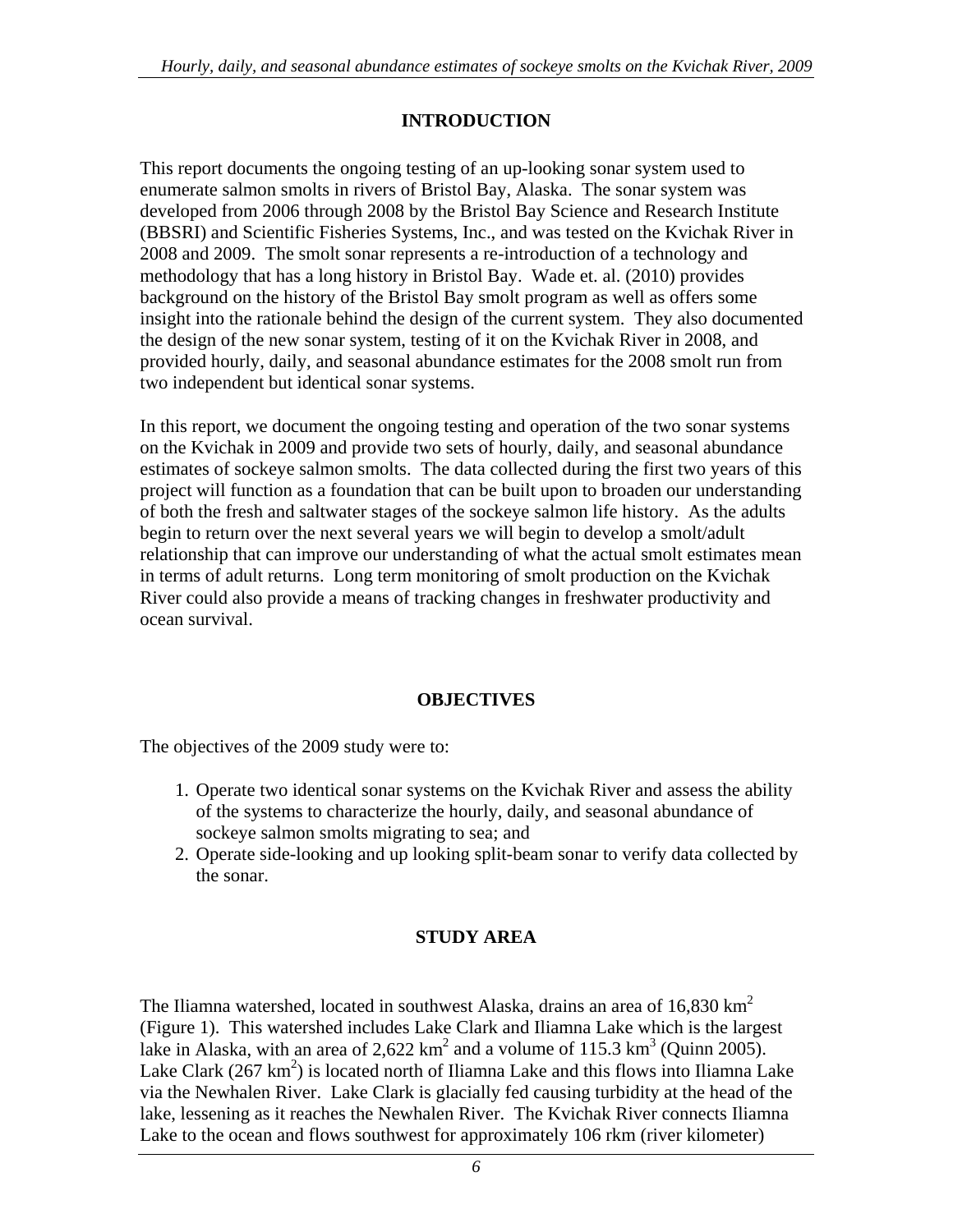<span id="page-10-0"></span>where it enters Kvichak Bay, which is located in the northeastern corner of Bristol Bay. The Kvichak River is a clear-water stream beginning at the western end of Illiamna Lake near the village of Igiugig, which is approximately 14 m above sea level.

Mean annual discharge for the Kvichak River collected near Igiugig from 1968 to 1986 ranged from 361 m<sup>3</sup>/s to 729 m<sup>3</sup>/s and averaged 503 m<sup>3</sup>/s (USGS 2008). Peak discharge occurs during August, September, and October; and the lowest discharge typically occurs during March, April, and May. Total duration of ice coverage for Lake Illiamna varied from 39 d to 161 d, with breakup date averaging 13 May for the years 1970 to 2001 (Table 1, Crawford and Fair 2001).

In the initial 1.2 rkm below Illiamna Lake, the Kvichak River is contained within a single channel; beyond this section, the river is braided and comes together into a single channel in only a few places (Figure 1). Two places where the river forms a single channel, at 3.5 and 7.0 rkm, have been the locations of smolt studies from 1976 to present (Maxwell et. al. 2009). This study will utilize the upper site for one sonar location and operate the second sonar 2.4 rkm from the outlet of the lake.

#### **METHODS**

#### **Sonar Design**

A concept of operation for the smolt sonar is provided in Figure 2. Each up-looking sonar node (pod) was joined through a "daisy chain" where each pod is connected to the next in line. The number of pods in a system can vary from 1 to 10. Pods were mounted on a sled (76 cm long, 30 cm wide and 10 cm in height; Photo 1) and all sleds were tethered together by wire rope. The sleds were equipped with attachment points at each end and designed to remain upright while perpendicular to the current. The pods were connected to a shoreside control box by a cable for power and data transmission. Data storage was provided by a Network Attached Storage (NAS) unit linked to the control box. Power was provided by 12 V batteries located next to the NAS. The control box provided connectivity to a notebook computer, which was used during operation to set data collection parameters and diagnose system performance.

#### *Sonar Pod*

Each sonar pod was essentially a 24 V low-power acoustic sounder and transducer contained within a machined aluminum housing (22 cm diameter x 19 cm high) and designed to send a data stream back to shore via an Ethernet cable. A functional overview of the sonar pod is provided in Appendix A. The transducer transmitted 0.064 msec pulses at 120 kHz. Carrier removal was provided to reduce the bandwidth needed for digitization. Analog-Digital conversion was done with a 50 kHz A/D converter to produce a stream of 16-bit sample values. The data conversion control was programmed using a Field Programmable Gate Array (FPGA). Digital sample values were exported into a data stream in Simrad ® EK60 sonar format. The export operation was programmed using a FPGA. Standard Ethernet protocol (TCP/IP) was used to transmit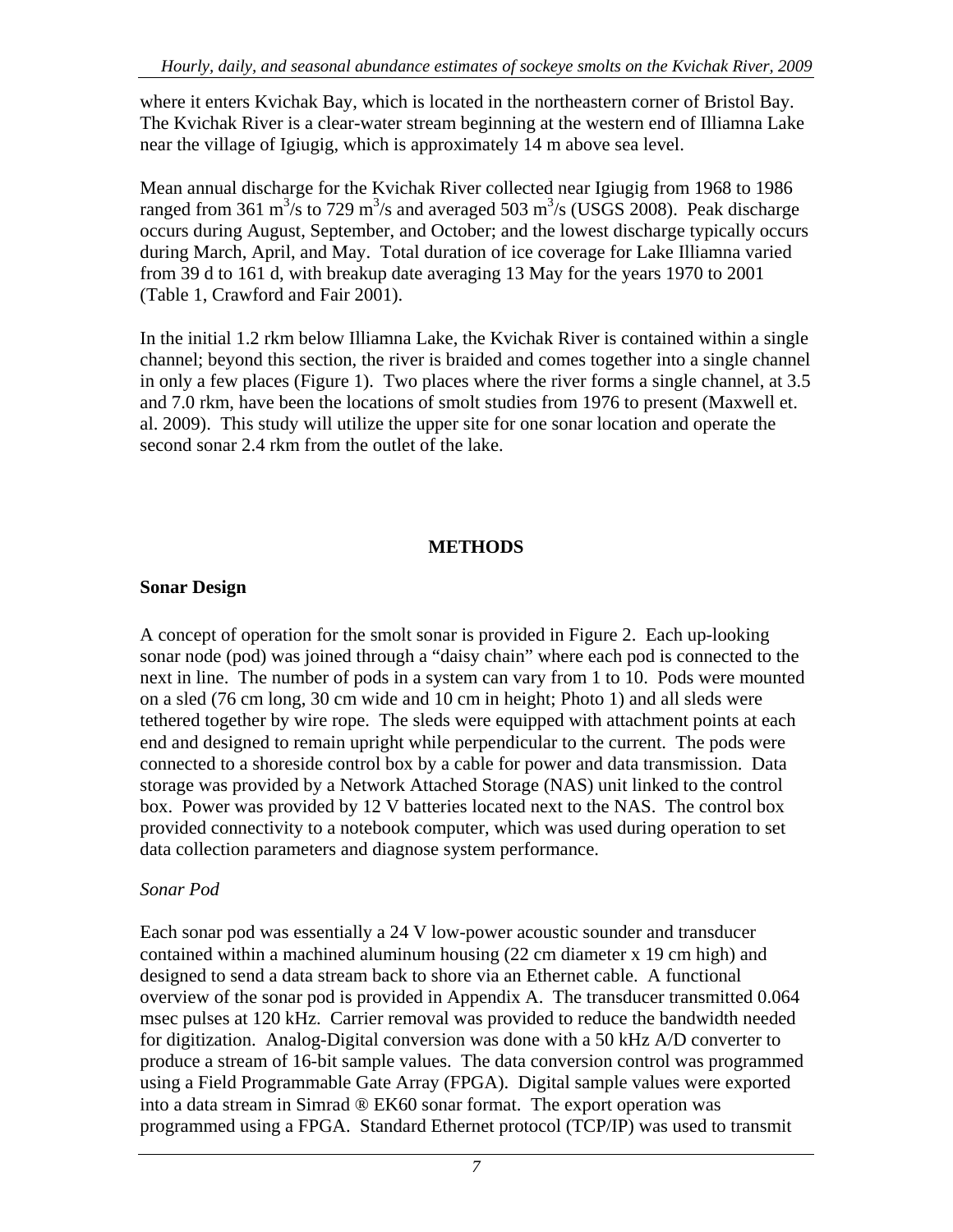<span id="page-11-0"></span>data from each pod to the NAS on shore. Each pod was outfitted with a  $7.5^{\circ}$  (at  $-3$  dB) single beam transducer, model # 1111, manufactured by BioSonics (Seattle,WA).

## *Control Box*

The control box provided an interface for powering and communicating with the sonar pods, managed the stored data, and monitored the input voltage. Power from the battery bank was converted from 12 V to 24 V within the control box and then provided to the pods through an underwater cable. The same connection communicated with the pods allowing the operator to start and stop the sonar and apply data collection parameters using a laptop computer. The technicians could also use the computer to review files in season for quality control. As raw data were received from the pods, it was transferred to a NAS via a gigabit network switch. A volt meter located on the control box allowed the technicians to monitor the input and power level from the battery bank.

#### *Sonar Systems*

Two multi-pod sonar systems were deployed on the Kvichak River in 2009 (Photo 2). Each system consisted of an array of pods daisy chained end to end at 10 m intervals. All transducers were calibrated using a 36 mm tungsten carbide sphere prior to deployment. Data files were collected continuously and then stored in 10 minute blocks on the NAS. All data collected at each site were stored in 1 terabyte NAS configured hard drives. Power to the sonar was supplied by two 70 W solar panels, one 2 kW generator and a bank of 12 V, 100 Ah, absorbed glass mat (AGM) batteries connected in parallel. These batteries were recharged by the solar panels and gas-powered generator. The control box, NAS, and power source for each system were housed on the river's shore in WeatherPort tents (Photo 3).

In addition to the up-looking sonar array, two other sonar configurations were operated at Site 1 for a portion of the season. In order to verify individual smolt target strength (TS) obtained through the single beam transducers, one split-beam sonar was operated at Site 1 for the first few days of the smolt outmigration. For verification of smolt cross-river distribution a side-looking sonar was operated at Site 1 for the entirety of the run (Photo 4).

## **Sonar Site Selection**

A key feature of a suitable site to place the sonar system was a location where the river was confined to a single channel. Bottom profile also influenced site selection and we sought areas where the bottom gradient was gradual and suitable to towing the sledequipped daisy-chained pods across the river. To best characterize the measurement error between sonar systems, we sought two sites sufficiently far apart to allow mixing and redistribution of smolts between sites.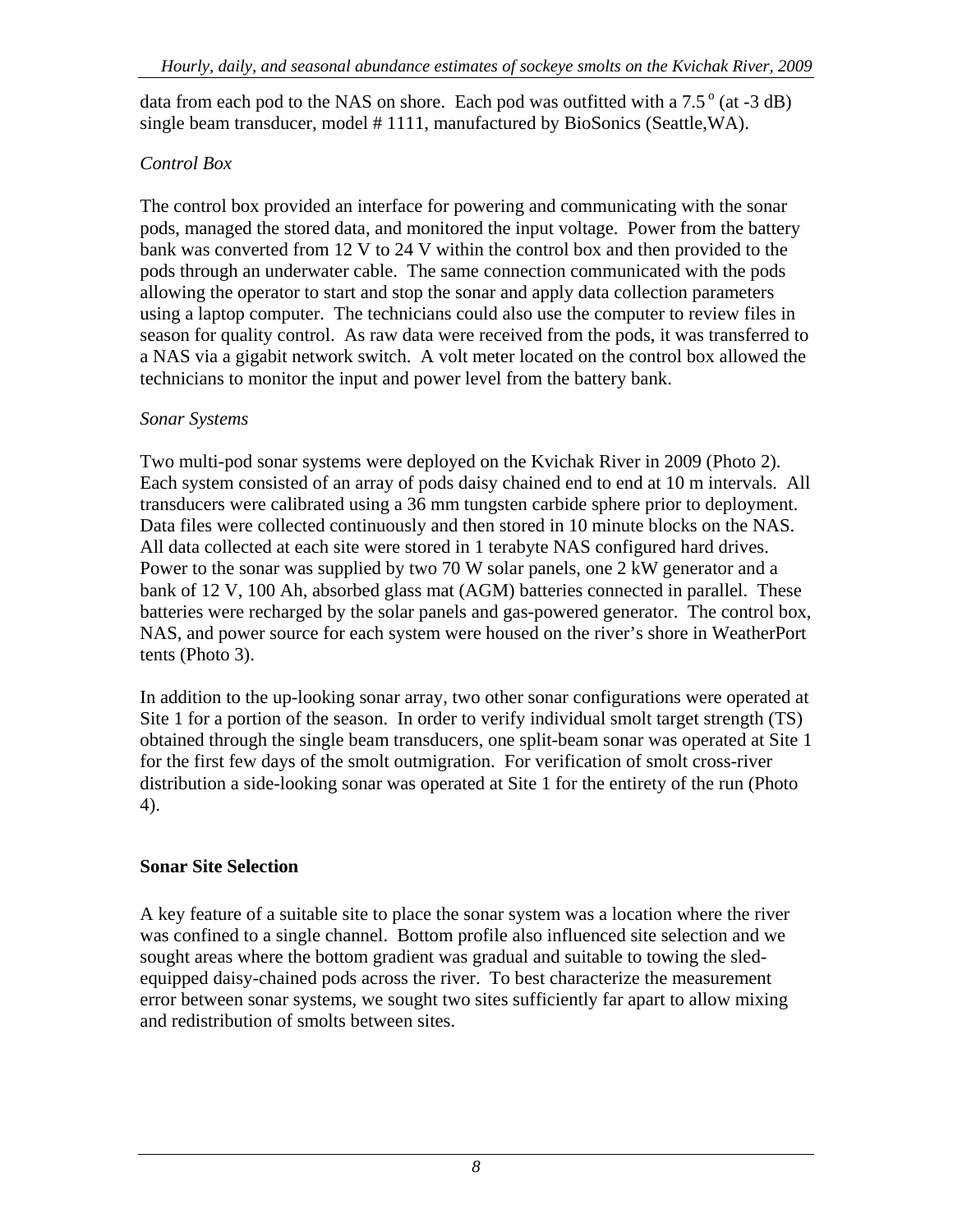#### <span id="page-12-0"></span>**Sonar Deployment and Operation**

The two sonar systems were deployed in the same manner. The pods were attached to each other by a 10 m long, 7.9 mm diameter wire rope so as not to put any stress on the power and data cable (Photo 1). The first sled had a 6.1 m long section of 6.4 mm diameter chain attached to the leading end that acted as an anchor while being towed. Once the set up was completed, the system was staged on the west bank (Photo 2). Prior to deployment, a 7.9 mm diameter cable had been laid on the river bottom at a right angle to the staging site to be used as a tow line. This tow line was attached to the chain on the first sled and a chain saw winch was used to pull the entire array across the river bottom. Once in a suitable location, the ends of the sonar array were anchored to each bank.

After the sonar systems were set up and operating, data were collected 24 hours per day for the entire season. Each system was checked twice daily, generally at 0800 hours and 2300 hours, to ensure adequate power supply and operation. Data were downloaded onto a portable computer from the NAS each day and examined visually using specialized software (EchoView® 4.5 by Myriax Software Pty. Ltd., Tasmania, Australia) to ensure the sonar was operating correctly and useful data were being collected.

Water velocity was measured using a Model 622 Gurley Price meter made by Gurley Precision Instruments (GPI; Troy, NY). A boat was anchored 2 to 3 m downstream of each transducer and velocity measurements were taken at a depth of 1 m at each location. Measurements were taken for one minute, three times at each transducer to give an arithmetic mean. Velocities were then calculated based on the GPI conversion table.

Climate and hydrologic data were recorded at the boat launch near the ADF&G facilities in Igiugig (Table 2). Observations of sky conditions and measurements of wind direction, wind velocity (mph/h), daily precipitation (in), air and water temperature  $({}^{o}C)$ were recorded at 0800 hours and 2000 hours daily. Wind direction, wind velocity, and air temperature were measured with a West Marine, Model 332356 weather monitor. Precipitation data were collected with a direct-read rain gauge graduated from 0.1 to 1.0 in. Water temperatures were collected at the ADF&G boat launch with a mercury pocket thermometer graduated in  $1^{\circ}$  increments from -10 to 110  $^{\circ}$ C.

#### **Sampling Smolt for Age, Weight, and Length**

During the time the 2009 smolt sonar was operating, BBSRI worked cooperatively with ADF&G to sample smolts at a location on the river just below the two sonar sites (Figure 1). This was the same general area where ADF&G had been sampling smolts since 1956 (Crawford and West 2001). The purpose of this sampling was to collect age, body size, and run timing information of the smolt run and to aid with interpretation of smolt sonar data. In 2009, an incline plane trap was used each night (weather permitting) to capture smolts. Once the nightly sampling goal was met the fish were then measured, weighed, and scales were taken to determine age (Baker et. al. 2008).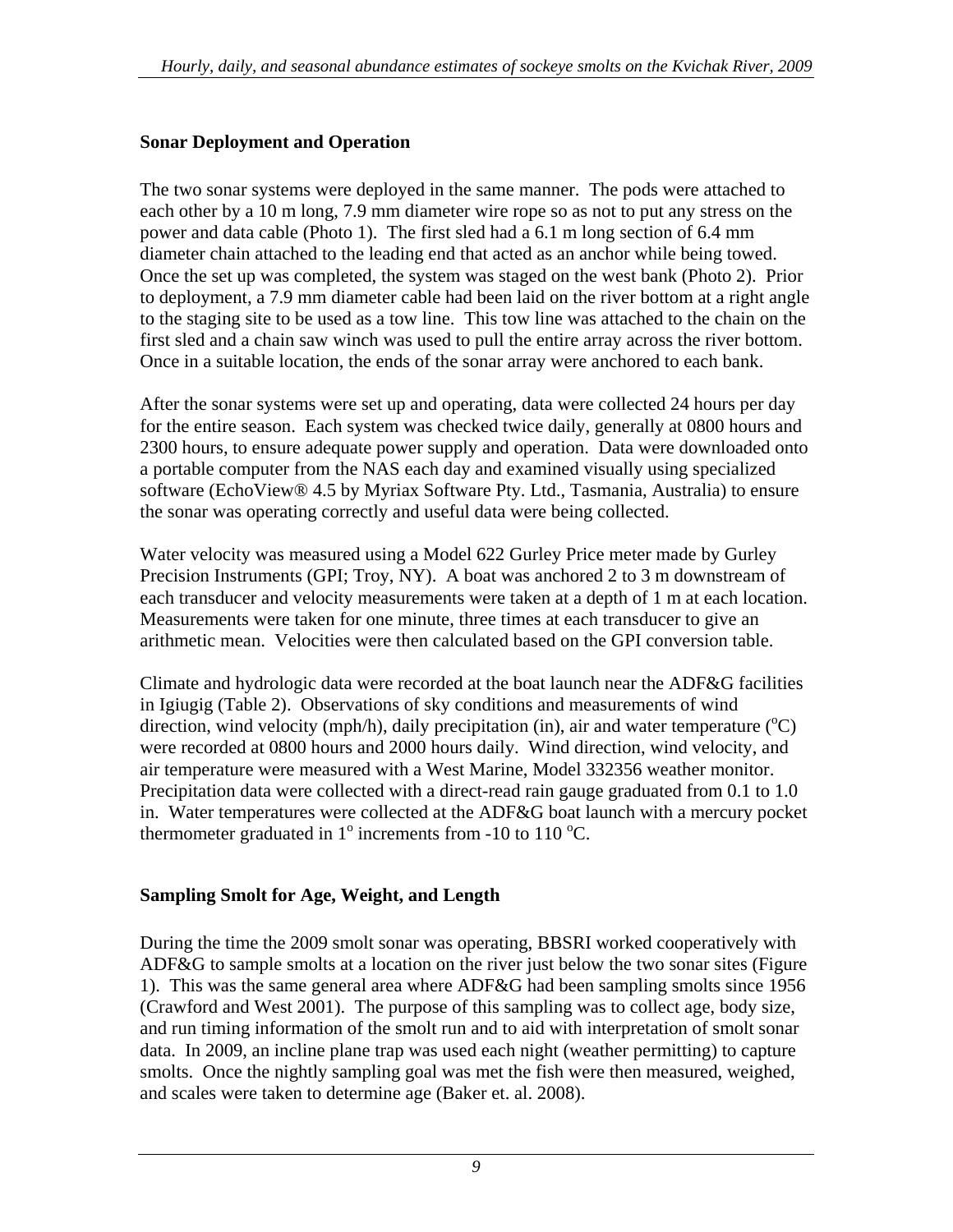<span id="page-13-0"></span>To keep the data together from each nightly sampling session, all fishing times, fish catches, and age-length-weight sampling data were logged by smolt day. A smolt day was a 24-h sampling period that started at 1200 hours and ended at 1159 hours the next calendar day.

#### **Data Analysis**

## *Pre-processing*

In 2009, the data collection scheme was updated so that the individual data files from each transducer were concatenated as they were being processed to provide a single EchoView® compatible data file for each 10-min period. These data files were then preprocessed (using EchoView® 4.5 software) by removing noise events generated by ice, boat passage through the sample area, wind/rain events which injected bubbles into the water column, and any cross-talk among transducers. Data were processed in 1-h intervals; therefore, if noise occupied greater than 10% of an hourly bin, then the entire hour of data were removed from analysis. For the regions where data were removed, the estimates were linearly interpolated based on the values prior to and following these events.

## *Smolt Abundance Estimate*

#### Requirements for a Reliable Abundance Estimate

Several assumptions concerning smolt behavior must be met in order to produce a reliable abundance estimate across years. The assumptions required are based on the specific design of the sonar and the methods of generating the abundance estimates. Violations of these assumptions could introduce a bias to the final estimate.

(1) Smolts travel at or near the same speed as the river water velocity.

In order to obtain an estimate of smolt flux, the density of smolts at a given time must be multiplied by the velocity of the smolts through the sonar beam. For this project the velocity of the smolts was assumed to be equivalent to the velocity of the water, which was measured three times over the course of the study. This assumption was based on the work of Maxwell et al. (2009), who used 3-D video techniques to estimate that smolt speed (over the ground) was near the current velocity. If smolts swam faster than the water velocity, then our estimates would be biased low.

(2) The majority of smolts travel in the upper portion of the water column.

Transducers produce a "near field" effect that is unique to the beam angle and frequency for each unit. Pressure waves created by the sounder must travel a sufficient distance from the face of the transducer before they become parallel. Within this region, fish can be detected but echo strength varies, so quantitative data cannot be calculated. If smolts travel low in the water column (i.e., close to the transducer face), then these fish would not be included in the estimate and thus it would be biased low. The vertical distribution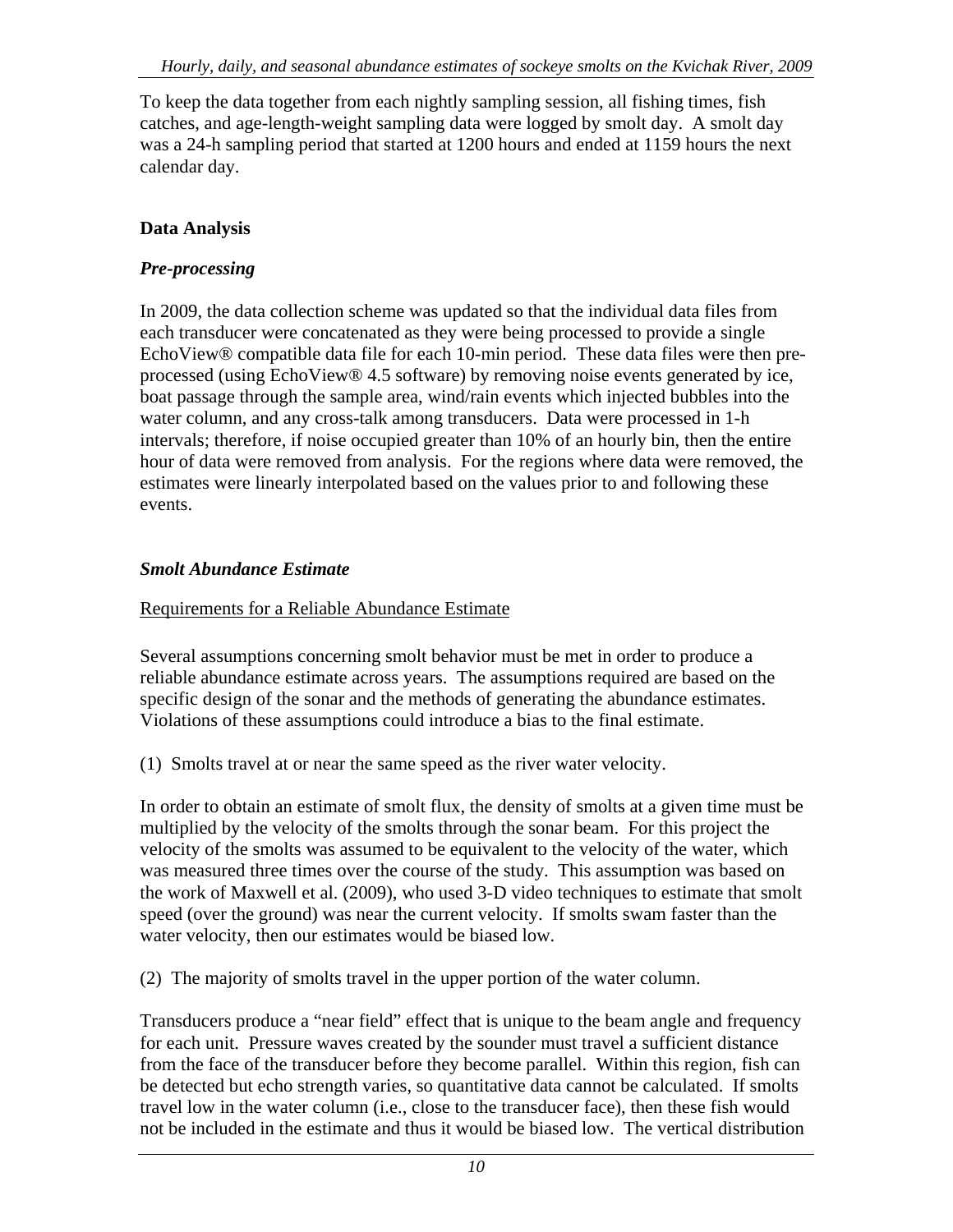<span id="page-14-0"></span>of smolts varies with time, but it has been found that the majority of fish utilize the upper 1 m of water, and the bulk of those fish are found in the upper 30 cm (Maxwell et. al., 2009).

(3) Vertical distribution of smolts within the water column does not vary among years.

There has not been a specific study to test the assumption that vertical distribution of smolts is similar among years. However, this could be monitored, at least in part, using the system we developed, and it should be examined on an annual basis. Of particular concern is whether the portion of the run that travels within 2-3 cm of the surface (and therefore cannot be separated from the surface echo) changes as a function of the abundance of smolts. This could happen if in large run years the smolts distribute themselves deeper rather than across the river and across days. If the fish distribute themselves deeper in the water in large run years compared to small run years, then a smaller fraction of the run will be unaccounted for at the surface. In such a circumstance, estimates from small run years could be biased low. If fish from large runs spread out across nights, we would expect to see abundance from the nights of peak migration to represent smaller portions of the total migration in large run years compared to small run years. Metrics characterizing the vertical distribution across nights and for each season could be compared to see whether changes are correlated with annual abundance.

#### Abundance Estimates

The majority of the time sockeye salmon smolts outmigrate they tend to aggregate in schools too dense for the sonar to detect single targets accurately, therefore abundance estimates cannot be calculated by counting individual fish. Because of the dense schooling behavior we observed in this study we used echo integration to obtain the abundance estimates. Echo integration has been used since the mid 1960s as an acceptable means for estimating abundance from high density fish schools (Simmonds and MacLennan, 2005). Echo integration uses the summed energy from multiple targets in a given sample volume (echo integral) and from this echo integral extrapolates the numbers of fish based on individual TS.

After excluding noise events from the data, the files were processed with EchoView® 4.5 to export echo integration values by 1-h intervals and 0.5 m depth strata below surface for the top 2.5 m of the water column (Table 3). Additionally, single target detections from each transducer were exported to obtain uncorrected TS values. For both sonar sites, single target detections were obtained from each transducer in order to obtain a scaling factor for echo integration. Contamination of single targets occurred frequently, and could be observed for several transducers during both the first and second week of sampling. Contamination of single targets from multiple targets occurred when densities were high, which resulted in a secondary peak in the TS distribution plot. These multiple targets were removed by selecting sample periods for analysis when smolt densities were lower (e.g., 0500-0800 hours) or from transducers with low densities to estimate the scaling factor. These uncorrected TS values were processed with a deconvolution algorithm (Hedgepeth et. al., 1999) to provide a scaling factor for the echo integration values. The sum voltage for each analysis cell (1-h x 0.5 m depth interval) was corrected for the unsampled portion of the cell and then divided by the mean voltage for an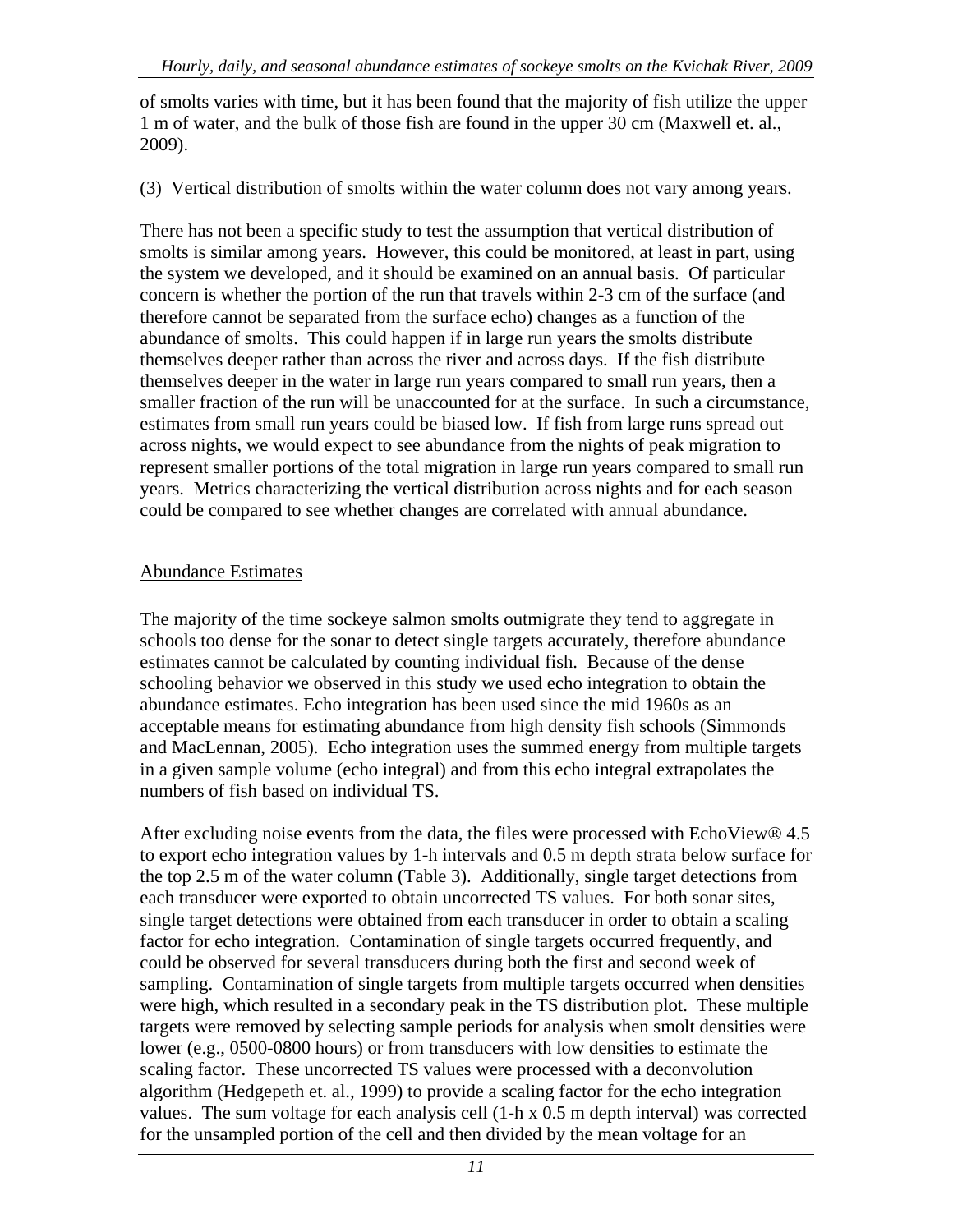individual smolt (scaling factor) to obtain the fish density for each cell. The smolt density for each cell was summed for all depth strata to obtain smolt/ $m^2$  and then multiplied by the water velocity to obtain the smolt flux (smolt/minute/meter of river channel cross section) for each pod.

Several models were considered for expanding the pod estimates to the entire cross section of river. We chose to linearly interpolate between pods to estimate the smolt passage for the area not sampled. Likewise, we interpolated over the distance between the end pods and the river banks, which were assigned values of zero passage. This method yielded a river-wide estimate of smolt passage at each site.

Smolt passage was not subsampled through time as counts were continuous from beginning to end of the enumeration project. A small portion of the total season was missed due to shutdowns and environmental noise. For these periods, the missing hours for each transducer were filled via linear interpolation between adjacent hours. A plot of these missing hours reveals they occurred during periods of extremely low passage, and any uncertainty and bias incurred due to interpolation was considered nominal. The season total abundance and variance of the mean for each site were estimated by the following:

*n*

$$
SA = \sum_{j=1}^{K} HA_j
$$
 (1)

$$
HA_j = \frac{\sum T_{ij}}{n} \times ES_j
$$
 (2)

$$
ES_j = \sum_{i=1}^{n} \sum_{m=0}^{d} T_{ij} + (T_{i+1,j} - T_{ij}) \frac{m}{d}
$$
 (3)

$$
Var(SA) = \sum_{j=1}^{K} \left[ Var\left( HA_j \right) \right] \tag{4}
$$

$$
Var(HA_{j}) = \frac{\sum_{i=1}^{n} (T_{ij} - \overline{T}_{.j})^{2}}{n-1} \cdot \frac{fpc}{n} \times ES_{j}^{2}
$$
 (5)

$$
fpc = \frac{A - a}{A - 1} \tag{6}
$$

where, *SA* = smolt abundance, *HA<sub>j</sub>* = smolt abundance for the *j*<sup>th</sup> hour, *ES<sub>j</sub>* = scalar that expands each hourly average across transducers to the entire stream,  $m =$  number of meters after the  $i^{th}$  transducer for which the interpolation was being generated,  $d =$ number of meters between transducer  $i$  and  $i+1$  ( $i$  and  $i+1$  could also represent either bank for which smolt passage was assigned a value of zero),  $K =$  number of hours for which counts were estimated over the entire season,  $n =$  number of transducers across the river,  $T_{ij}$  = count for the *i*<sup>th</sup> transducer in the *j*<sup>th</sup> hour, *Var(SA )*= variance of *SA*,  $\overline{T}_{.j}$  =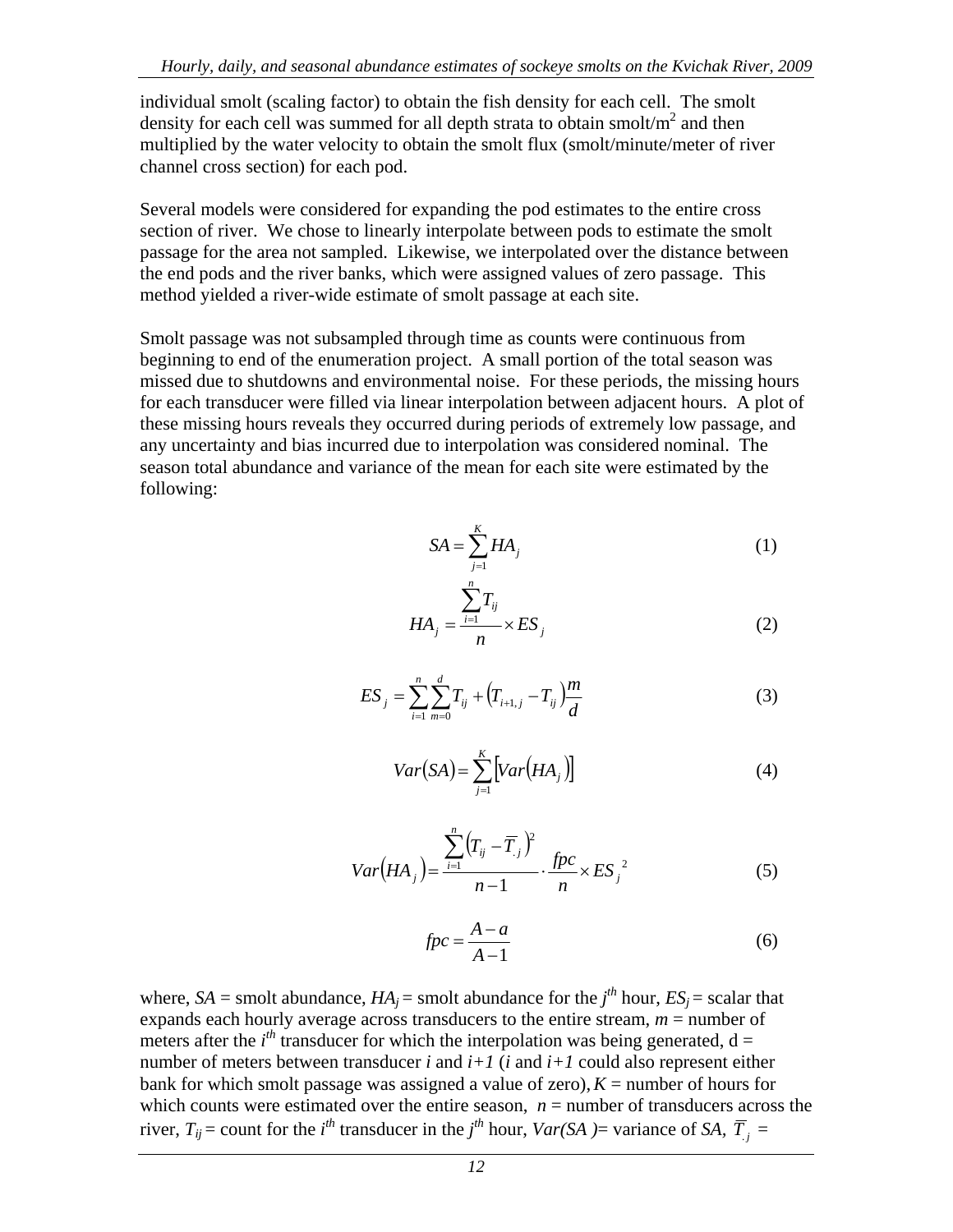<span id="page-16-0"></span>average count across all *i* transducers for the  $j<sup>th</sup>$  hour,  $fpc =$  finite population correction, *a*  $=$  cross sectional area ensonified by all transducers, and  $A =$  total cross sectional area for which the estimate was expanded. Normal 95% confidence intervals were produced for *SA* estimated at each site. Note that the estimates of variance include uncertainty due to subsampling the water column, but not the uncertainty from estimating the scaling factor during echo integration. In the future, we will investigate methods for propagating uncertainty from all inputs.

## **RESULTS**

#### **Sonar Performance**

#### *Sonar Calibration*

A pool calibration test of each sonar pod was performed prior to deployment in the field. Each pod was independently tested with a 36 mm tungsten carbide sphere with known target strength of -40 dB. Once the measured target strength for each transducer was determined, an offset was calculated for data processing (Table 4).

## Sonar Specifications for up-looking sonar pods

All transducers were tested and beam patterns measured by the manufacturer prior to purchase. Based on the beam patterns, the side lobes were relatively low averaging approximately -30 dB. The calculated near field zone was 0.71 m from the face of the transducer, and the dead zone began 4.9 cm from the surface of the water. During post season calibrations, the actual dead zone at the surface was tested using the calibration sphere. Results from this test revealed that the sphere could be detected approximately 0.5 cm from the surface. The average depth from the transducer to the surface was approximately 3.0 m. With the 7.5 degree beam at this range, the diameter of the beam was 0.39 m. All sonars were configured to collect acoustic data using the following parameters: 0–5 m sample range, 0.06 s ping interval, and 0.064 msec transmitted pulse duration.

## **Secondary Sonar Equipment**

In order to verify data collected by the up-looking sonar, both a single-beam, sidesonar, used to asses cross-river distribution, was a Simrad® (Lynnwood, WA) model ES60 200 kHz GPT with a 3 degree beam angle. The sampling parameters for this sonar looking and split-beam, up-looking sonar were operated at Site 1. The single-beam were set at a ping interval of 0.14 s and pulse duration of 0.256 msec. The split-beam sonar was used to verify the TS collected from the single beam up-looking sonar pods. This sonar was a Simrad® EK60, 120 kHz GPT with a 4 x 10 degree beam angle operated at a 0.06 s ping interval and 0.064 msec pulse duration.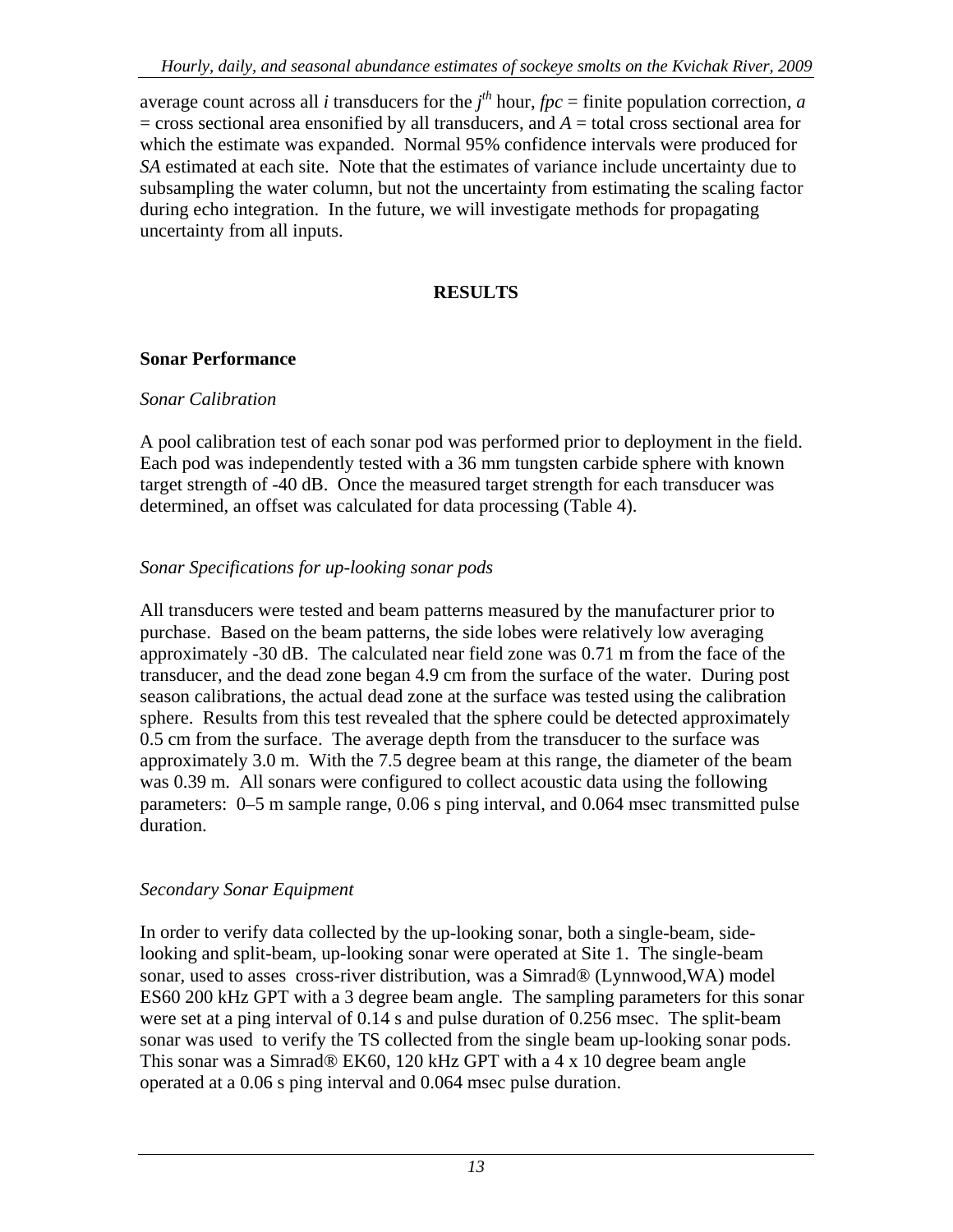#### <span id="page-17-0"></span>*Power Requirements*

Each sonar required approximately 65 W to operate; with the NAS requiring  $\sim$  40% of this power. The overall power requirement for Site 1 was increased due to the sidemaintained the batteries during periods of clear sunny weather, but for the majority of the time the solar radiation levels were not high enough to use solar as a reliable source of looking and split-beam sonars operating off the same energy source. For Site 1 a total of 10, 12 V 100AH batteries were used and Site 2 was operated with six batteries. Each system required charging with the generator at least once every 24 h. Solar panels power.

#### **Sonar Site Selection**

Based on recommendations made after the 2008 smolt season, Site 1 remained in the same place and Site 2 was moved upriver in 2009 (Figure 1). Site 1 was 103 m wide and 2002 to 2004. Site 1 was on a slight bend in the river with the steeper east bank being the incline to a 2.0 m deep bench at 89 m offshore then a gradual incline to the opposite bank located 3.5 rkm downstream of the outlet from Lake Iliamna. This was approximately the same site used for the smolt sonar studies conducted by Maxwell et al. (2009) from outside bend. The WeatherPort that housed the power and control box for Site 1 was located on the west bank. The bottom profile of Site 1 was characterized by a gently sloping west bank to a maximum depth of 4.3 m, 69 m offshore, followed by a steep (Figure 3).

Site 2 was 119 m wide and located 2.4 rkm downstream of the outlet of Iliamna Lake. This was approximately the same location where ADF&G placed their towers used for only during periods of very high water (and not typically in the spring). The WeatherPort counting adult sockeye salmon. The east bank of Site 2 had been an island before the river channel changed, but now the narrow channel on the east side of the island floods that housed the power and control box for Site 2 was located on the east bank. The bottom profile of Site 2 was characterized by a gently sloping east bank that dropped off around 20 m offshore to a maximum depth of 4.3 m, where it remained around 4.0 m until approximately 20 m from the west bank where it rose quickly (Figure 4).

The secondary sonars (side-looking and split beam) were set at the Site 1 location. The side-looking sonar was placed 10 m off the west bank approximately 20 m upriver of the 28 May. The side-looking sonar operated for the duration of the study and the split-beam up-looking sonar array. The split-beam sonar was placed 10 m upstream of the uplooking array between the first two sonar pods. The secondary sonars began operation on sonar operated until 31 May. During the ice flow event on the evening of 31 May, the side-looking sonar was knocked out of alignment for roughly 12 hours.

#### **Sonar Deployment and Operation**

Deployment of the sonar array was dependant on ice break up of Iliamna Lake and the absence of ice in the Kvichak River. Reports from air taxi operators indicated that the ice was starting to break up on 15 May (Table 1). Crews were mobilized on 17 May from Anchorage to King Salmon. During the flight the plane crossed Lake Iliamna and it was observed that 75% of the lake was still covered with ice. Equipment and crews were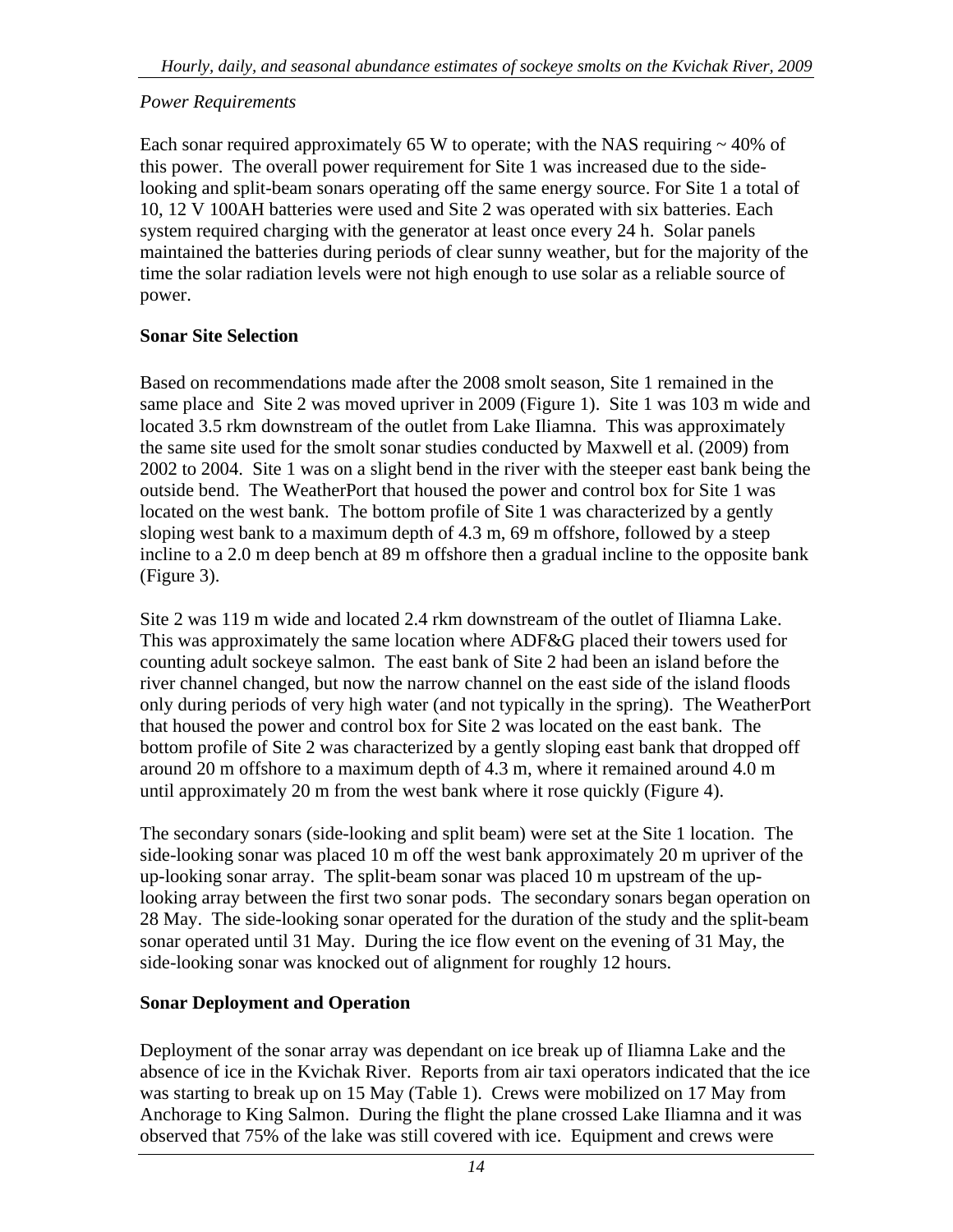<span id="page-18-0"></span>flown from King Salmon into Igiugig on 18 May and the sonars and smolt nets were prepared for deployment. As the ice began to lighten, WeatherPort tents were put in place and sonars were staged for deployment (Photo 2). On 23 May the ice appeared to have stopped and the Site 1 sonar was deployed at 1830 hours. On the morning of 24 May ice began to flow again and the Site 1 sonar was pulled to avoid being damaged. Ice continued to consistently flow until 26 May, when on this date both sonars were deployed.

On 26 May , the Site 2 sonar was deployed first and began operating at 1400 hours. A total of eight transducers [Sonar Site<sup>2</sup>-T1 (T1 = 1<sup>st</sup> transducer from control box) through  $S^2$ –T8] were set at 10 m intervals with  $S^2$ -T1, 22 m off the east bank and  $S^2$ -T8, 27 m off the west bank. Depth of each transducer varied from 1.4 m for  $S^2$ -T1 to 4.3 m for  $S^2$ -T3 and T4 (Table 5).

The Site 1 sonar was deployed 26 May and began operating at 1730 hours. After retrieval of this sonar on 24 May it was found that the housing of one of the sonar pods had flooded and no longer operated, therefore only 7 transducers  $(S^1-T1)$  through  $S^1-T7$ ) were deployed. At Site1, each transducer was spaced at 10 m intervals with  $S^2$ -T1 located 29 m off the west bank and  $S^2$ -T7 located 14 m off the east bank. Depth of each transducer varied from 2.2 m for  $S^1$ -T7 to 4.4 m for  $S^1$ -T5 (Table 5).

Water velocity was measured a total of three times at each site, roughly at the beginning, middle, and end of the sonar operating dates (Table 6). Stage height was not measured; but, little change in water level was observed during the study. Water velocities differed across the river channel at both sites, with the near shore velocity being lower than the mid river velocity. Ranges varied at Site1 from 1.28 m/s at  $S^1$ -T1 to 1.95 m/s at  $S^1$ -T5 and at Site2 from 0.68 m/s at  $S^2$ -T1 to 2.02 m/s at  $S^2$ -T5.

## **Data Analysis**

## *Pre-processing*

Site 1 analysis included data from 26 May (2100 hours) through 14 June (1400 hours) for a total of 449 h of processed data. Site 2 data were analyzed from the period 26 May T8). The problem with this pod could not be remedied in the field; therefore, the array (1400 hours) to 13 June (0500 hours) for a total of 408 h of processed data. At Site 2, a total of 8 sonar pods were deployed. Unfortunately, once the sonar began operating communications could not be established with the sonar pod closest to the west bank  $(S^2$ remained in place and operated with 7 pods. At 0600 hours on 2 June, sonar pod  $S^2$ -T7 tipped over. The crew did not realize this had happened and as a result the Site 2 array operated for the remainder of the season with 6 functioning pods.

Prior to abundance estimates being calculated, the data were reviewed and noise events due to environmental factors were removed. The distinction between noise events and could not make a distinction between smolts and noise, that region of data were assigned to bad data. Environmental noise accounted for 10% of the data collected at Site 1 and smolts was clear the majority of the time (Figure 5). In the event that the technician 11% at Site 2 with the majority of environmental noise being from an ice flow event that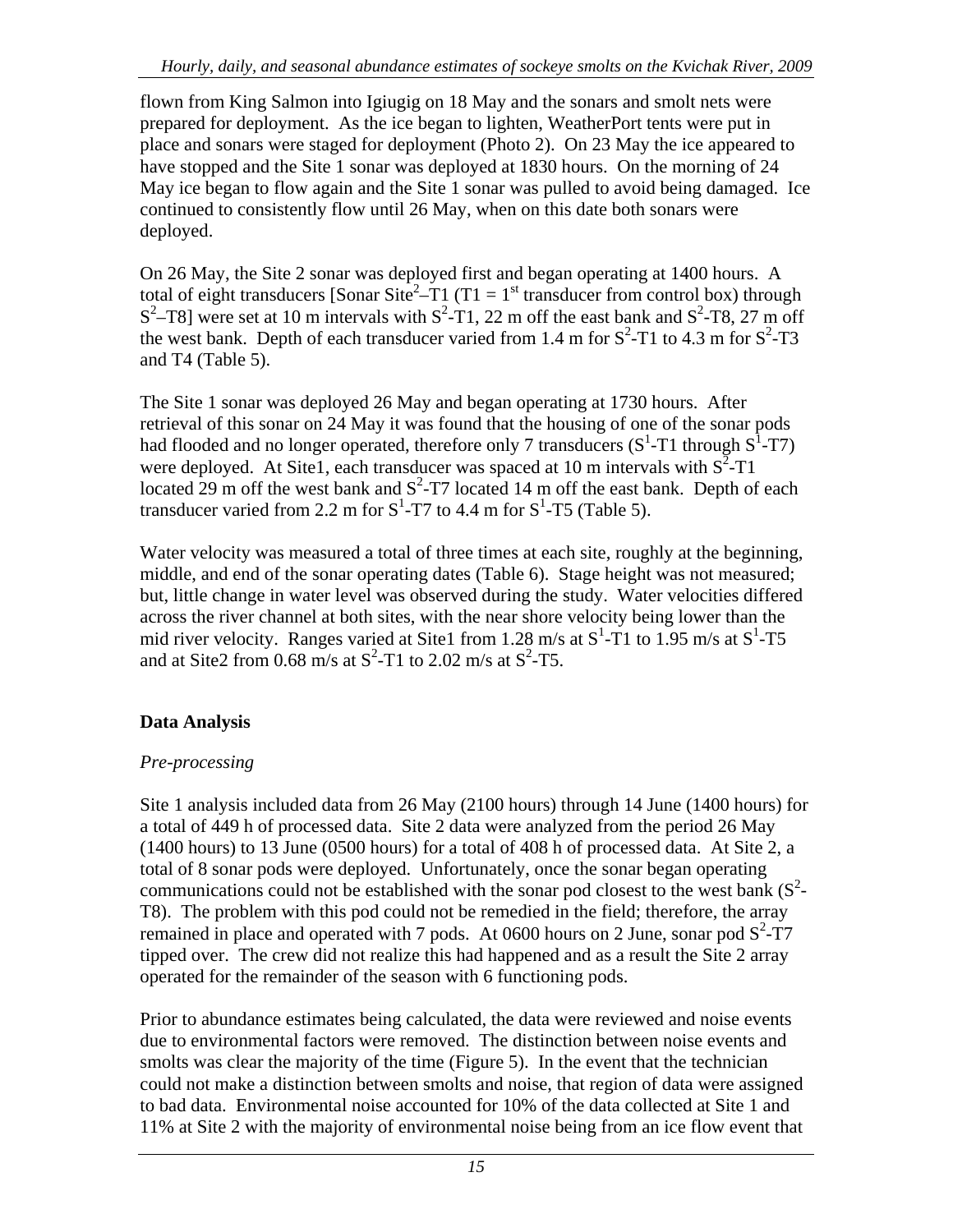<span id="page-19-0"></span>occurred at the beginning of the season. The lake was believed to be clear of ice when the sonars were deployed, but late on the evening of 30 May, the river filled with heavy ice flow that continued until the early morning. Data from both sites were contaminated and therefore smolt estimates were linearly interpolated during the flow (Figures 6 and 7). Boat traffic was highest during the first two weeks in May and occurred mostly during the daylight hours. Boat traffic accounted for roughly 3% of the data missed at each site (Figure 8). Wind events made up the majority of environmental noise for t he remainder of the season (Figure 9). Slightly more data were removed at Site 2 (6%) due to wind-generated noise than at Site 1 (5%). Although the sites were close enough together to experience the same wind events, Site 2 was located in a portion of the river that did not provide as much protection from wind blowing off the lake as the Site 1 location.

## $Target$  *Strength*

Smolt TS was estimated at each of the individual up-looking sonars at both sites. A sample of targets was filtered to select only individual targets, and then a distribution was generated with 1 dB increments. From the distribution of targets the values were input abundance estimates were generated based on the TS of each sonar pod. Target strength was also estimated using the split-beam sonar. Individual smolt TS values obtained by into the EMS program along with the slope of the beam plot to generate a new distribution of TS and the mean. Due to the slight differences in each transducer the the split-beam were used only for validation and not included in the calculation of the abundance estimate.

#### *bundance Estimate and Smolt Distribution A*

The estimated abundance of sockeye salmon smolts from 26 May to 14 June at Site 1 was 5,247,209 (95% confidence limits = 32,164,876 – 38,329,542; Table 7, Figure 10). For 3 Site 2, the estimated abundance from 26 May to 13 June was 38,755,938 (33,677,223 - 43,834,653; Table 8, Figure 10).

Smolt passage by hour of day was the highest after sunset, and remained high until sunrise (Figure 11). For the purpose of this study, daylight was defined as the hours from 0500 to 2259 hours and dark from 2300 to 0459 hours. The peak time of smolt passage for both sites was midnight through 0300 hours; during this period approximately 40% of the total smolt run was accounted for. Smolts migrated during all hours of the day, with daylight hours accounting for about 60% of the total run. There was approximately 321 h of daylight (75% of each day) and 103 h (25%) of dark over the course of the study.

vertical distribution varied between daylight and dark hours. During the hours of darkness over 90% of smolts at each site traveled in the upper 1.0 m of water, with 80% proportion of smolts detected 1-2 m deep was higher at Site 2 (41%) than at Site 1 (26%). Smolts were detected at all depth strata (2.5 m) sampled at each site. For both sites, and 69% in the upper 0.5 m at sites 1 and 2, respectively (Figures 12 and 13). Smolts traveling during the day tended to move a little deeper in the water column. The Few smolts traveled below 2 m deep  $\ll$  3% at Site 1 and  $\lt$  6% at Site 2).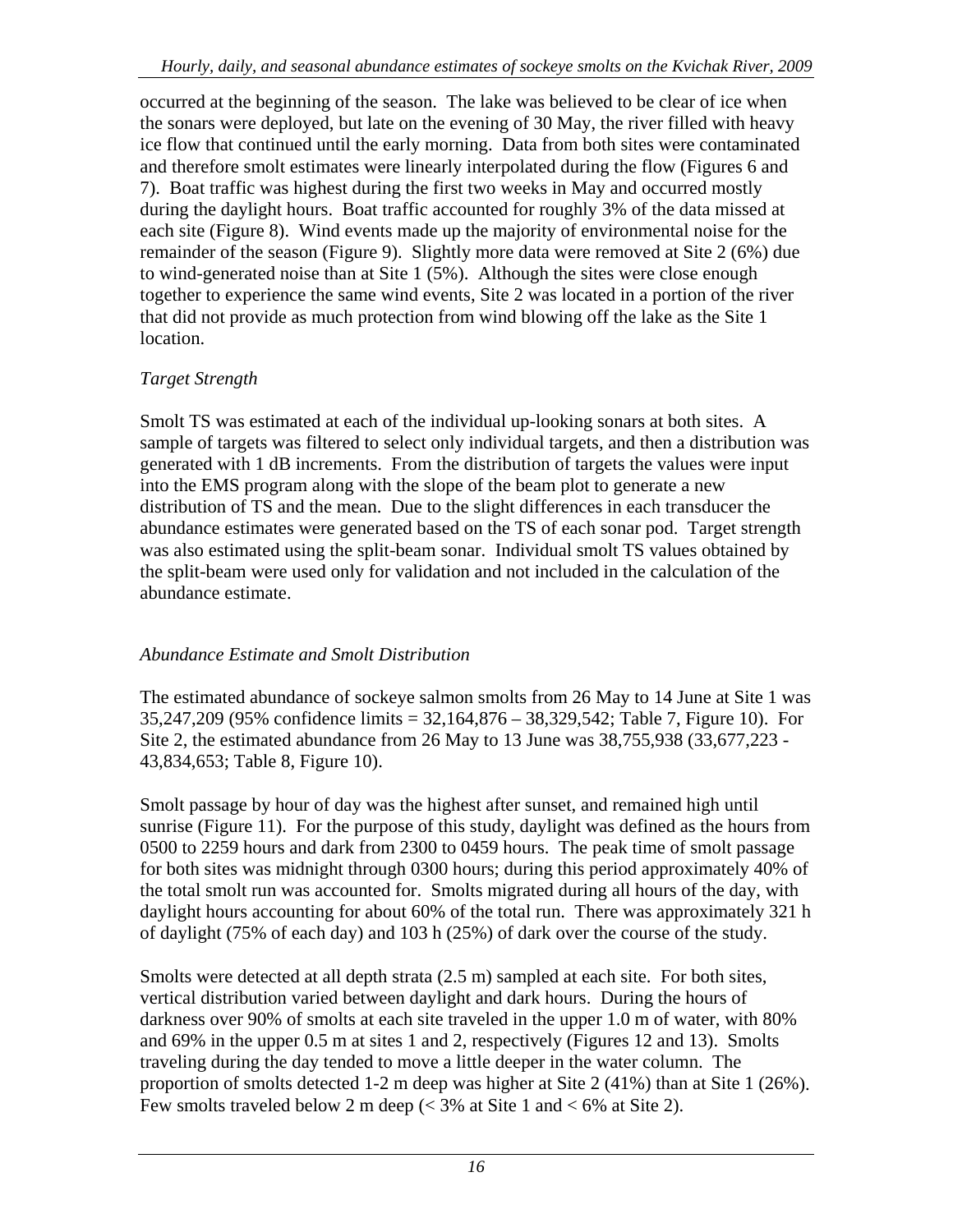<span id="page-20-0"></span>Cross-river distribution was characterized by the percentage of all smolt detected at each transducer. Smolts were detected by all transducers at each site, but were disproportionately distributed across them. At Site 1, roughly 55% of all smolts were river with higher water velocities (Table 6, Figure 3). Smolts at Site 2 were most single pod ( $S^2$ -T5) where the highest velocity for that site was measured (1.94 ms<sup>-1</sup>, Table detected at two pods  $(S^1-T4$  and  $S^1-T5)$  that were located in the deepest portion of the abundant in the middle portion of the river, with roughly 55% of them detected on a 6, Figure 4).

#### **DISCUSSION**

## **Distribution**

As in 2008, the vertical distribution of smolts in 2009 was primarily in the upper 1.0 m of the water column, and these results were consistent with previous studies (Figures 12-15). For example, video data from 2000 and acoustic data from 2000 and 2001, Maxwell et al. 69% were detected at sites 1 and 2, respectively. This may have something to do with the (2009) found that all smolts traveled in the top 1.0 m of water, and the majority of smolts were in the top 0.3 m. Although  $> 90\%$  of smolts detected at night were in the upper 1.0 m for both years of this study, the overall proportion of smolts in the upper 0.5 m for 2009 was lower than in 2008. In 2008, 87% and 91% were detected in the upper 0.5 m at sites 1 and 2, respectively. This is higher than was observed in 2009 where 79% and total run being larger in 2009 and as a result the upper portion of the water column could have become overcrowded during times of high passage forcing more smolts to utilize the deeper water.

being nearer the surface in the late evening through the early morning hours and deeper during the daylight hours. During periods of daylight at Site 1 in both 2008 and 2009 Site 2 the fish appeared to swim a little deeper with only half of all smolts found there. In both years of this study a diel pattern of vertical distribution was noticed, with smolts approximately the same proportion (70%) of smolts utilized the upper 1.0 m of water. At Site 2 in 2008 close to 80% of smolts were detected in the upper 1.0 m but at the 2009 The 2009 Site 2 differed considerably from the 2008 location in bottom profile and depth and this may have played a part in the different behavior observed between years. The depth of the 2009 site was consistently  $> 1.5$  m deeper in the portion of river where the majority of smolts were detected allowing the fish to make use of these deeper areas.

at Site 1 in 2008 (Figures 3, 16). At Site 1 for both years the majority of smolts tended to utilize the deeper, higher velocity water associated with the thalweg. At Site 1 for 2008 where smolts were found in higher densities compared to the near shore areas (Figures 4, Cross-river distribution of smolts at both sites in 2009 was very similar to that observed and 2009 the distribution was very consistent with approximately 59% of total smolts detected by the two transducers located 59 m and 69 m from the west bank. Based on recommendations from 2008 the Site 2 location changed in 2009. In 2008, Site 2 had a more uniform river bottom profile resulting in a more uniform distribution of smolts. However in 2009, the new upriver location had higher flows toward the river center 17).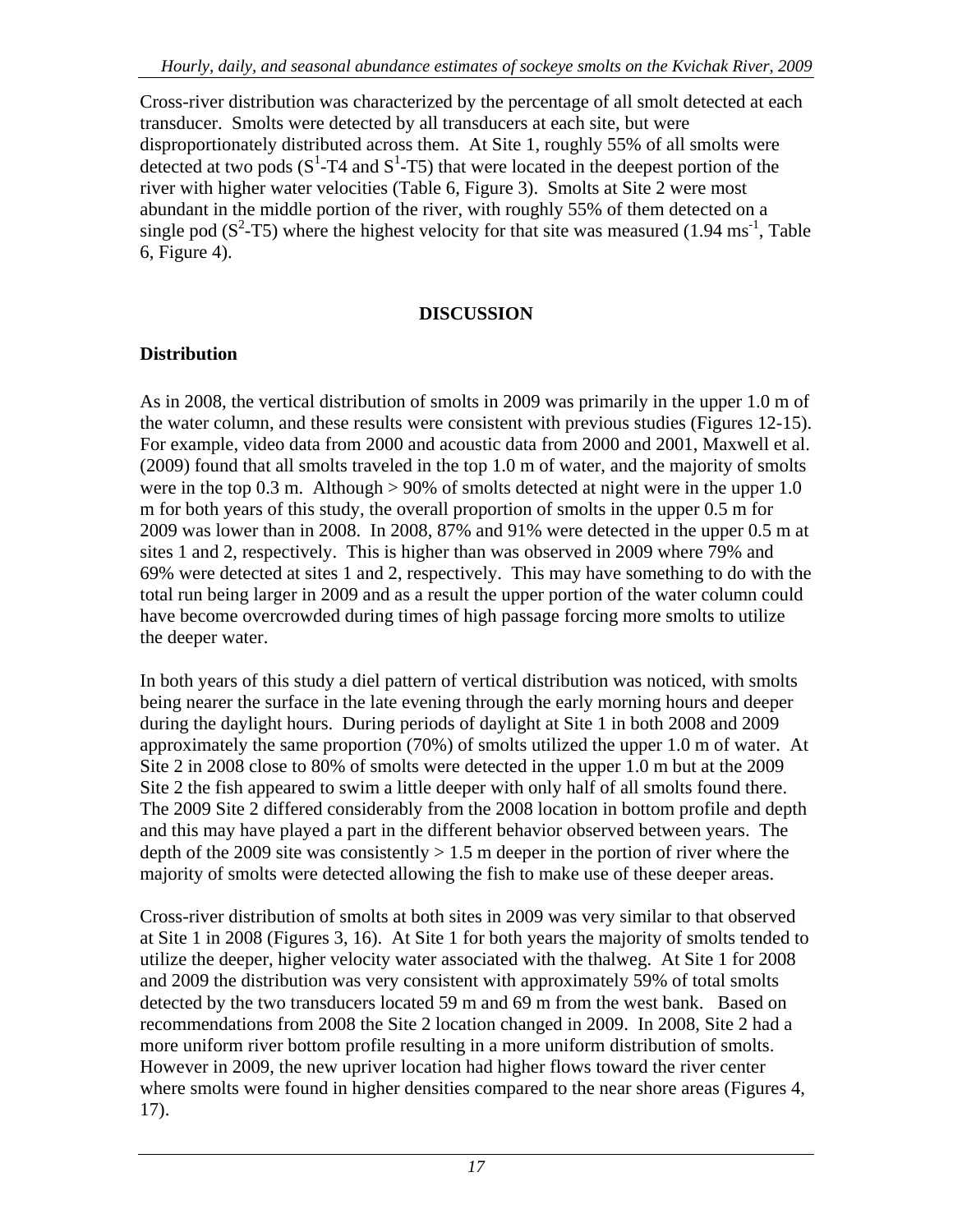<span id="page-21-0"></span>In 2009, a side-looking sonar was operated at Site1 to better characterize the cross-river distribution of smolts. These data indicated that smolts used the faster water associated with the deeper portions of the river. On the evening of 28 May, when overall smolt and Skvorc (1991, 1992) used side-looking sonar and found that at peak passage smolt passage was highest, smolts were observed traveling together in highly concentrated "rivers" of fish that tended to move back and forth across much of the river. Huttenen distribution was dynamic, with the highest concentrations detected at different ranges over the course of each night. This phenomenon may be what was observed in 2009 during the evening of 28 May on the Kvichak River.

Since smolts exhibit a skewed cross-river distribution, it is important to sample as much of the river as possible. In both 2008 and 2009, problems with one or more sonar pods did not allow both sites to operate with a full array that would be capable of sampling the entire river width. Improvements to the sonar systems in 2010 will include building two extra pods to have on site to be used as replacements (if needed). Technicians will also be better trained to recognize and troubleshoot equipment problems in-season (e.g., tipped pods).

In both years of the study a diel fluctuation in the cross-river distribution of smolts was observed where fish were more shore-orientated during the day. At both sites, the rate of smolt passage at the shallower near shore pods was close to or higher than that observed in the same location during the night (Figures 18and 19). Note the Site 2, T7 night time passage far exceeds the daytime passage. This was probably due to the fact the T7 transducer was located in 3.7 m of water where the velocity was higher than the shallower regions.

## **Abundance estimates**

Similar to 2008, the 2009 daily estimates were extremely consistent between the two sites. This suggests that the sonar systems performed an adequate job of estimating or indexing actual fish passage (Figures 20 and 21). In 2009, the abundance estimate at Site 2 was 10% (3.5 million fish) greater than the estimate at Site 1. The highest daily passage of smolts for the season was recorded between 2200 hours on 28 May and 0400 hours on 29 May. The difference between the estimates during this period accounted for a large portion of the difference between the overall estimates at each site.

those at Site 1. However, beginning on 2 June, abundance estimates at Site 1 became higher. This change may be attributed to sampling bias due to equipment failure. From interpolating the data between the last pod and the shore line, however due to uneven During the first eight days of the season, abundance estimates at Site 2 were higher than 26 May to 2 June both sonar sites were collecting data from a total of seven pods each. On 2 June,  $S^2$ -T7 tipped over leaving only six pods collecting data at Site 2. This coincided with the Site 2 estimates being consistently lower than Site 1 for the remaining portion of the season. After the pod tipped at Site 2 smolts were accounted for by smolt distribution this method of interpolation may not be suited for such a wide distance.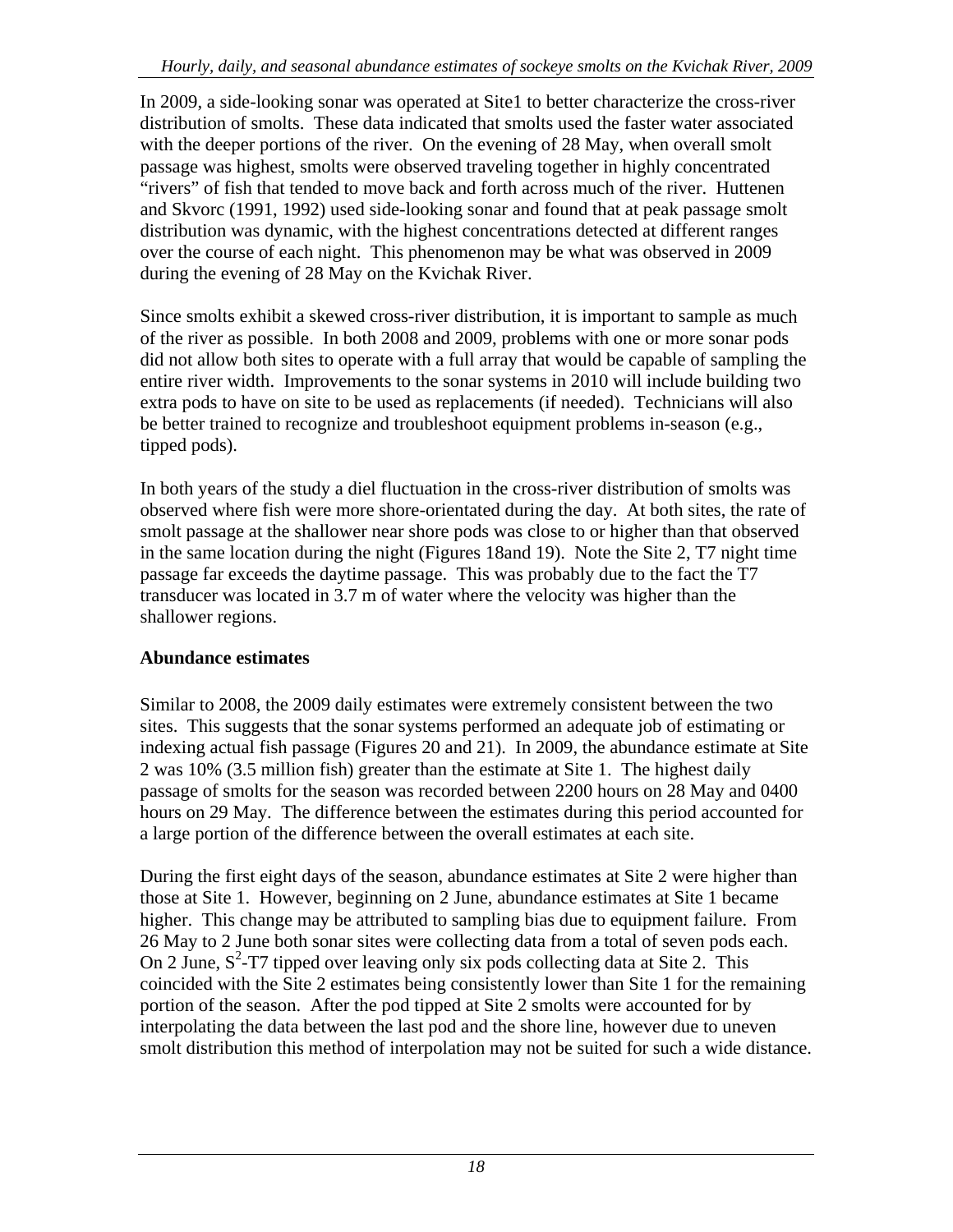## **CONCLUSION**

<span id="page-22-0"></span>In 2010, BBSRI will invest effort in creating a more robust smolt project that will include improvements to the sonar system and operating protocol. Although the overall abundance estimates from the two sites in 2008 and 2009 were within 12% of each other, it is believed that this difference can be reduced with further improvements to the sonar system and sampling protocol. Specialized equipment, such as the smolt sonar, cannot be replaced or fixed on short notice during the field season. In order to reduce the chances of losing data due to equipment failure, extra components will be built to be used as spares (e.g., 2 sonar pods and 1 control box). In addition to new equipment, modifications to the system will allow technicians in the field to better diagnose problems. Each sonar pod will be equipped with tilt sensors that can be accessed through the software interface each day when the technicians are performing their daily visits. We expect that, improvements to the system coupled with a more stringent operating protocol will ultimately result in better data collected.

This was the second year of a project to evaluate the efficacy of a newly designed uplooking sonar to enumerate sockeye salmon smolts on the Kvichak River. The design and operation of the sonar has met the project's objectives and our expectations. We were successful in developing abundance estimates from two independent and redundant sonar systems. In 2009 the estimate from Site 1 was 10% lower than the estimate from Site 2 which was a modest difference that we suspect was due to less effective sampling at Site 2. We offer the Site 1 estimate of  $35.2$  million (95% confidence limits  $=$ 32,164,876 – 38,329,542) as the best estimate for sockeye salmon smolt abundance in the Kvichak River in 2009.

#### **RECOMMENDATIONS FOR 2010**

Based on the results above and lessons learned from the 2008 and 2009 seasons, the following are recommended improvements for the 2010 program:

- 1. Continue to operate a side-looking sonar system to characterize the horizontal (cross-river) distribution of smolts.
- 2. Operate a split-beam sonar for a larger portion of the season to verify TS.
- 3. Establish more stringent operating protocol.
- 4. Operate the Site 1 sonar in the same location as in 2008 and 2009.
- 5. Operate the second sonar at the same location as Site 2 in 2008.
- 6. Explore the feasibility of using alternative energy sources in order to reduce the dependence on high maintenance gas generators at each site.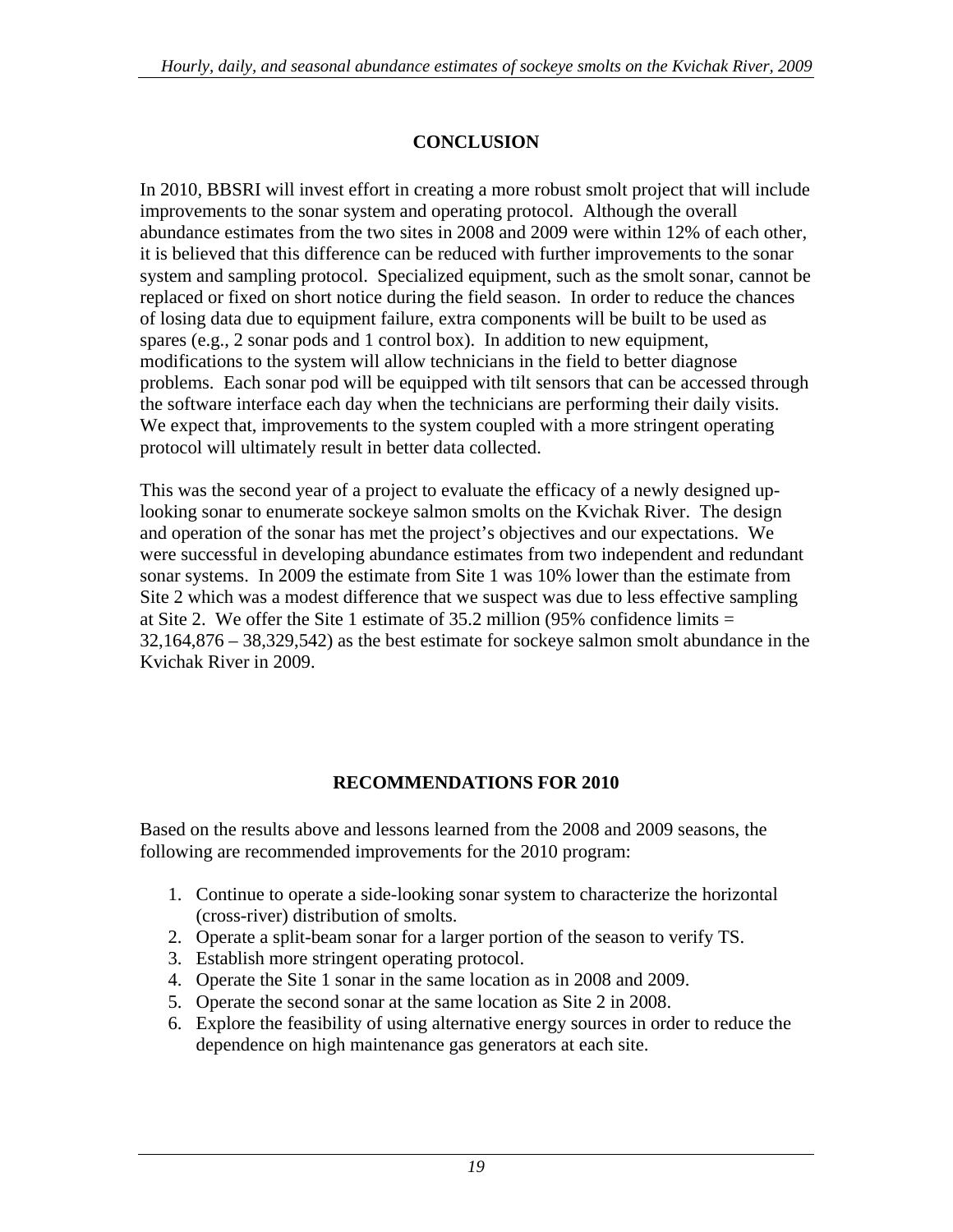## **ACKNOWLEGEMENTS**

<span id="page-23-0"></span>BBSRI technician Shelly Woods and ADF&G technicians Jason Macrander and Chris Sewright assisted with deploying and maintaining the sonar systems, and conducted fish sampling. Christina Salmon-Wassille, Alex-Anna Salmon and Sandy Alverez (Igiugig Village Council) provided invaluable assistance with all aspects of the field project. Janelle Mueller and Fred West (ADF&G) assisted aging of the smolts. ADF&G supplied housing and equipment (boats, generators, etc.) that was essential to the project. Anna-Maria Mueller (Aquacoustics) assisted with the processing of the acoustic data.

This project was a cooperative effort among BBSRI, ADF&G, and Aquacoustics. Funding was provided by BBSRI, Bristol Bay Regional Seafood Development Association, the Southeast Sustainable Salmon Fund (SSSF Project 45907), and BBSRI's benefactors: Alaskan Leader, Bering Leader, and Bristol Leader.

The report Estimates of hourly, daily, and seasonal sockeye salmon smolt abundance on the Kvichak River in 2009 was prepared by the Bristol Bay Science and Research Institute by Guy Wade, Don Degan, Michael Link, and Scott Raborn under award 45907 from the National Oceanic and Atmospheric Administration, U.S. Department of Commerce. The statements, findings, conclusions, and recommendations are those of the author(s) and do not necessarily reflect the views of the National Oceanic and Atmospheric Administration or the Department of Commerce.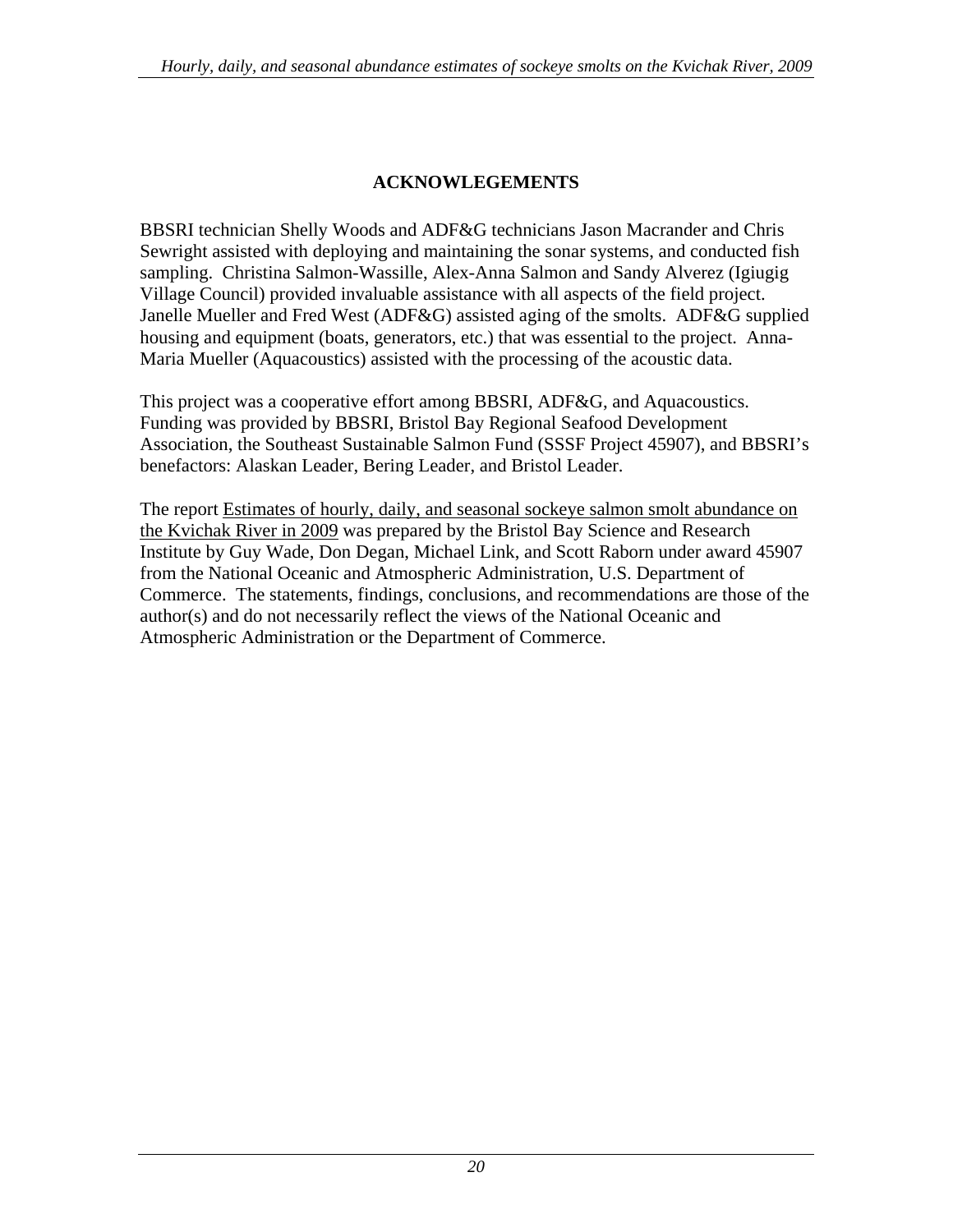#### **LITERATURE CITED**

- <span id="page-24-0"></span>Baker, T.T., F.W. West, and D.L. Crawford. 2008. Age and size of sockeye salmon smolt outmigrating the Kvichak River, 2008. Alaska Department of Fish and Game, Fishery Data Series No. 08-XX, Anchorage.
- Buck, G.B. 2005. Sockeye salmon smolt age, length, and weight from the 2005 outmigration on the Kvichak, Nonvianuk, and Alagnak rivers in Bristol Bay, Alaska. Unpublished report prepared by the Bristol Bay Science and Research Institute, Dillingham, Alaska.
- Bue, B.G, D.L. Bill, W.A. Bucher, S.M. Fried, H.J. Yuen, and R.E. Minard. 1988. Bristol Bay sockeye salmon smolt studies for 1986. Alaska Department of Fish and Game, Division of Commercial Fisheries. Technical Fishery Report 88-15, Juneau.
- Crawford, D.L., and F.W. West. 2001. Bristol Bay sockeye salmon smolt studies for 2000. Alaska Department of Fish and Game, Regional Information Report 2A01- 12, Anchorage.
- Crawford, D.L. and L.F. Fair. 2003. Bristol Bay salmon smolt studies using upwardlooking sonar, 2002. Alaska Department of Fish and Game, Commercial Fisheries Division. Regional Information Report No. 2A03-17, Anchorage.
- Groot, C., and L. Margolis, eds. 1991. Pacific Salmon Life Histories. University of British Columbia Press, Vancouver.
- Hedgepeth, J.B., 1994. Stock assessment with hydroacoustic estimates of abundance via tuning and smoothed EM estimation. PhD dissertation, University of Washington, Seattle.
- Hedgepeth, J.B., Gallucci, V.F., O'Sullivan, F., Thorne, R.E. 1999. An expectation maximization and smoothing approach for indirect acoustic estimation of fish size and density. ICES J. Mar. Sci. 56, 36–50.
- Hughes, N.F., and L.H. Kelly. 1996. New techniques for 3-D video tracking of smolt swimming movements in still or flowing water. Canadian Journal of Fisheries and Aquatic Sciences 53:2473-2483.
- Huttunen, D.C., and P.A. Skvorc II. 1991. Kvichak River side-looking sonar smolt investigations, 1990. Alaska Department of Fish and Game, Regional Information Report 5J91-04, Anchorage.
- Huttunen, D.C., and P.A. Skvorc II. 1992. Kvichak River side-looking sonar abundance estimation. Alaska Department of Fish and Game, Regional Information Report 5J92-07, Anchorage.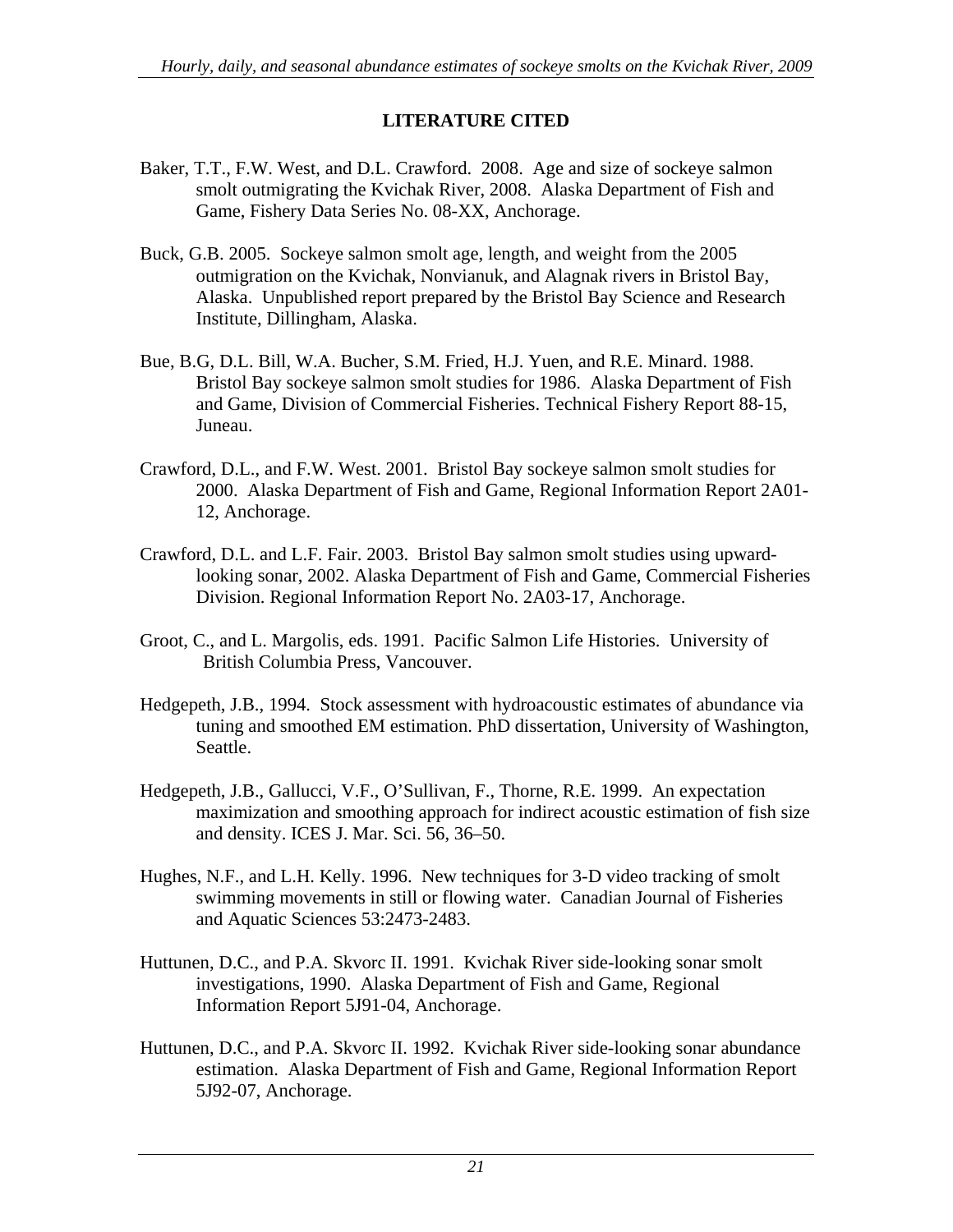- Kieser, R., and J. Hedgepeth. 2005. Echo integration of nonuniform fish densities. Journal of the Acoustical Society of America. Volume 117, Issue 4, pp. 2380- 2380.
- Maxwell, S., A. Mueller, D. Degan, D. Crawford, L. McKinley, and N. Hughes. 2009. An evaluation of the Bendix smolt counter used to estimate outmigrating sockeye salmon smolt in the Kvichak River, Alaska, and the development of a replacement sonar, 2000-2001. Alaska Department of Fish and Game, Fishery Manuscript No. 09-02, Anchorage.
- McCurdy, M.L. and R.D. Paulus. 1972. 1969 Kvichak River sockeye salmon smolt studies. Alaska Department of Fish and Game, Division of Commercial Fisheries. Technical Data Report 3:1-34, Juneau.
- Mueller, A.M., Degan, D.J., Kieser, R., and T. Mulligan. 2006. Estimating sockeye salmon smolt flux and abundance with side-looking sonar. North American Journal of Fisheries Management 26: 523-534.
- Quinn, T.P. 2005. The behavior and ecology of Pacific Salmon and Trout. University of Washington Press, Seattle, Washington.
- Simmonds, J., and MacLennan D., 2005. Fisheries acoustics theory and practice, second edition. Blackwell Publishing, Oxford, UK.
- USGS. 2008. National Water Information System: Web Interface, 15300500. Retrieved on 20 December 2008 from the United States Geological Survey webpage: [http://waterdata.usgs.gov/ak/nwis/nwismap/?site\\_no=15300500&agency\\_cd=USGS](http://waterdata.usgs.gov/ak/nwis/nwismap/?site_no=15300500&agency_cd=USGS).
- Wade, G. D., D. J. Degan, M. R. Link, and S. W. Raborn. 2010. Evaluation of an uplooking sonar system designed to enumerate sockeye salmon smolts on the Kvichak River, 2008. Report prepared by LGL Alaska Research Associates, Inc., Anchorage, AK, and Aquacoustics, Inc. Sterling, AK, for the Bristol Bay Science and Research Institute, Dillingham, AK,  $45 p +$ Appendix.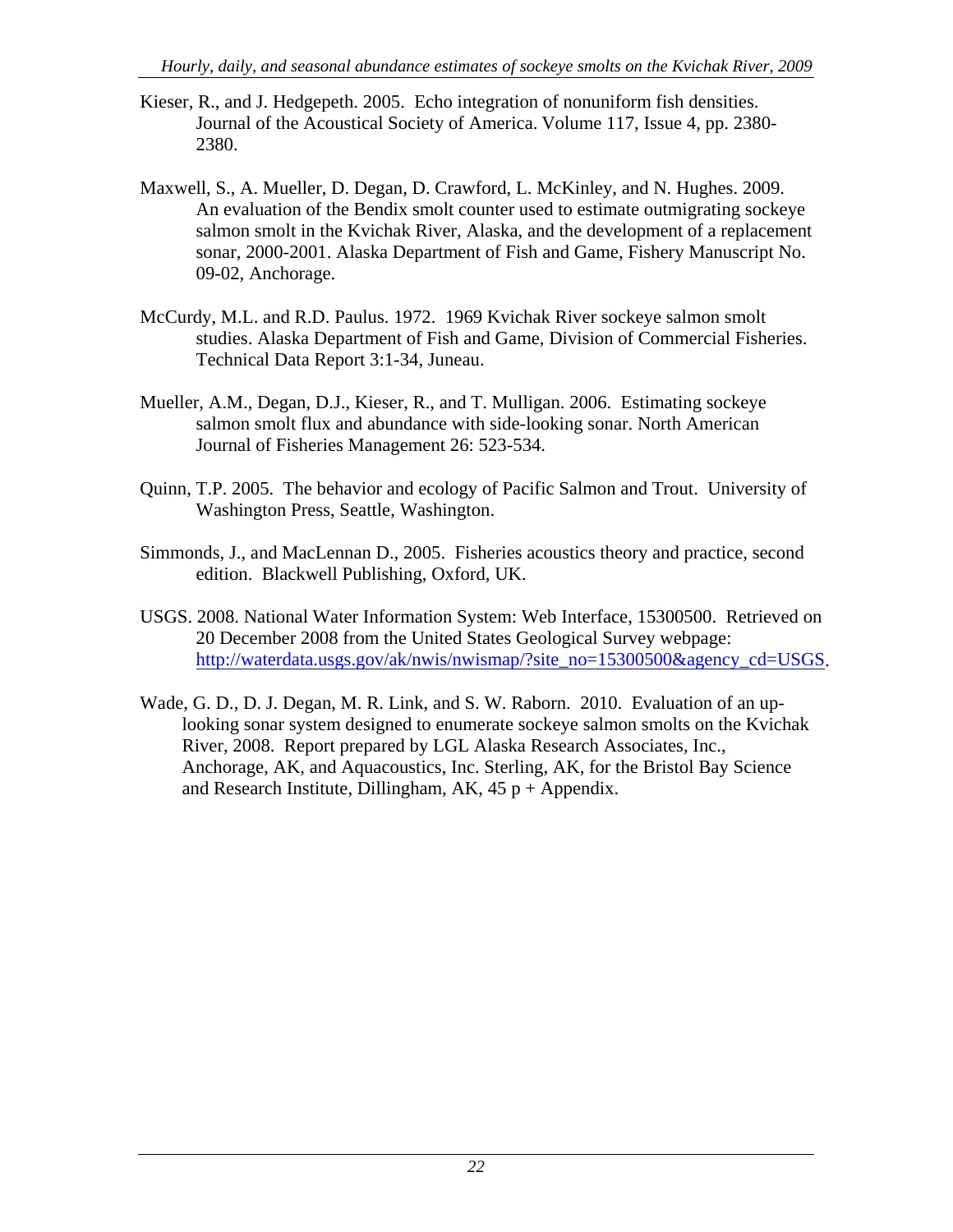<span id="page-26-0"></span>**TABLES**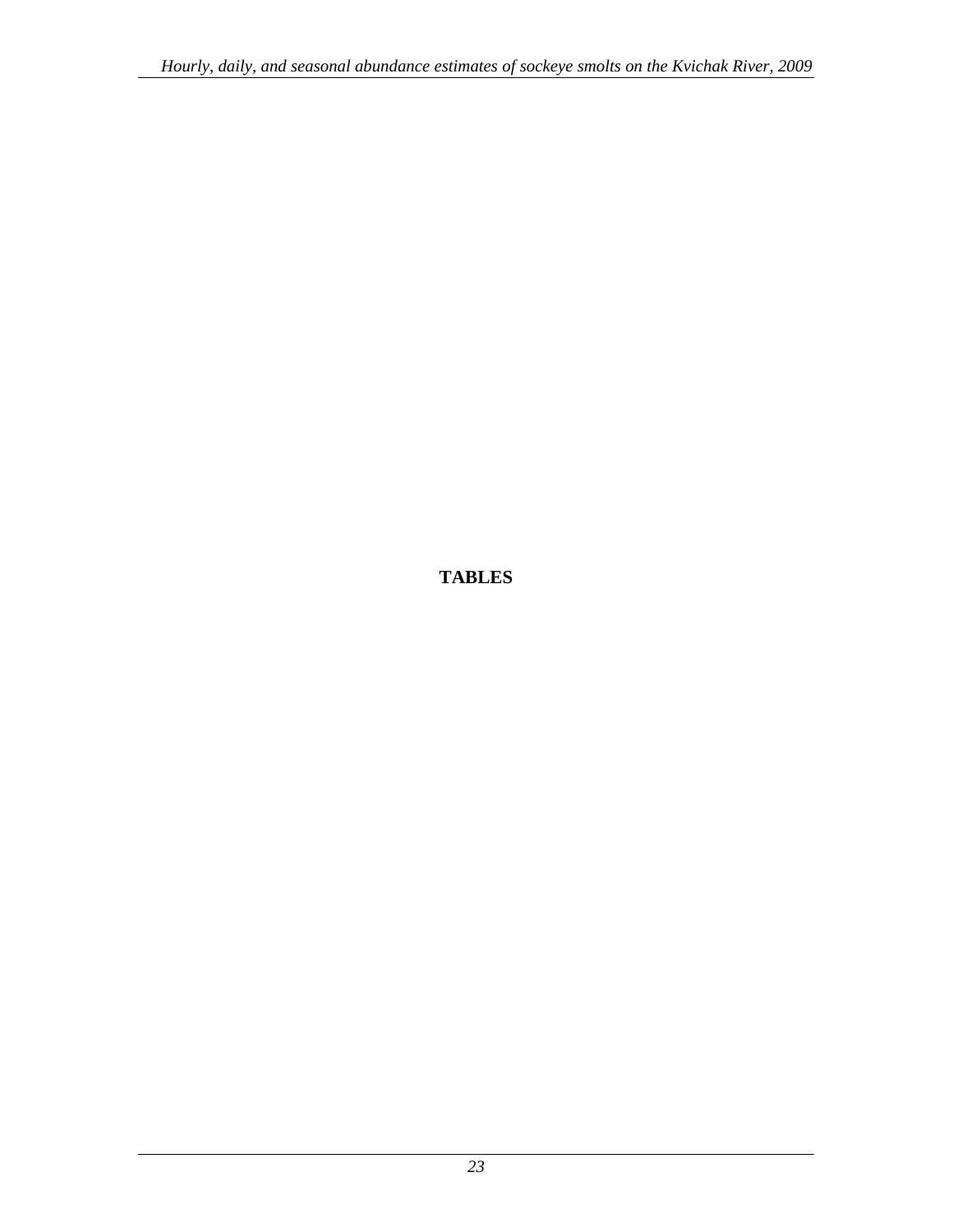| Winter of     | <b>Freeze-up Date</b> | <b>Break-up Date</b> | <b>Total Days of Ice Coverage</b> |
|---------------|-----------------------|----------------------|-----------------------------------|
| 1969 - 1970   | $1-Jan$               |                      |                                   |
| 1970 - 1971   | $1-Jul$               | $16$ -Jun            | 161                               |
| 1971 - 1972   |                       | $5-Jun$              |                                   |
| 1972 - 1973   |                       | $25-May$             |                                   |
| 1973 - 1974   |                       | $21-May$             |                                   |
| 1974 - 1975   | 26-Dec                | $4-Jun$              | 161                               |
| 1975 - 1976   |                       | $7-Jun$              |                                   |
| 1976 - 1977   | 4-Feb                 | $2-May$              | 88                                |
| 1977 - 1978   |                       | 11-May               |                                   |
| 1978 - 1979   |                       | 3-May                |                                   |
| 1979 - 1980   |                       | 3-May                |                                   |
| 1980 - 1981   |                       |                      |                                   |
| 1981 - 1982   | 9-Jan                 | $25$ -May            | 137                               |
| 1982 - 1983   |                       |                      |                                   |
| 1983 - 1984   |                       |                      |                                   |
| 1984 - 1985   | $11-Feb$              | $5-Jun$              | 115                               |
| 1985 - 1986   | 18-Jan                | 12-May               | 115                               |
| 1986 - 1987   | 13-Feb                | 23-May               | 39                                |
| 1987 - 1988   | $26$ -Jan             |                      |                                   |
| 1988 - 1989   | 13-Jan                |                      |                                   |
| 1989 - 1990   | 9-Jan                 | $22-May$             | 134                               |
| 1990 - 1991   | 7-Jan                 |                      |                                   |
| 1991 - 1992   | $27-Ian$              | 4-May                | 98                                |
| 1992 - 1993   | $22-Ian$              | $3-May$              | 102                               |
| 1993 - 1994   | 16-Feb                | 5-May                | 79                                |
| 1994 - 1995   | $11-Jan$              | $22-May$             | 132                               |
| 1995 - 1996   | $12-Jan$              | 5-May                | 114                               |
| 1996 - 1997   | 23-Dec                | 8-May                | 137                               |
| 1997 - 1998   | 5-Jan                 | $26$ -Apr            | 112                               |
| 1998 - 1999   | 30-Dec                | 28-May               | 150                               |
| 1999 - 2000   | 30-Dec                | 6-May                | 128                               |
| $2000 - 2001$ |                       |                      |                                   |
| $2001 - 2002$ |                       | 20-May               |                                   |
| $2002 - 2003$ |                       | $11-Apr$             |                                   |
| $2003 - 2004$ |                       |                      |                                   |
| $2004 - 2005$ |                       | 12-May               |                                   |
| $2005 - 2006$ |                       | 19-May               |                                   |
| $2006 - 2007$ |                       | $17-May$             |                                   |
| $2007 - 2008$ |                       | 15-May               |                                   |
| 2008 - 2009   |                       | 20-May               |                                   |

<span id="page-27-0"></span>Table 1. Ice cover dates of Lake Iliamna, 2009.

 $a^{a}$ Data provided by ADF&G, most information was provided by local air charter companies and considered anecdotal.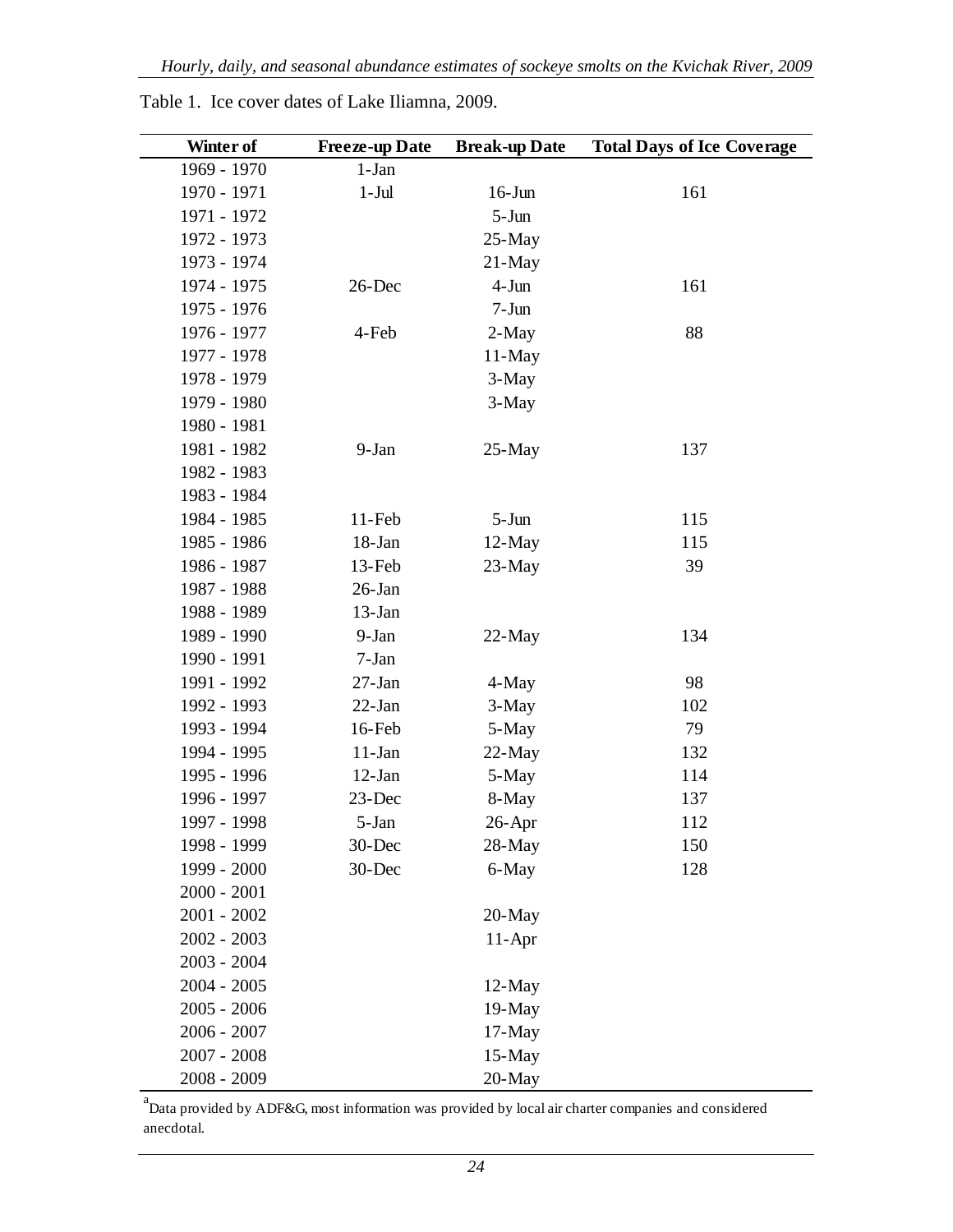| Wind   |                          |                |               |                  |                  |             |             |             |             |                      |
|--------|--------------------------|----------------|---------------|------------------|------------------|-------------|-------------|-------------|-------------|----------------------|
|        |                          |                |               |                  | Direction &      | Air         |             | Water       |             |                      |
|        | Cloud Cover <sup>a</sup> |                |               |                  | Velocity (km/h)  | Temp. $(C)$ |             | Temp. $(C)$ |             |                      |
|        |                          |                | Precipitation |                  |                  |             |             |             |             | Water                |
| Date   | 0800 2000                |                | (mm)          | 0800             | 2000             | 0800 2000   |             | 0800 2000   |             | Clarity <sup>b</sup> |
|        |                          |                |               |                  |                  |             |             |             |             |                      |
| $5/20$ | $\mathbf n$              | $\overline{2}$ | 0.0           | n                | E <sub>5</sub>   | n           | $\mathbf n$ | $\mathbf n$ | 3.5         | $\mathbf n$          |
| 5/21   | $\overline{4}$           | $\overline{4}$ | trace         | E <sub>5</sub>   | E 15             | 7.0         | 9.0         | 3.5         | 6.0         | clear                |
| $5/22$ | $\mathbf{1}$             | 3              | 0.0           | E <sub>5</sub>   | E 10             | 6.0         | 12.5        | 3.0         | 4.0         | clear                |
| 5/23   | $\mathbf{1}$             | 3              | 0.0           | NE <sub>5</sub>  | NE <sub>5</sub>  | 9.5         | 10.0        | 5.0         | 4.0         | clear                |
| 5/24   | $\overline{2}$           | $\mathbf{1}$   | 0.0           | E <sub>5</sub>   | $\boldsymbol{0}$ | 13.0        | 13.0        | 5.0         | 5.0         | clear                |
| $5/25$ | $\mathbf{1}$             | $\mathbf{1}$   | 0.0           | NE <sub>5</sub>  | NE <sub>5</sub>  | 9.5         | 21.0        | 2.5         | 4.0         | clear                |
| $5/26$ | $\mathbf n$              | $\mathbf{1}$   | 0.0           | $\mathbf n$      | W 10             | 8.0         | 18.0        | 4.5         | 4.5         | clear                |
| 5/27   | $\overline{4}$           | 3              | 0.0           | W 5              | Vari 5           | 6.0         | 12.0        | 4.5         | 4.5         | brown                |
| 5/28   | $\overline{4}$           | $\overline{4}$ | 0.1           | W 5              | $\mathbf n$      | 6.0         | 6.0         | 3.5         | 4.5         | clear                |
| 5/29   | $\overline{2}$           | $\mathbf{1}$   | 0.0           | $\mathbf n$      | Vari 5           | 5.0         | 12.0        | 4.5         | 5.0         | clear                |
| $5/30$ | $\overline{4}$           | $\overline{4}$ | trace         | Vari 5           | E 10             | 5.0         | 6.0         | 5.5         | 5.5         | clear                |
| 5/31   | 3                        | $\mathbf n$    | 2.0           | E <sub>5</sub>   | E 10             | 6.0         | $\mathbf n$ | 5.0         | $\mathbf n$ | brown                |
| 6/01   | $\overline{4}$           | $\overline{4}$ | 5.0           | E 20             | E 30             | $\mathbf n$ | 9.0         | n           | 6.0         | murky                |
| 6/02   | $\overline{4}$           | 3              | trace         | E 25             | Vari 5           | $\mathbf n$ | 10.0        | $\mathbf n$ | 6.0         | murky                |
| 6/03   | $\overline{2}$           | 3              | 0.0           | Vari 2           | <b>SW10</b>      | 4.0         | 14.0        | 5.5         | 7.5         | brown                |
| 6/04   | 3                        | $\overline{2}$ | trace         | <b>SE 25</b>     | SW 15            | 7.0         | 11.0        | 3.0         | 7.5         | brown                |
| $6/05$ | 3                        | $\overline{4}$ | trace         | E <sub>2</sub>   | E <sub>4</sub>   | 9.0         | 10.0        | 7.0         | 7.0         | brown                |
| 6/06   | $\mathbf{1}$             | $\mathbf{1}$   | 0.0           | $\overline{0}$   | $\overline{0}$   | 4.0         | 13.0        | 7.0         | 8.0         | clear                |
| 6/07   | $\mathbf{1}$             | $\mathbf{1}$   | 0.0           | $\overline{0}$   | $\overline{0}$   | 5.5         | 21.0        | 6.0         | 7.0         | clear                |
| 6/08   | $\overline{2}$           | $\overline{2}$ | 0.0           | W <sub>5</sub>   | W <sub>5</sub>   | 12.0        | 10.0        | 7.0         | 7.0         | clear                |
| 6/09   | $\overline{4}$           | $\mathbf{1}$   | 0.0           | E <sub>5</sub>   | $\boldsymbol{0}$ | 7.5         | 14.5        | 6.5         | 7.5         | clear                |
| 6/10   | $\mathbf{1}$             | $\mathbf{1}$   | 0.0           | $\overline{0}$   | $\boldsymbol{0}$ | 3.5         | 20.5        | 7.0         | 8.0         | clear                |
| 6/11   | $\mathbf{1}$             | $\overline{2}$ | 0.0           | $\overline{0}$   | $\overline{0}$   | 7.0         | 7.5         | 7.0         | 7.5         | clear                |
| 6/12   | $\overline{4}$           | $\overline{4}$ | trace         | $\boldsymbol{0}$ | $\boldsymbol{0}$ | 8.0         | $\mathbf n$ | 8.0         | $\mathbf n$ | brown                |
| 6/13   | $\overline{4}$           | $\overline{4}$ | 0.0           | S <sub>5</sub>   | $\boldsymbol{0}$ | 8.0         | 11.0        | 8.5         | $\mathbf n$ | clear                |

<span id="page-28-0"></span>Table 2. Daily climate and hydrological observations made at 0800 and 2000 hours near Igiugig on the Kvichak River, 2009.

 $a = 1 =$ Cloud cover not more than  $1/10$ 

 $2 =$ Cloud cover not more than  $1/2$ 

- $3 =$ Cloud cover more than  $1/2$
- 4 = Completely overcast
- $5 = Fog$

b Water clarity at 0800 hours

n = no observation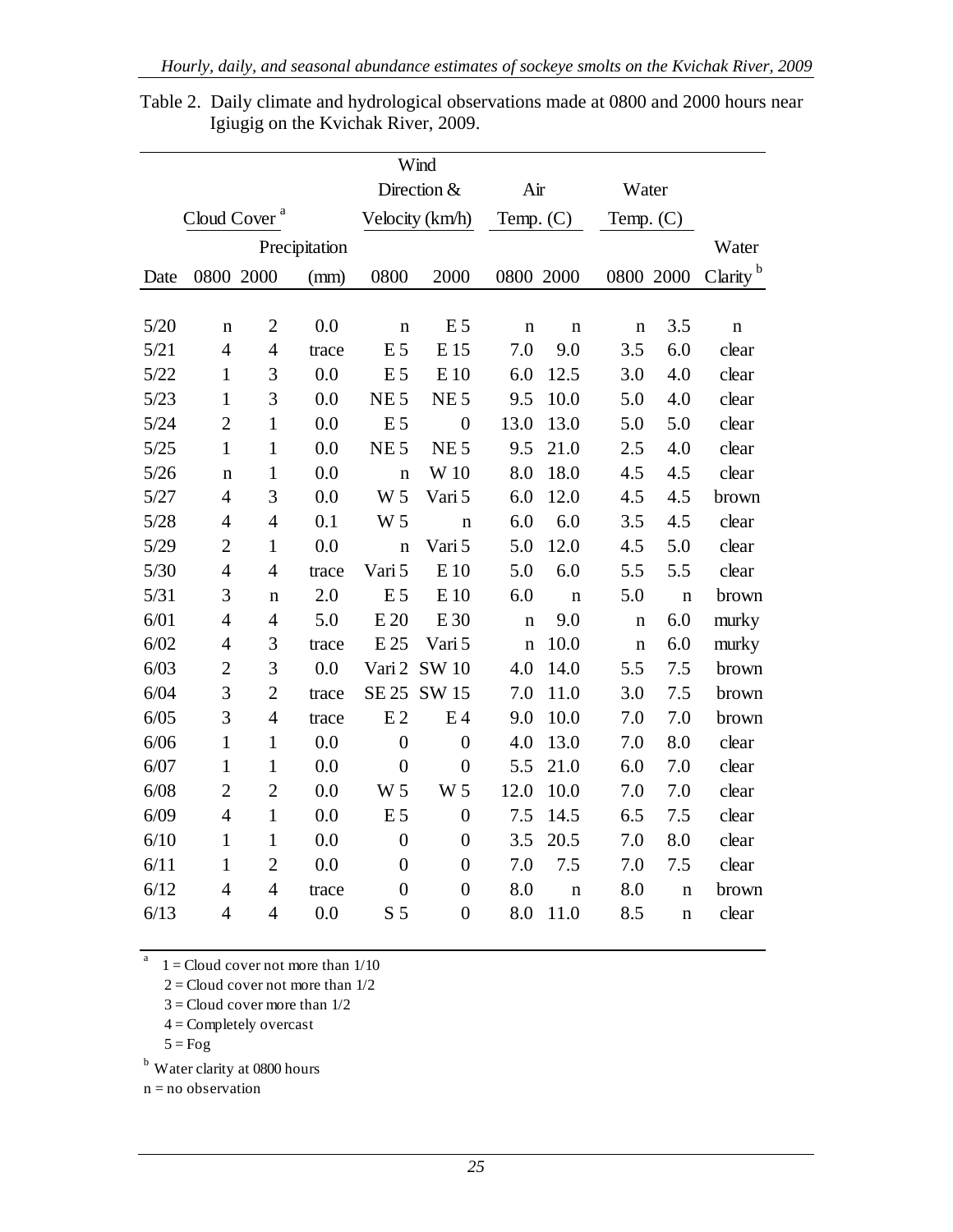| Echo integration settings                        |                                 |  |  |  |  |  |
|--------------------------------------------------|---------------------------------|--|--|--|--|--|
| Data analysis threshold                          | $-40$ dB                        |  |  |  |  |  |
| Analysis range                                   | Suface to 2.5 m below surface   |  |  |  |  |  |
| Analysis cell size                               | 0.5 m depth by 1 minute interva |  |  |  |  |  |
|                                                  |                                 |  |  |  |  |  |
| Single target settings                           |                                 |  |  |  |  |  |
| Data analysis threshold                          | $-60$ dB                        |  |  |  |  |  |
| Analysis range                                   | Surface to 2.5 m below surface  |  |  |  |  |  |
| Pulse length determination level 9 dB below peak |                                 |  |  |  |  |  |
| Minimum normalized pulse leng 50%                |                                 |  |  |  |  |  |
| Maximum normalized pulse leng 150%               |                                 |  |  |  |  |  |

<span id="page-29-0"></span>Table 3. EchoView data processing parameters used for sites 1 and 2 analysis, 2009.

Table 4. Transducer pool calibrations and offset used for data processing, 2009.

| <b>Transducer Measured</b> |          | Expected | Offset  | EV Gain |
|----------------------------|----------|----------|---------|---------|
| $S^1$ -T1                  | $-33.5$  | $-41.7$  | 8.2     | 39.2    |
| $S^1$ -T2                  | $-32.78$ | $-41.7$  | 8.92    | 39.6    |
| $S^1$ -T3                  | $-42.43$ | $-41.7$  | $-0.73$ | 34.8    |
| $S^1$ -T <sub>4</sub>      | $-41.28$ | $-41.7$  | 0.42    | 35.4    |
| $S^1$ -T5                  | $-37.5$  | $-41.7$  | 4.2     | 37.2    |
| $S^1$ -T6                  | $-31.84$ | $-41.7$  | 9.86    | 40.1    |
| $S^1$ -T7                  | $-34.59$ | $-41.7$  | 7.11    | 38.7    |
| $S^2$ -T1                  | $-38.49$ | $-41.7$  | 3.21    | 36.7    |
| $S^2$ -T <sub>2</sub>      | $-37.98$ | $-41.7$  | 3.72    | 37      |
| $S^2$ -T3                  | $-34.09$ | $-41.7$  | 7.61    | 38.9    |
| $S^2$ -T <sub>4</sub>      | $-32.6$  | $-41.7$  | 9.1     | 39.7    |
| $S^2$ -T5                  | $-36.97$ | $-41.7$  | 4.73    | 37.5    |
| $S^2$ -T6                  | $-33.14$ | $-41.7$  | 8.56    | 39.4    |
| $S^2$ -T7                  | $-32.02$ | $-41.7$  | 9.68    | 40      |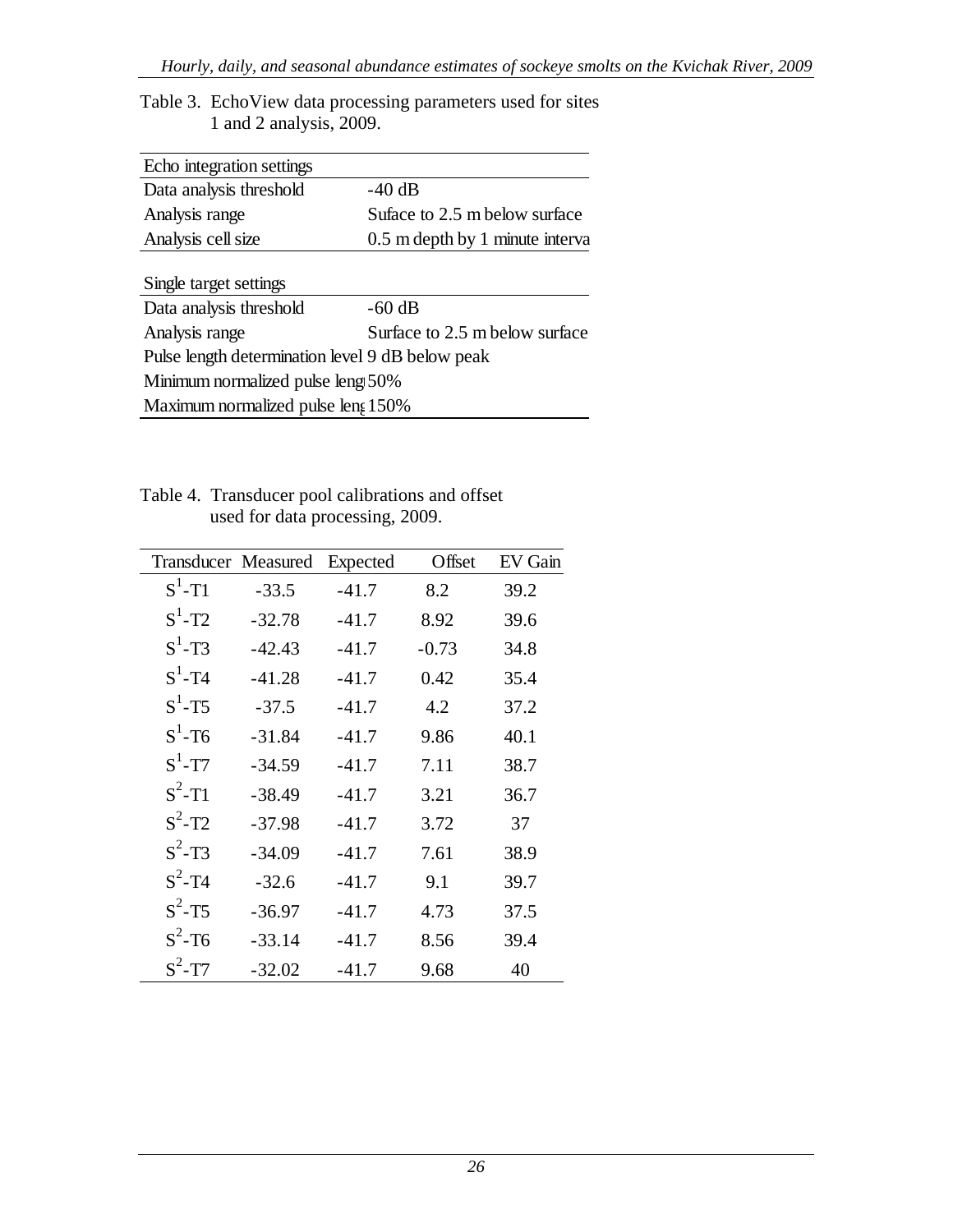| Transducer                                                          | Depth (m)      | Range <sup><math>a</math></sup> (m) |
|---------------------------------------------------------------------|----------------|-------------------------------------|
| $S^1$ -T1                                                           | 2.4            | 29                                  |
| $S^1$ -T2                                                           | 2.9            | 39                                  |
| $S^1$ -T3                                                           | 3.5            | 49                                  |
| $S^1$ -T <sub>4</sub>                                               | 3.9            | 59                                  |
| $S^1$ -T5                                                           | 4.4            | 69                                  |
| $S^1$ -T6                                                           | 3.5            | 79                                  |
| $S^1$ -T7                                                           | 2.2            | 89                                  |
| $S^2$ -T1                                                           | 1.4            | 97                                  |
| $S^2$ -T <sub>2</sub>                                               | 2.6            | 87                                  |
| $S^2$ -T3                                                           | 4.3            | 77                                  |
| $S^2$ -T <sub>4</sub>                                               | 4.3            | 67                                  |
| $S^2$ -T5                                                           | $\overline{4}$ | 57                                  |
| $S^2$ -T6                                                           | 3.8            | 47                                  |
| $S^2$ -T7                                                           | 3.7            | 37                                  |
| <sup>a</sup> Range based on distance from west shore to transducer. |                |                                     |

<span id="page-30-0"></span>Table 5. Range and depth for pods at sites 1 and 2, 2009.

Table 6. Water velocity (m/s) measurements from sonar sites 1 and 2 on the Kvichak River, 2009.

Site 1

| Transducer     | $30$ -May | $7-Jun$ | $15$ -Jun | Average |
|----------------|-----------|---------|-----------|---------|
| T1             | 1.50      | 1.28    | 1.57      | 1.45    |
| T <sub>2</sub> | 1.63      | 1.44    | 1.70      | 1.59    |
| T <sub>3</sub> | 1.76      | 1.69    | 1.83      | 1.76    |
| T <sub>4</sub> | 1.80      | 1.78    | 1.85      | 1.81    |
| T <sub>5</sub> | 1.87      | 1.95    | 1.95      | 1.92    |
| T <sub>6</sub> | 1.87      | 1.80    | 1.82      | 1.83    |
| T7             | 1.42      | 1.81    | 1.37      | 1.53    |
| Site 2         |           |         |           |         |
| Transducer     | 30-May    | $7-Jun$ | $15$ -Jun | Average |
| T1             | 0.75      | 0.68    |           | 0.72    |
| T <sub>2</sub> | 1.20      | 0.90    | 0.68      | 0.93    |
| T <sub>3</sub> | 1.50      | 1.20    | 1.01      | 1.24    |
| T <sub>4</sub> | 1.87      | 1.61    | 1.51      | 1.66    |
| T <sub>5</sub> | 1.84      | 1.97    | 2.02      | 1.94    |
| T <sub>6</sub> | 1.84      | 1.78    | 1.91      | 1.84    |
| T7             | 1.39      | 1.81    | 1.41      | 1.54    |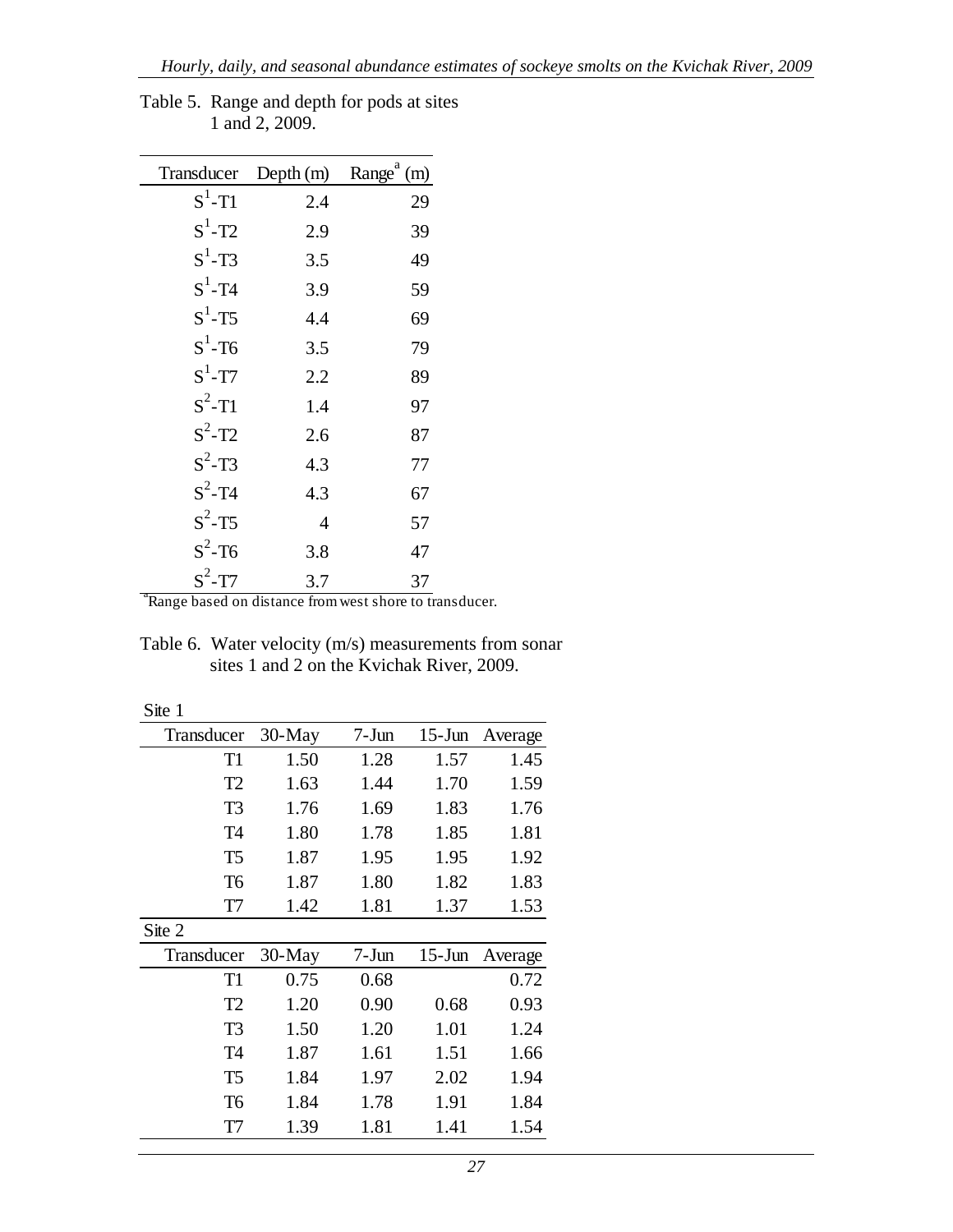| Abundance |            |              |           |           |       | Proportion |  |
|-----------|------------|--------------|-----------|-----------|-------|------------|--|
| Smolt Day | Daily      | Cumulative   | <b>SE</b> | 95% CI    | Daily | Cumulative |  |
| $26$ -May | 2,243,292  | 2,243,292    | 441,712   | 865,755   | 0.06  | 0.06       |  |
| $27$ -May | 4,529,460  | 6,772,752    | 448,207   | 878,486   | 0.13  | 0.19       |  |
| 28-May    | 7,995,644  | 14,768,396   | 1,137,197 | 2,228,907 | 0.23  | 0.42       |  |
| $29$ -May | 6,318,930  | 21,087,325   | 621,901   | 1,218,926 | 0.18  | 0.60       |  |
| 30-May    | 2,096,630  | 23,183,956   | 280,829   | 550,425   | 0.06  | 0.66       |  |
| $31$ -May | 524,016    | 23,707,971   | 61,885    | 121,295   | 0.01  | 0.67       |  |
| $1-J$ un  | 1,962,318  | 25,670,289   | 267,897   | 525,078   | 0.06  | 0.73       |  |
| $2-J$ un  | 1,386,502  | 27,056,791   | 235,865   | 462,295   | 0.04  | 0.77       |  |
| $3-Jun$   | 4,405,441  | 31,462,232   | 482,511   | 945,722   | 0.12  | 0.89       |  |
| $4-J$ un  | 426,141    | 31,888,372   | 36,988    | 72,496    | 0.01  | 0.90       |  |
| $5-Jun$   | 458,866    | 32, 347, 238 | 52,646    | 103,186   | 0.01  | 0.92       |  |
| $6$ -Jun  | 613,580    | 32,960,819   | 52,401    | 102,706   | 0.02  | 0.94       |  |
| $7-Jun$   | 785,235    | 33,746,054   | 90,139    | 176,672   | 0.02  | 0.96       |  |
| 8-Jun     | 353,364    | 34,099,418   | 57,771    | 113,231   | 0.01  | 0.97       |  |
| $9-Jun$   | 231,290    | 34,330,708   | 30,710    | 60,191    | 0.01  | 0.97       |  |
| $10$ -Jun | 259,037    | 34,589,745   | 30,075    | 58,947    | 0.01  | 0.98       |  |
| $11-J$ un | 404,329    | 34,994,074   | 43,760    | 85,770    | 0.01  | 0.99       |  |
| $12-Jun$  | 253,135    | 35,247,209   | 39,733    | 77,876    | 0.01  | 1.00       |  |
| Total     | 35,247,209 |              |           | 3,125,312 | 1.00  |            |  |

<span id="page-31-0"></span>Table 7. Daily abundance of sockeye smolts at Site 1 on the Kvichak River, 2009.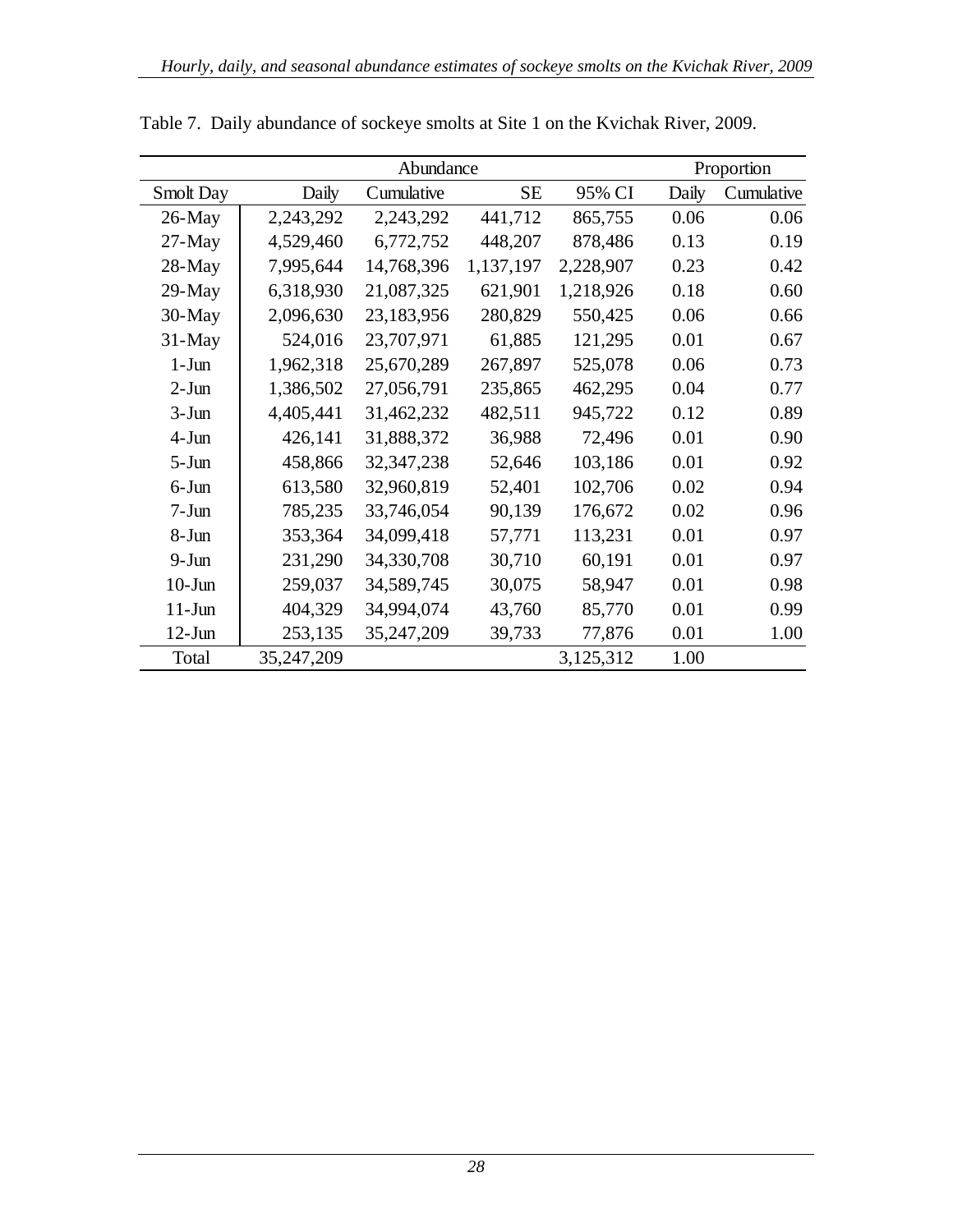|           | Abundance  |            |           |           |       | Proportion |  |
|-----------|------------|------------|-----------|-----------|-------|------------|--|
| Smolt Day | Daily      | Cumulative | <b>SE</b> | 95% CI    | Daily | Cumulative |  |
| $26$ -May | 3,184,689  | 3,184,689  | 432,777   | 848,243   | 0.08  | 0.08       |  |
| $27$ -May | 5,097,817  | 8,282,505  | 801,575   | 1,571,086 | 0.13  | 0.21       |  |
| $28$ -May | 10,350,365 | 18,632,870 | 1,889,373 | 3,703,172 | 0.27  | 0.48       |  |
| $29$ -May | 9,123,116  | 27,755,986 | 1,333,652 | 2,613,958 | 0.24  | 0.72       |  |
| $30-May$  | 2,536,815  | 30,292,801 | 371,300   | 727,747   | 0.07  | 0.78       |  |
| $31-May$  | 539,001    | 30,831,802 | 54,685    | 107,182   | 0.01  | 0.80       |  |
| $1-J$ un  | 1,851,142  | 32,682,944 | 254,919   | 499,641   | 0.05  | 0.84       |  |
| $2-Jun$   | 965,176    | 33,648,120 | 184,724   | 362,059   | 0.02  | 0.87       |  |
| $3-J$ un  | 2,230,794  | 35,878,914 | 518,148   | 1,015,571 | 0.06  | 0.93       |  |
| $4-Jun$   | 542,461    | 36,421,375 | 81,222    | 159,195   | 0.01  | 0.94       |  |
| $5-Jun$   | 364,379    | 36,785,754 | 51,593    | 101,121   | 0.01  | 0.95       |  |
| $6$ -Jun  | 512,165    | 37,297,919 | 60,070    | 117,738   | 0.01  | 0.96       |  |
| $7-Jun$   | 643,635    | 37,941,554 | 98,109    | 192,295   | 0.02  | 0.98       |  |
| 8-Jun     | 179,229    | 38,120,783 | 22,532    | 44,164    | 0.00  | 0.98       |  |
| $9-J$ un  | 111,158    | 38,231,941 | 13,317    | 26,101    | 0.00  | 0.99       |  |
| $10$ -Jun | 274,859    | 38,506,800 | 61,503    | 120,547   | 0.01  | 0.99       |  |
| $11-J$ un | 174,428    | 38,681,228 | 22,861    | 44,807    | 0.00  | 1.00       |  |
| $12$ -Jun | 74,710     | 38,755,938 | 10,978    | 21,516    | 0.00  | 1.00       |  |
| Total     | 38,755,938 |            | 2,591,181 |           | 1.00  |            |  |

<span id="page-32-0"></span>Table 8. Daily abundance of sockeye smolts at Site 2 on the Kvichak River, 2009.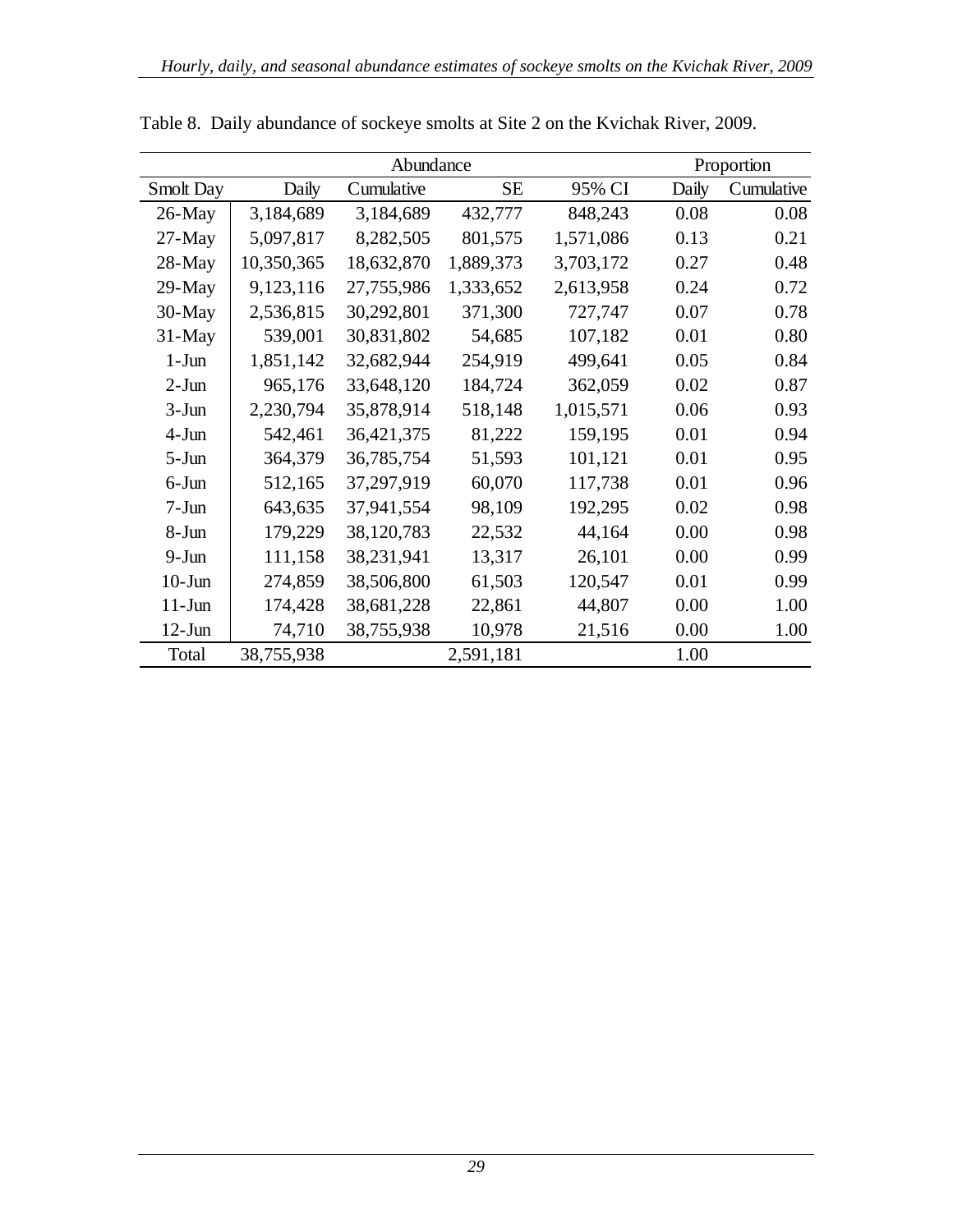<span id="page-33-0"></span>**FIGURES**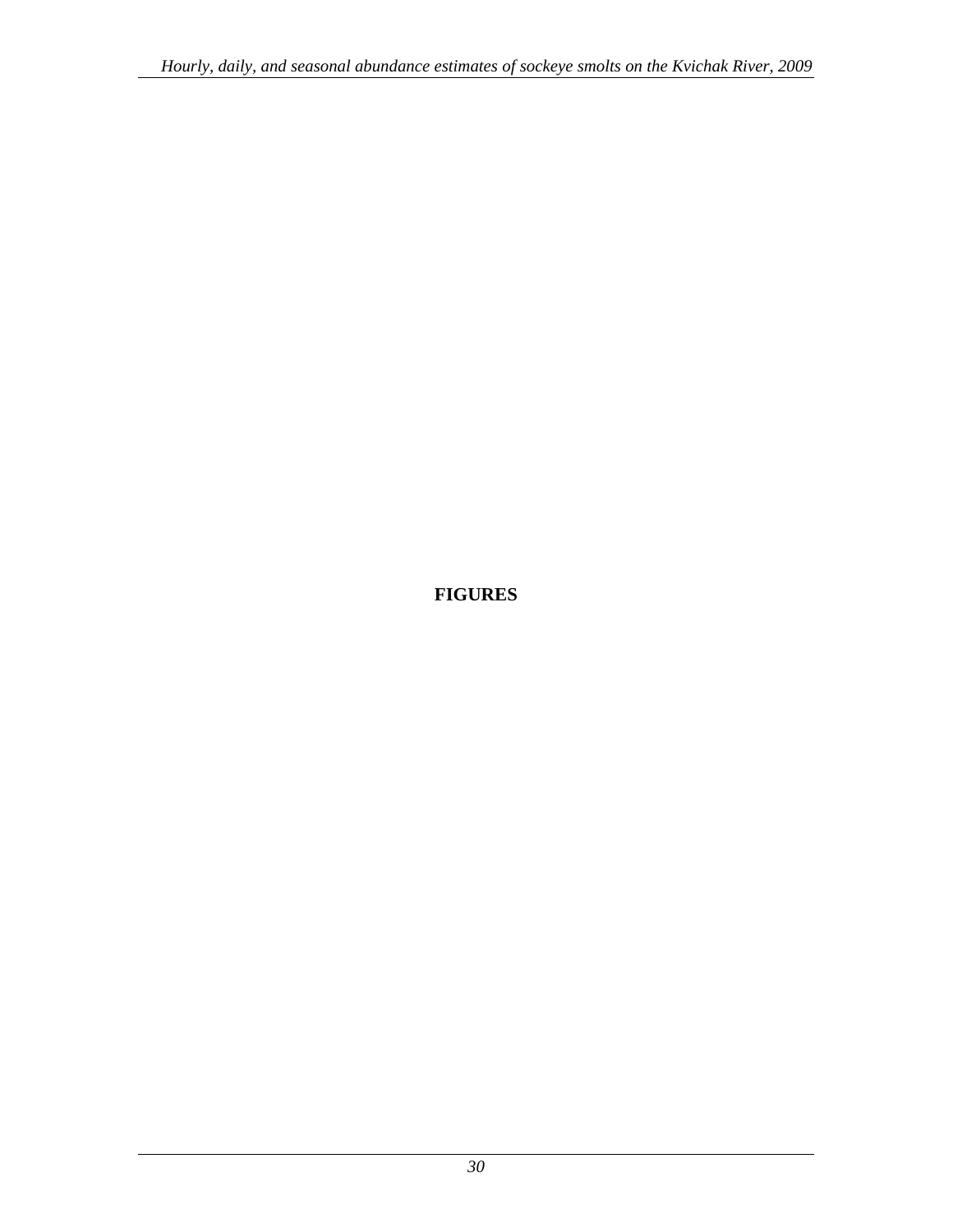<span id="page-34-0"></span>

Figure 1. Map of Iliamna watershed in Southwestern Alaska showing the location where sonar systems operated near the village of Igiugig, 2009.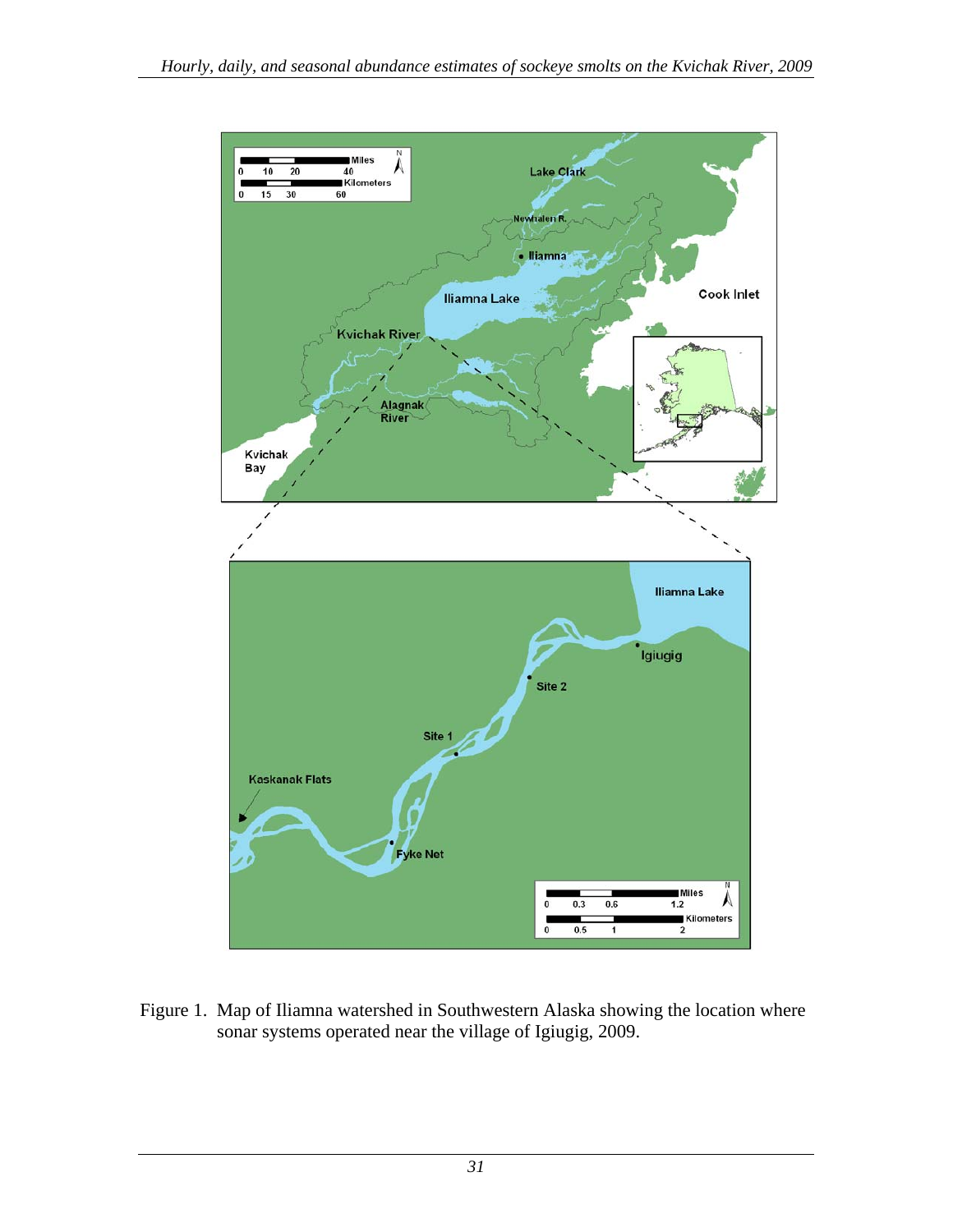<span id="page-35-0"></span>

Figure 2. Conceptual drawing of the smolt sonar designed for rivers in the Bristol Bay region, 2009.



Figure 3. Site 1 bottom profile (based on transducer depth) plus cross river distribution of smolts, 2009.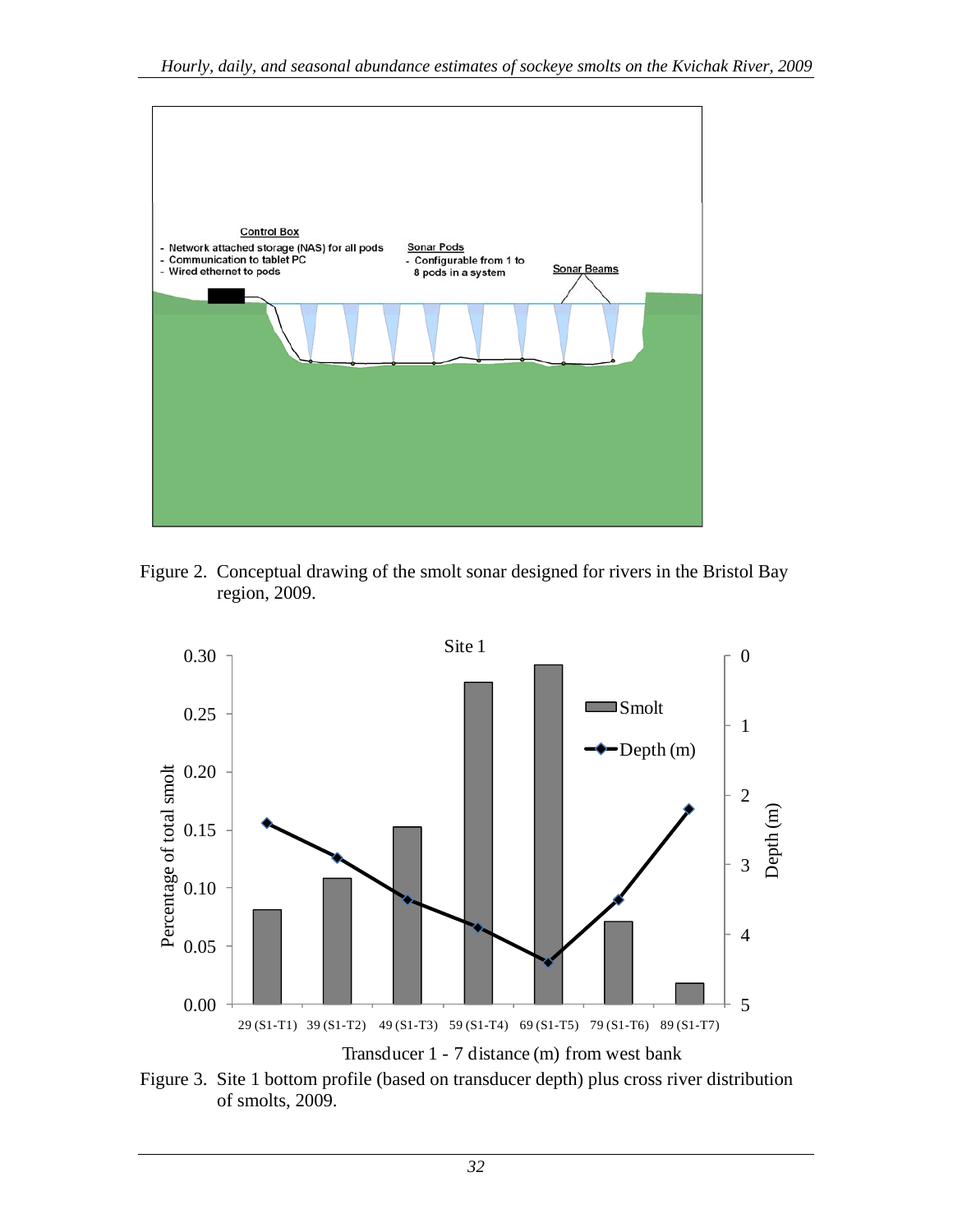<span id="page-36-0"></span>

Figure 4. Site 2 bottom profile (based on transducer depth) plus cross river distribution of smolts, 2009.



Figure 5. Echogram of smolt detected at Site 1. Dashed green lines signify 0.5 m depth strata and show majority of smolts are in the upper 1.0 m. (EchoView  $\mathcal{O}(4.5)$ ) software displays echogram of smolt data as "upside down" due to up-looking transducers.)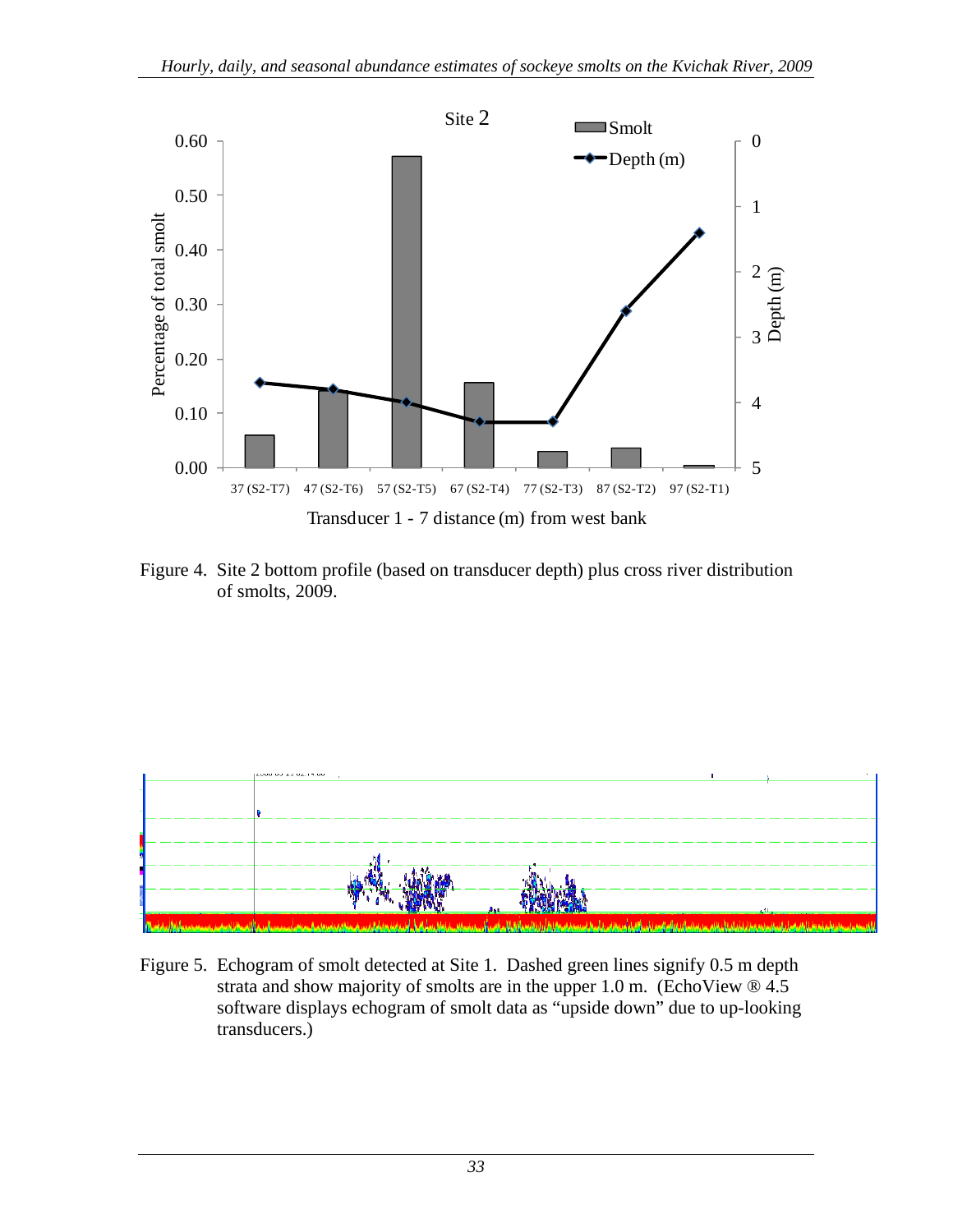<span id="page-37-0"></span>

Figure 6. Hourly smolt estimates at Site1 showing periods of missing data via linear interpolation, 2009.



Figure 7. Hourly smolt estimates at Site2 showing periods of missing data via linear interpolation, 2009.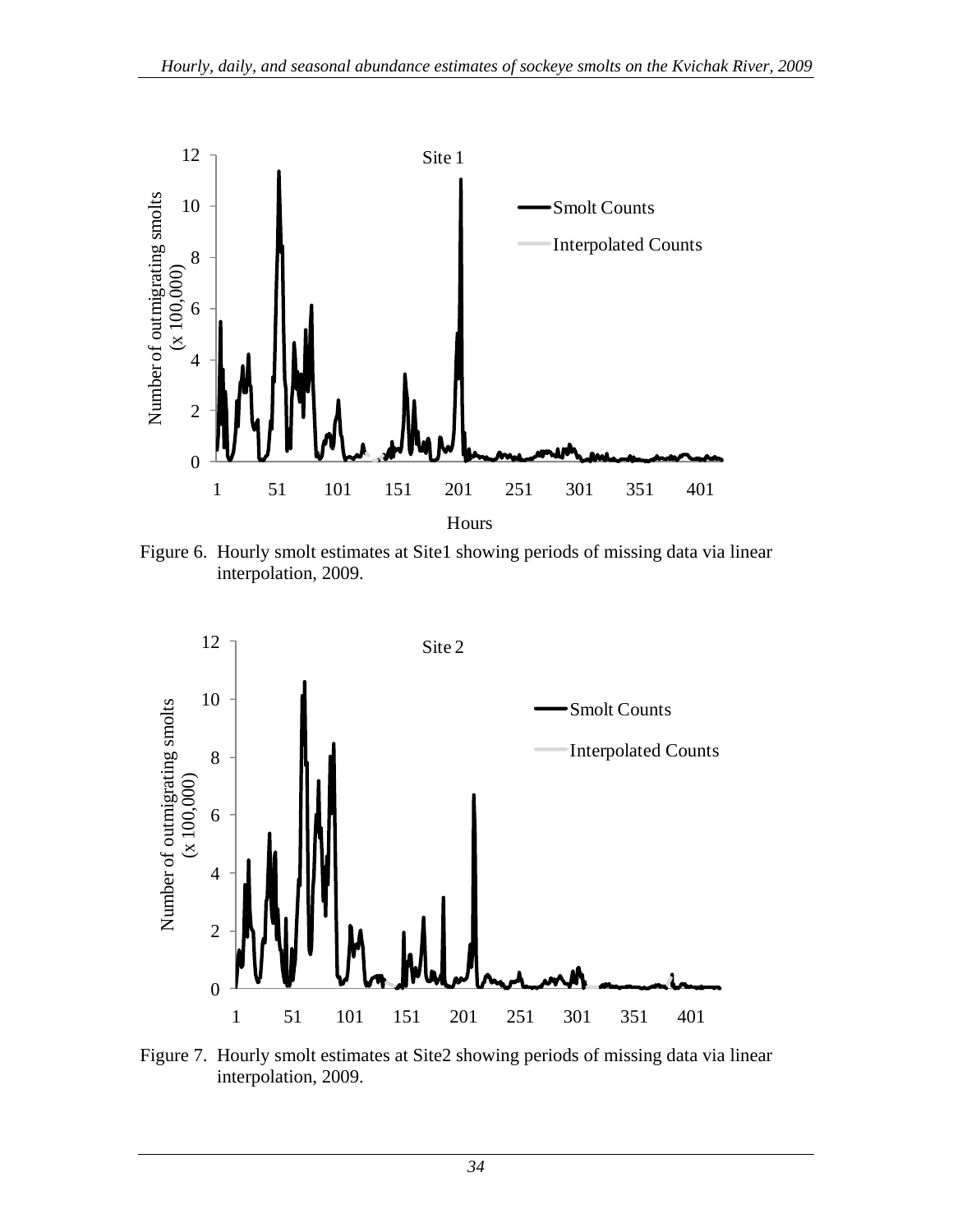<span id="page-38-0"></span>

Figure 8. Echogram of noise generated by boat passage at Site 1, note the boat wake that precedes the noise created by entrained air from the propeller. (EchoView ® 4.5 software displays echogram of smolt data as "upside down" due to uplooking transducers.)



Figure 9. Echogram of a wind event at Site 1, notice smolts at 1.5 m depth. (EchoView ® 4.5 software displays echogram of smolt data as "upside down" due to uplooking transducers.)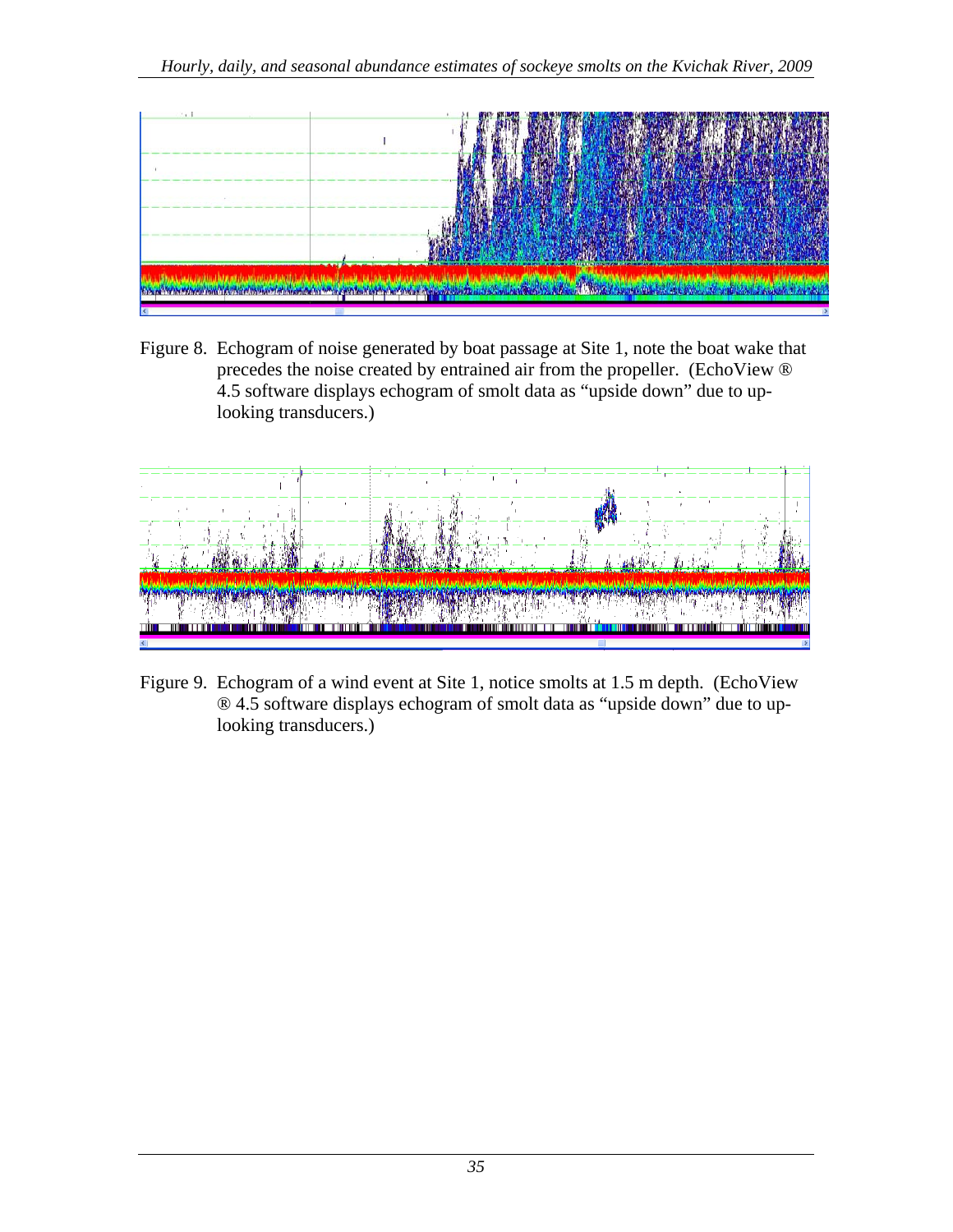<span id="page-39-0"></span>

Figure 10. Estimated daily and annual abundance of smolt for Site1 and 2 on the Kvichak River, 2009.



Figure 11. Percentage of total smolt detected by hour at sonar sites 1 and 2 on the Kvichak River, 2009.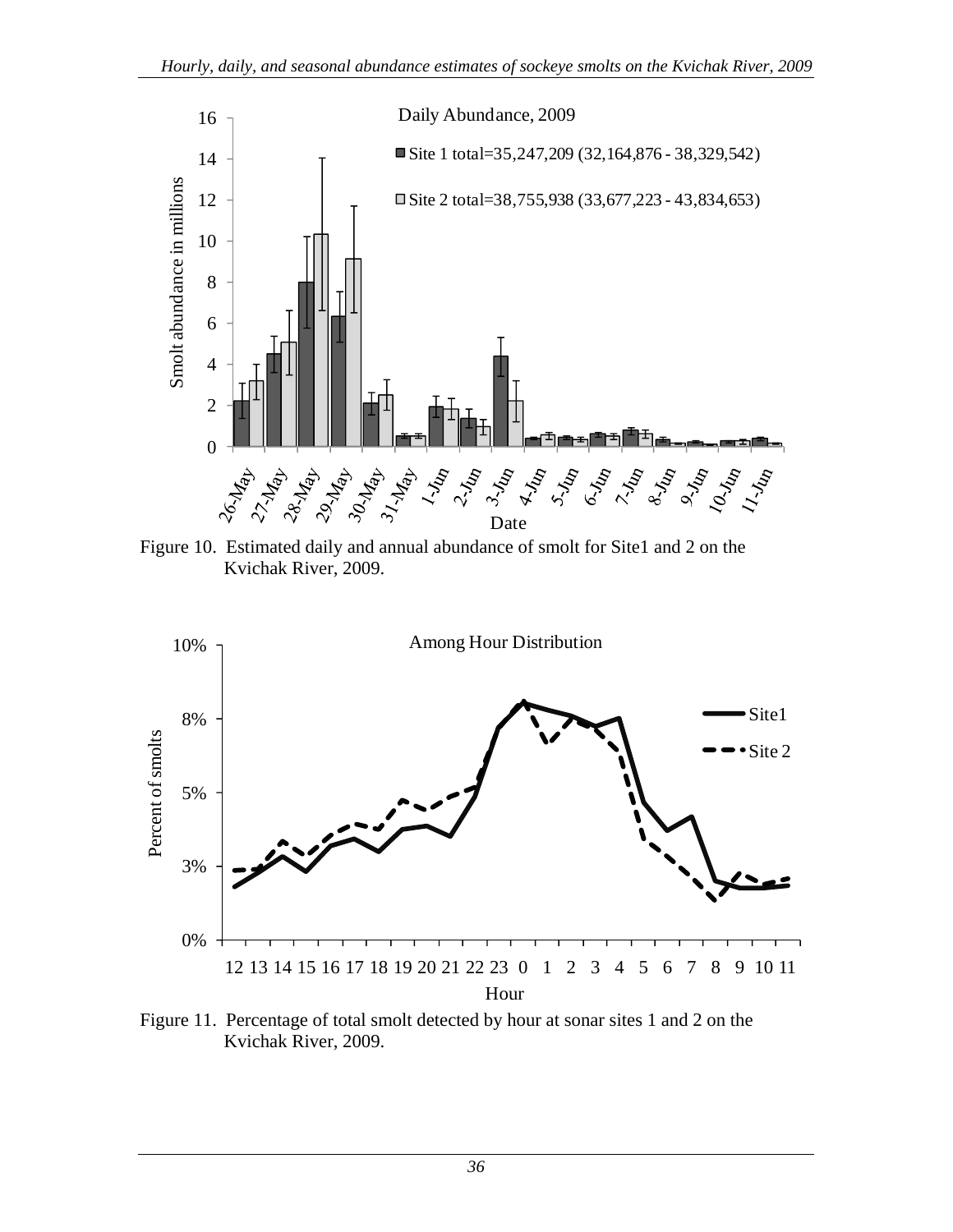<span id="page-40-0"></span>

Figure 12. Site 1 vertical smolt distribution by 0.5 m strata for daylight and dark hours on the Kvichak River, 2009.



Figure 13. Site 2 vertical smolt distribution by 0.5 m strata for daylight and dark hours on the Kvichak River, 2009.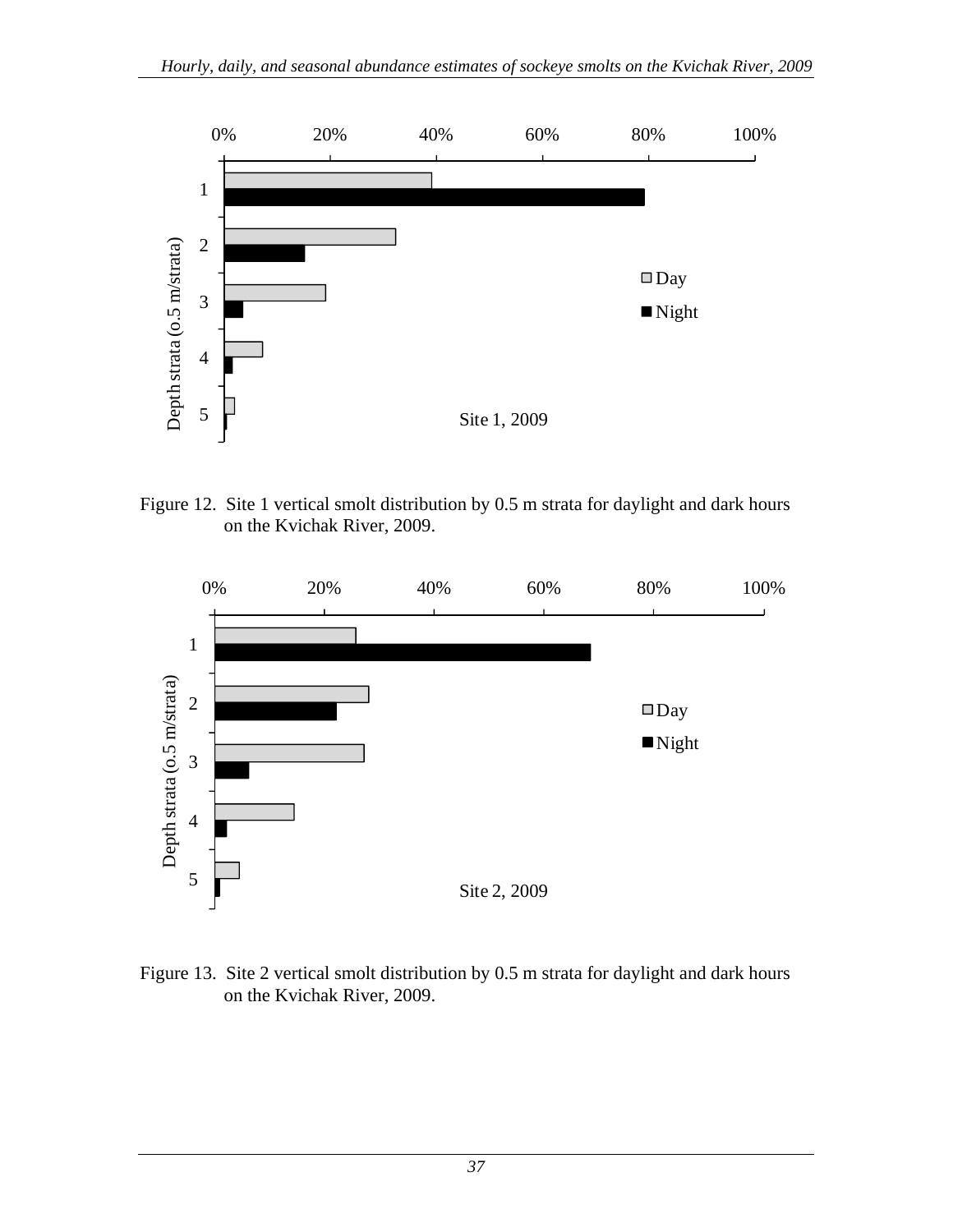<span id="page-41-0"></span>

Figure 14. Site 1 vertical smolt distribution by 0.5 m strata for daylight and dark hours on the Kvichak River, 2008.



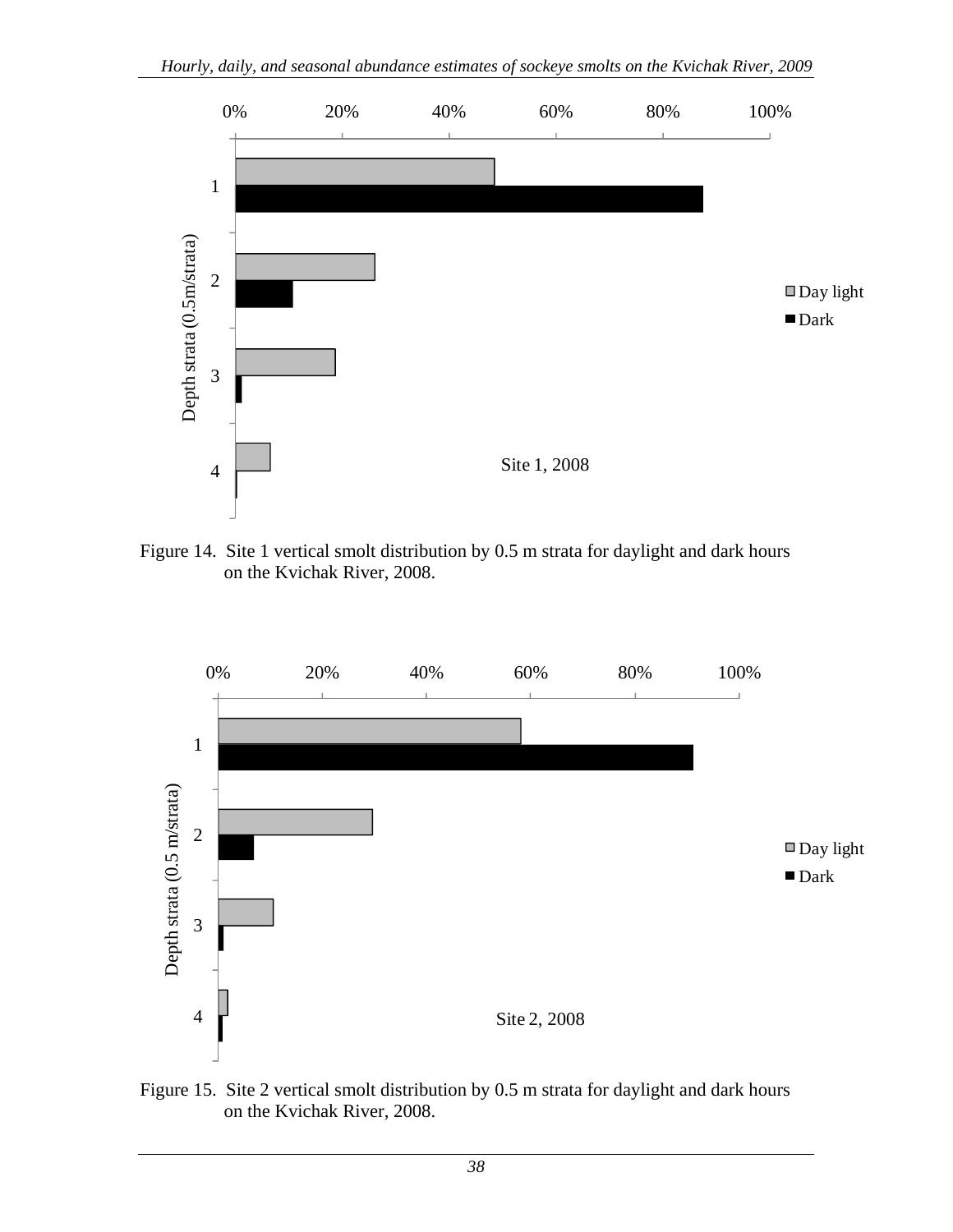<span id="page-42-0"></span>

Figure 16. Site 1 bottom profile (based on transducer depth) plus cross river distribution of smolts, 2008.



Figure 17.Site 2 bottom profile (based on transducer depth) plus cross river distribution of smolts, 2008.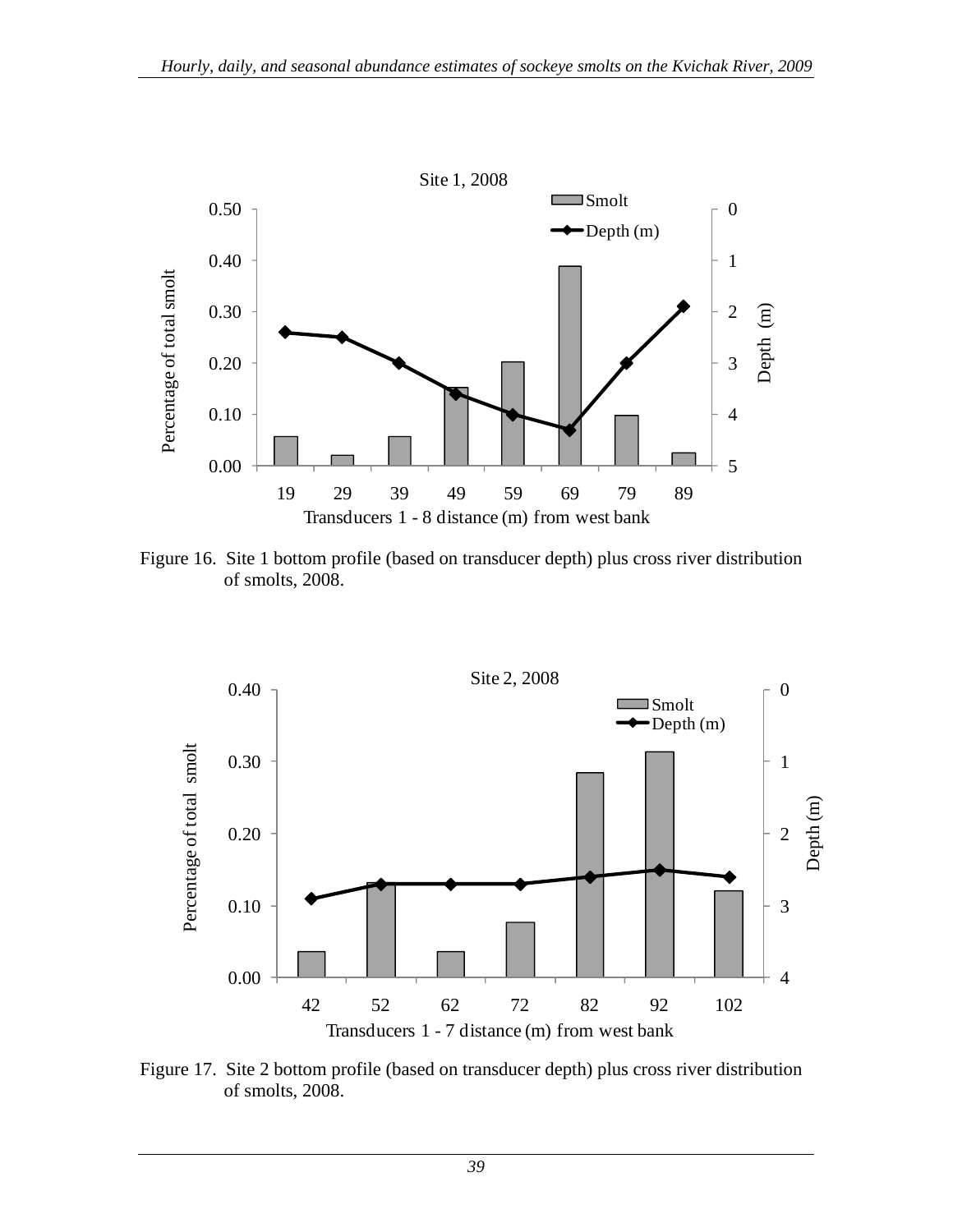Site 1, 2009

<span id="page-43-0"></span>

Figure 18. Smolt passage/minute at each transducer for Site 1 during daylight and dark hours on the Kvichak River, 2009.



Site 2, 2009

Figure 19. Smolt passage/minute at each transducer for Site 2 during daylight and dark hours on the Kvichak River, 2009.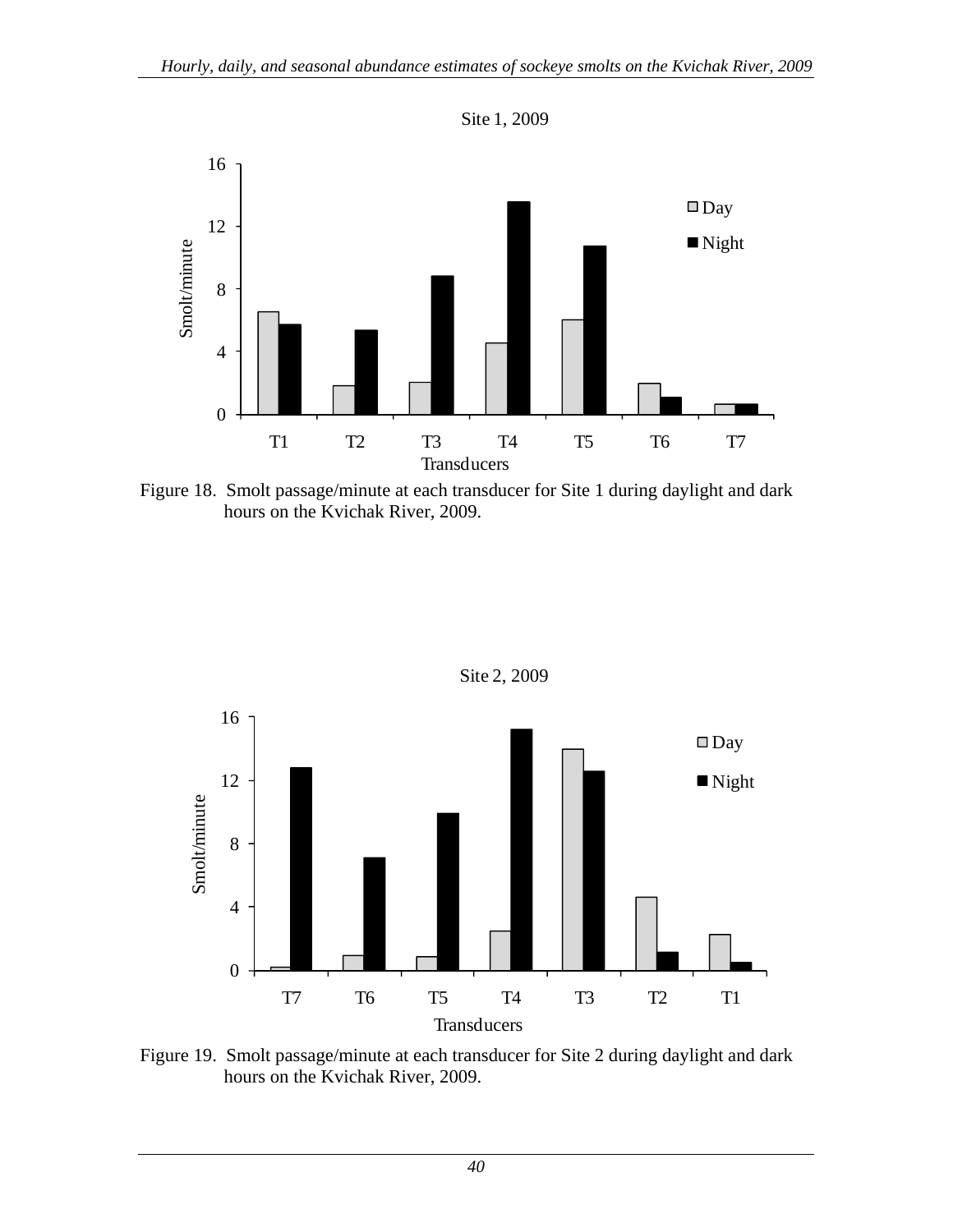<span id="page-44-0"></span>

Figure 20. Estimated daily smolt abundance at sonar sites 1 and 2 on the Kvichak River, 2009.



Figure 21. Estimated daily smolt abundance at sonar sites 1 and 2 on the Kvichak River, 2008.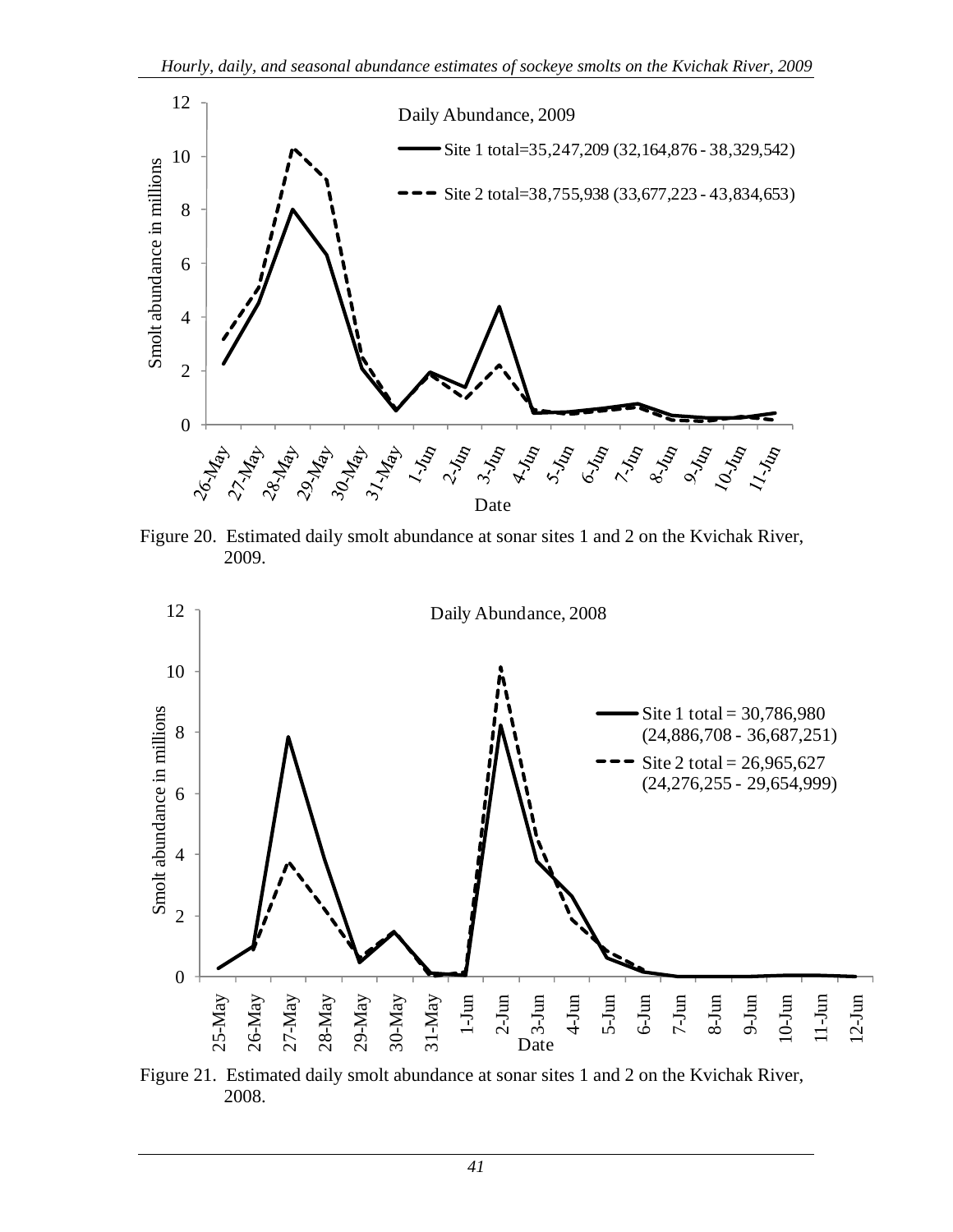<span id="page-45-0"></span>**PHOTOS**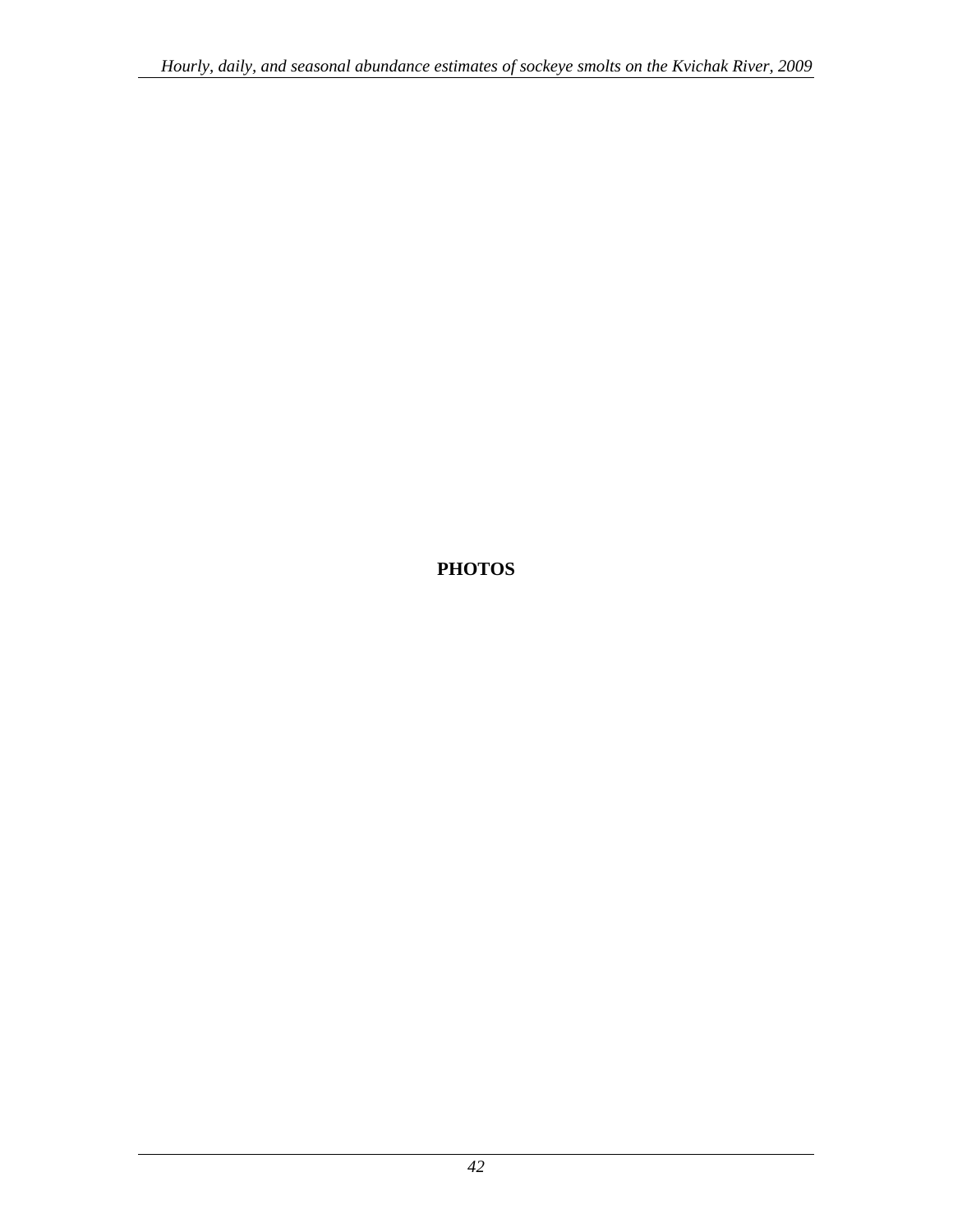<span id="page-46-0"></span>

Photo 1. Up-looking transducer mounted on sled with attached power and tow cables used in the Kvichak River, 2009.



Photo 2. Sonar array of 8 pods prepared for deployment at Site 1 on the river's west bank, 2009.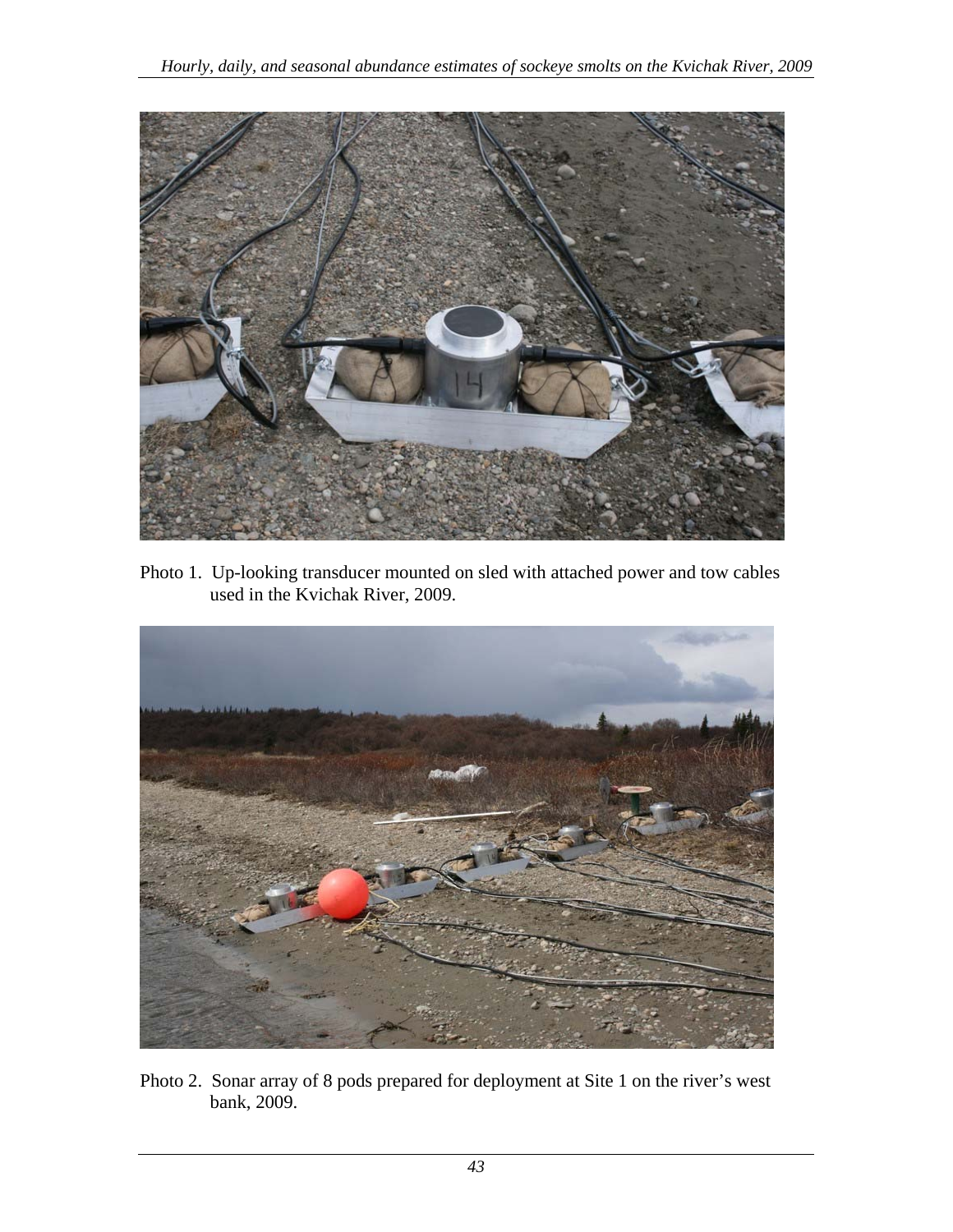<span id="page-47-0"></span>

Photo 3. Control box, NAS and power source for the Site 1 sonar system housed in the WeatherPort tent, 2009.



Photo 4. Side looking sonar operated at Site 1, 10 m off the west bank, 2009.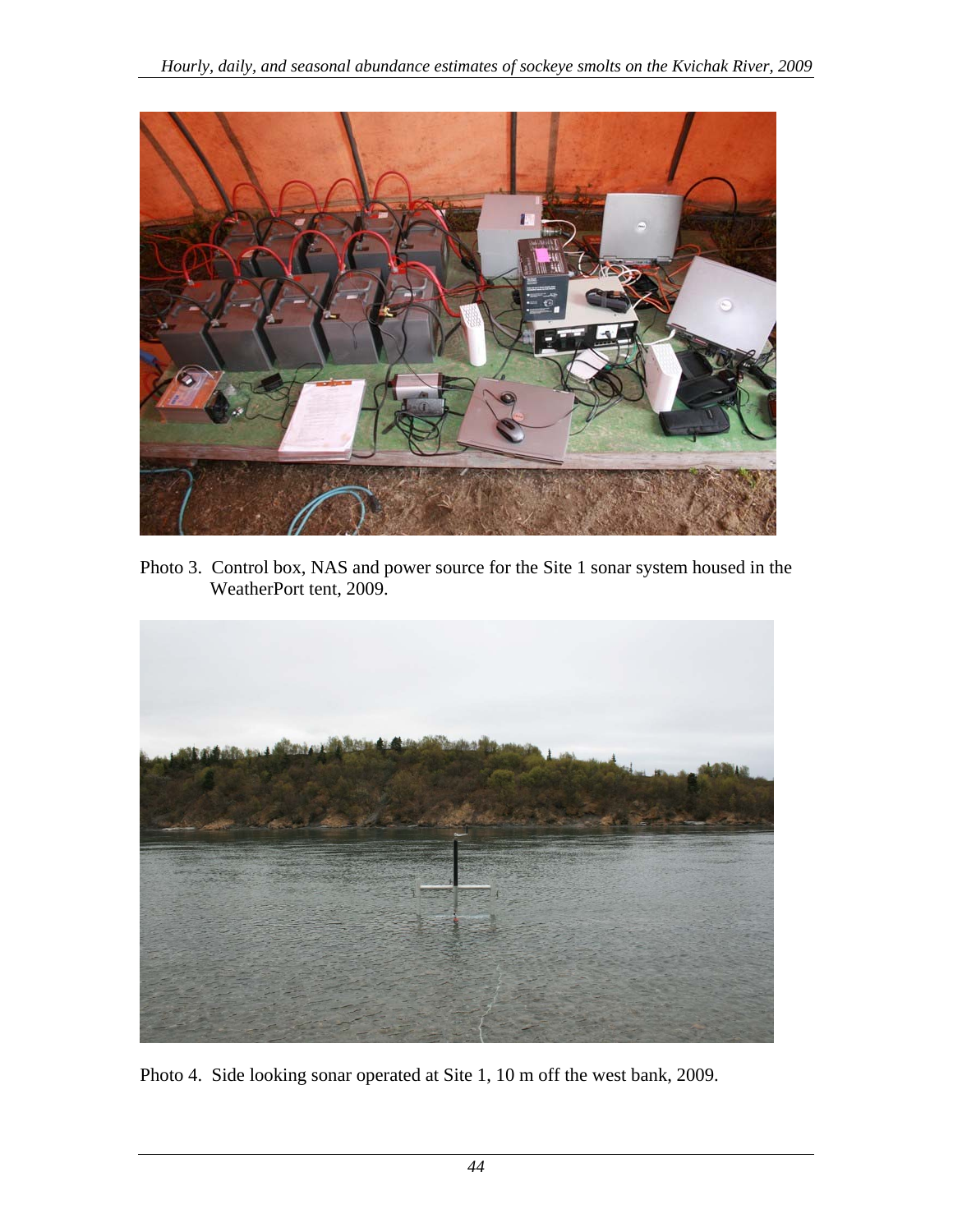## <span id="page-48-0"></span>**APPENDIX A**